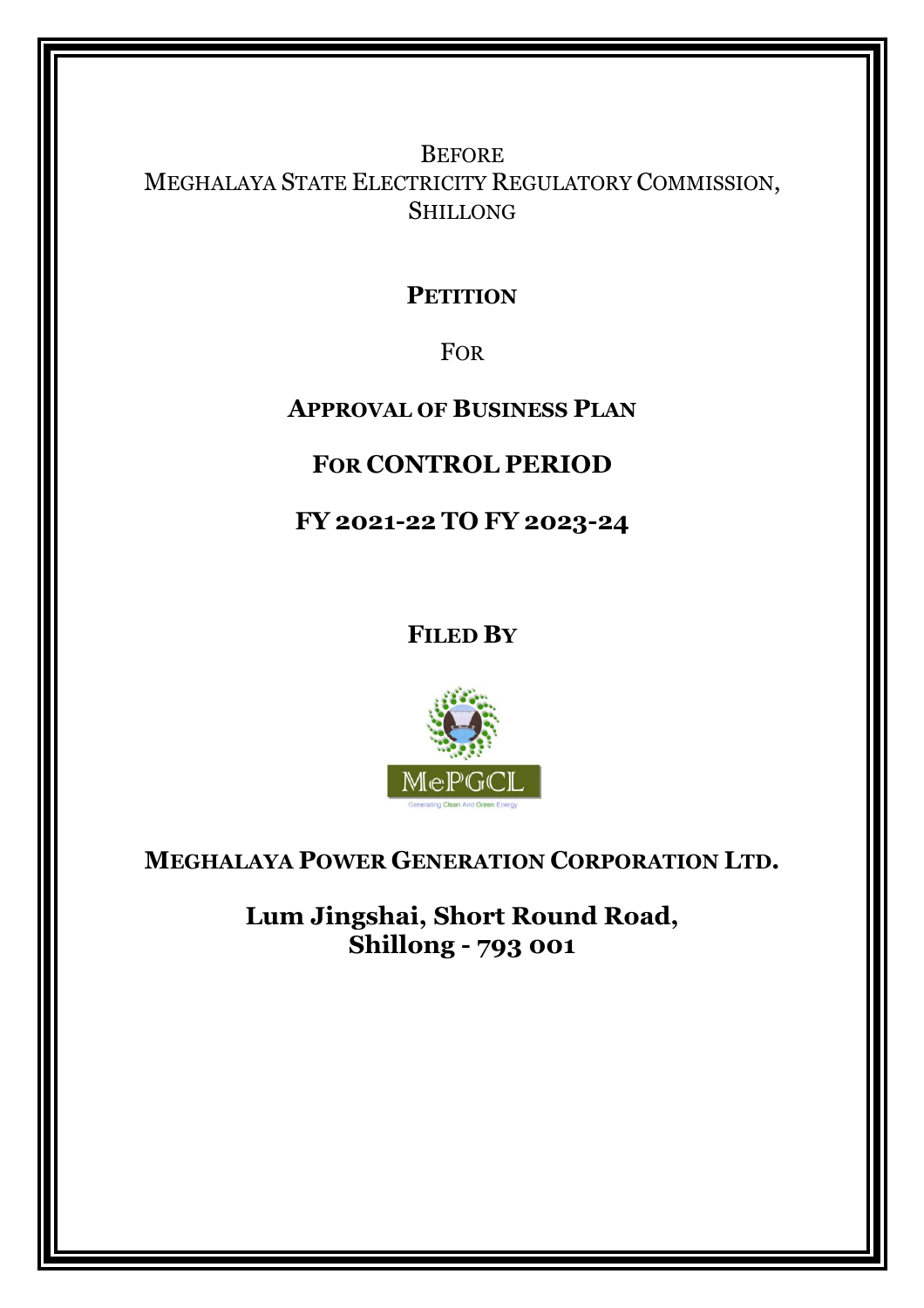#### **BEFORE THE HON'BLE MEGHALAYA STATE ELECTRICITY REGULATORY COMMISSION**

#### FILE / PETITION NO………

#### IN THE MATTER OF

APPROVAL OF BUSINESS PLAN FOR THE CONTROL PERIOD FY 2021-22-FY 2023-24 OF THE MEGHALAYA POWER GENERATION CORPORATION LIMITED (MePGCL) UNDER REGULATION 8 OF THE MEGHALAYA STATE ELECTRICITY REGULATORY COMMISSION (MULTI YEAR TARIFF) REGULATIONS, 2014.

#### AND IN THE MATTER OF

MEGHALAYA POWER GENERATION CORPORATION LIMITED; LUMJINGSHAI, SHILLONG – 793001, MEGHALAYA

#### **PETITIONER**

IT IS RESPECTFULLY SUBMITTED BY THE PETITIONER THAT:

- 1. In exercising its powers conferred under sections 131 and 133 of the Electricity Act 2003, the State Government of Meghalaya notified "The Meghalaya Power Sector Reforms Transfer Scheme 2010" on 31st March 2010 leading to restructuring and unbundling of erstwhile Meghalaya State Electricity Board (MeSEB) into four entities, namely;
	- i. Meghalaya Energy Corporation Limited (MeECL), the Holding Company
	- ii. Meghalaya Power Distribution Corporation Limited (MePDCL), the Distribution Utility
	- iii. Meghalaya Power Generation Corporation Limited (MePGCL), the Generation Utility
	- iv. Meghalaya Power Transmission Corporation Limited (MePTCL), the Transmission Utility.
- 2. However, the holding company MeECL- carried out the functions of distribution, generation and transmission utilities from 1st April 2010 to 31st March 2012. Therefore, through notification dated 31st March 2012, the State Government notified an amendment to the Power Sector Reforms Transfer Scheme leading to effective unbundling of MeECL into MeECL (Holding Company), MePDCL (Distribution Utility), MePGCL (Generation utility) and MePTCL (Transmission Utility) from 1st April 2012 onwards.
- 3. On 23rd December 2013, the Government of Meghalaya notified the vesting of the Assets and Liabilities as on 1st April 2010, in the MeECL. Subsequently, the Government of Meghalaya notified the 4th Amendment to the Notified Transfer Scheme on 29th April 2015, wherein the opening balances of all the four entities namely, MePGCL, MePTCL, MePDCL and MeECL as on 1st April 2012 were indicated.
- 4. The unbundled utilities for generation, transmission and distribution started their independent commercial operation from FY 2013-14. MSERC has also issued the segregated tariff orders of generation, transmission and distribution separately from FY 2013-14.
- 5. MePGCL has begun segregated commercial operation as an independent entity from 1st April 2013 onwards.
- 6. Under the Meghalaya State Electricity Regulatory Commission (Multi Year Tariff) Regulations, 2014, MePGCL is filing the business plan petition for the 3rd Control period.
- 7. The Board of Directors of MePGCL has accorded approval for filing of this petition and authorized the undersigned to file the petition accordingly. The copy of the Board's resolution is hereby enclosed as **Annexure-C.**
- 8. The applicant, therefore, humbly prays before the Hon'ble Commission to pass appropriate orders on the following:
	- a. Approval of Business Plan for the Control Period of FY 2021-22 to FY 2023-24
	- b. To approve the principles and methodology proposed by MePGCL.
	- c. To pass such orders, as Hon'ble Commission may deem fit and proper and necessary in view of the facts and circumstances of the case.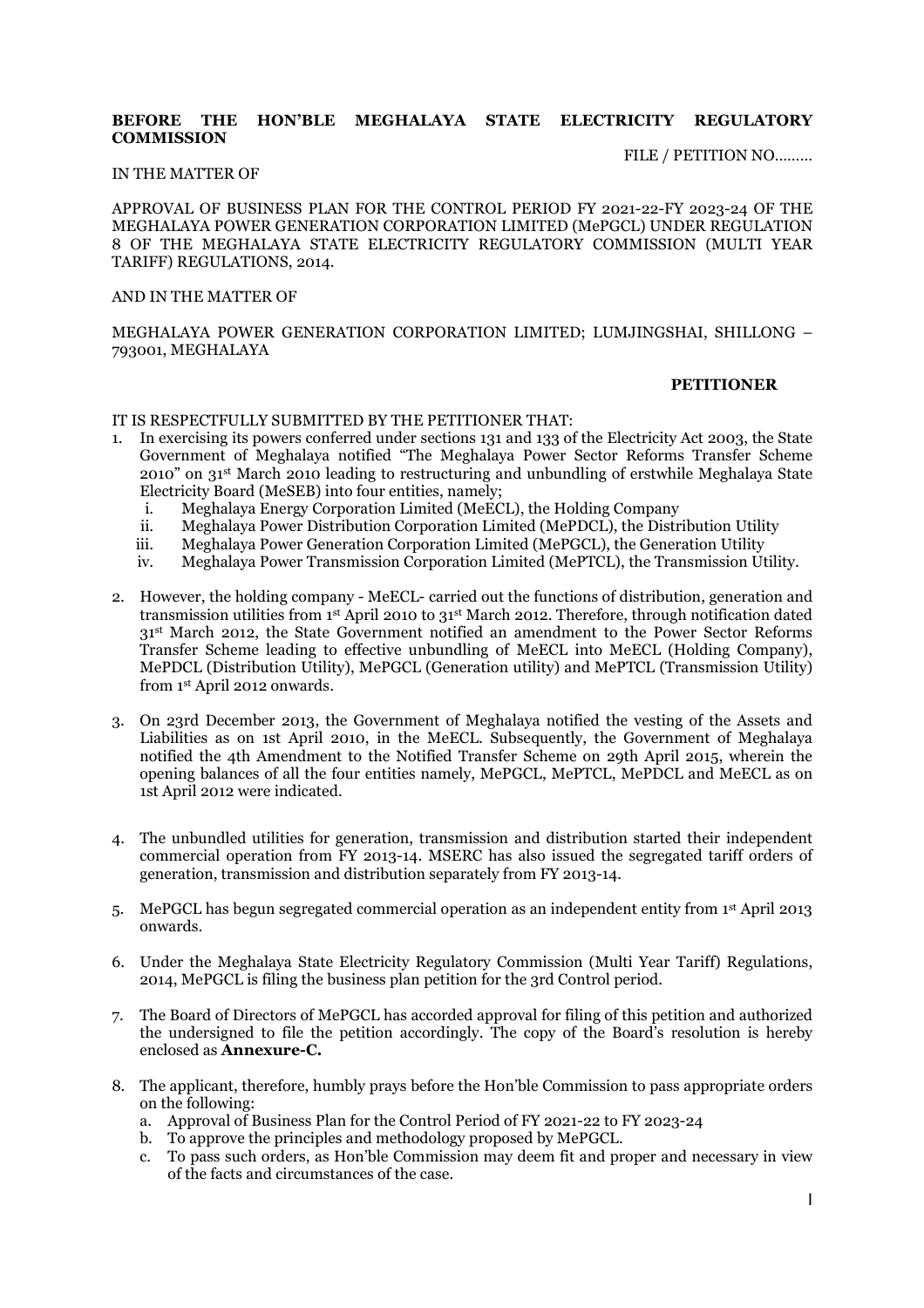d. To condone any inadvertent omissions, errors & shortcomings and permit the applicant to add/change/modify/alter this filing and make further submissions as required.

des jog/2020  $\Delta$ 

(A. Lyngdoh) (A. Lyngdon)<br>Superintending Engineer (PM)<br>For and on behalf of<br>Meghalaya Power Generation Corporation Ltd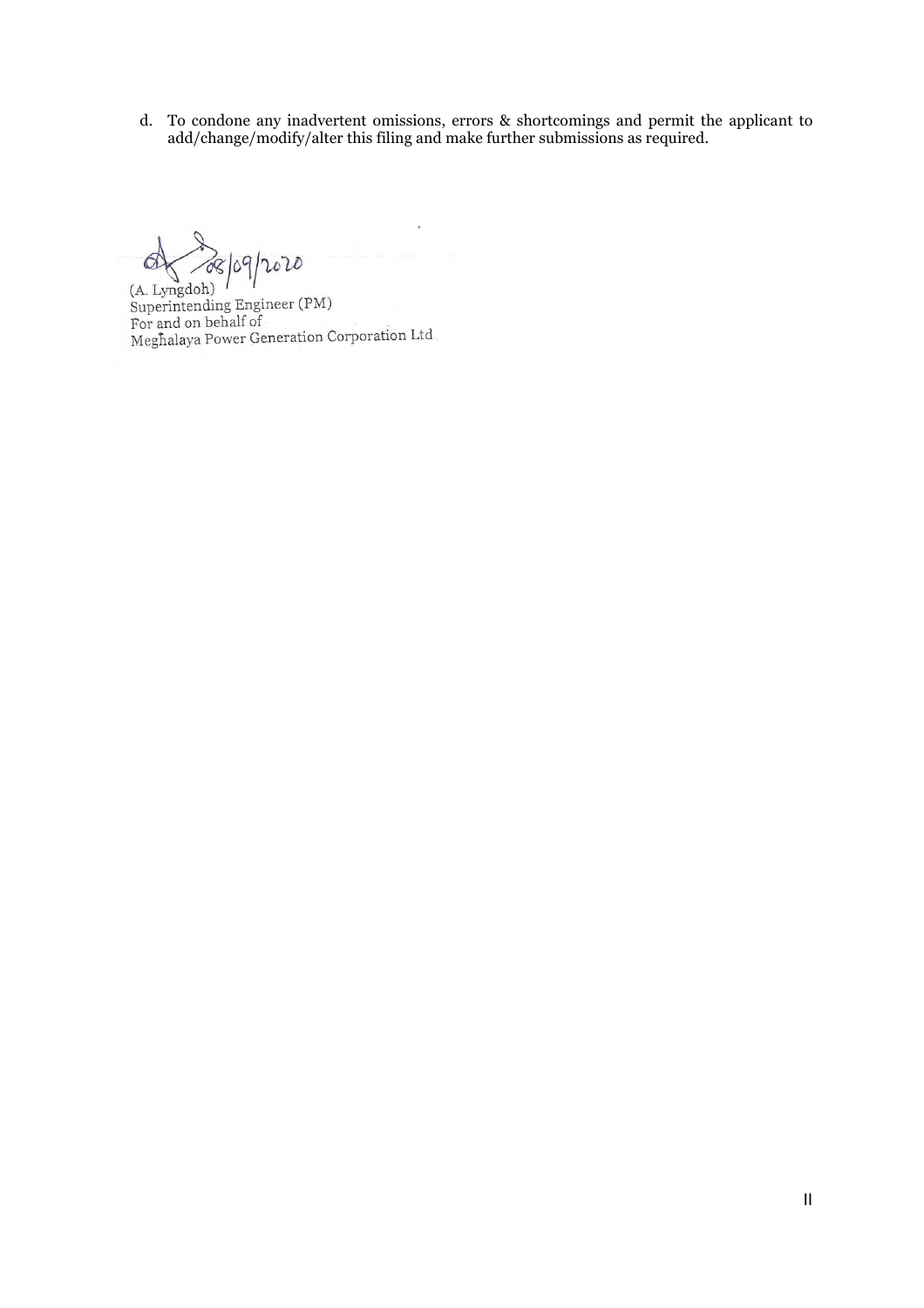## TABLE OF CONTENTS

| $\mathbf{1}$   |     |  |
|----------------|-----|--|
|                | 1.1 |  |
|                | 1.2 |  |
|                | 1.3 |  |
|                | 1.4 |  |
| $\overline{2}$ |     |  |
|                | 2.1 |  |
|                | 2.2 |  |
| 3              |     |  |
|                | 3.1 |  |
|                | 3.2 |  |
|                | 3.3 |  |
|                | 3.4 |  |
|                | 3.5 |  |
|                | 3.6 |  |
|                |     |  |
|                | 3.7 |  |
|                | 3.8 |  |
|                |     |  |

| A) PROPOSED AND ONGOING RENOVATION & MODERNISATION WORKS FOR EXISTING STATIONS 40 |
|-----------------------------------------------------------------------------------|
|                                                                                   |
|                                                                                   |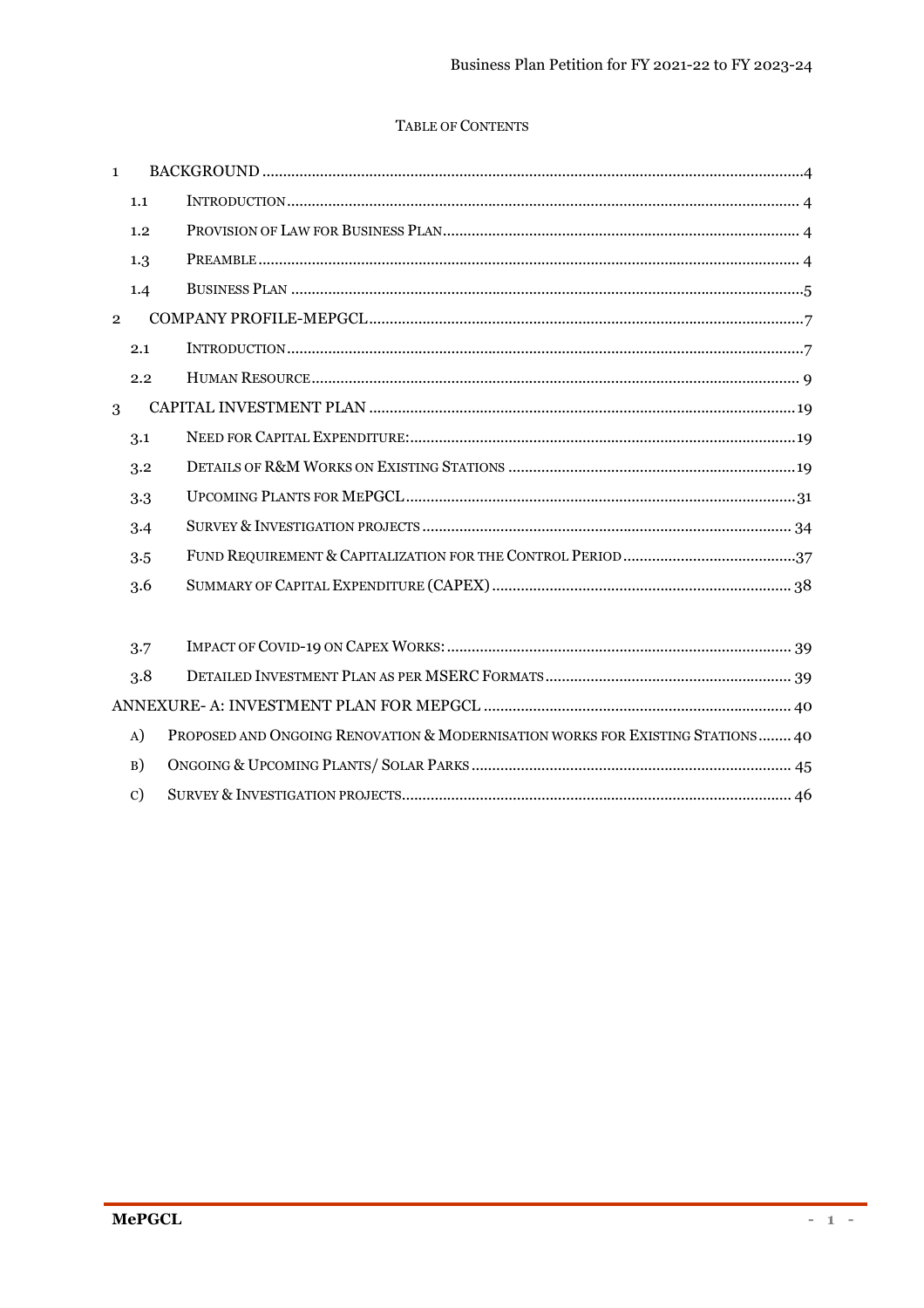## LIST OF TABLES

| TABLE 6: FINANCIAL YEAR WISE EMPLOYEE REQUIREMENT FOR MEPGCL FOR THE CONTROL PERIOD FROM |  |
|------------------------------------------------------------------------------------------|--|
| TABLE 7: POWER STATION WISE/OFFICE WISE EMPLOYEE REQUIREMENT OF MEPGCL FOR THE CONTROL   |  |
|                                                                                          |  |
|                                                                                          |  |
|                                                                                          |  |
|                                                                                          |  |
| TABLE 12: PROJECT COST FOR UMIAM STAGE-I SYSTEM AUGMENTATION & IMPROVEMENT PROJECTS 21   |  |
|                                                                                          |  |
| TABLE 14: FUNDING FOR UMIAM STAGE-II SYSTEM AUGMENTATION &IMPROVEMENT PROJECTS 23        |  |
| TABLE 15: SYSTEM AUGMENTATION& IMPROVEMENT PROJECTS- UMIAM STAGE-III 24                  |  |
| TABLE 16: FUNDING FOR UMIAM STAGE-III SYSTEM AUGMENTATION& IMPROVEMENT PROJECTS  25      |  |
|                                                                                          |  |
| TABLE 18: FUNDING FOR UMIAM STAGE-IV SYSTEM AUGMENTATION & IMPROVEMENT PROJECTS 27       |  |
|                                                                                          |  |
| TABLE 20: FUNDING FOR UMTRU HEP SYSTEM AUGMENTATION & IMPROVEMENT PROJECTS  28           |  |
| TABLE 21: SYSTEM AUGMENTATION &IMPROVEMENT PROJECTS- SONAPANI MINI HYDEL PROJECT  28     |  |
| TABLE 22: PROJECT COST FOR SONAPANI SHP SYSTEM AUGMENTATION & IMPROVEMENT PROJECTS  28   |  |
| TABLE 23: WORKS DESCRIPTION SYSTEM PROTECTION AND COMMUNICATION SUB DIVISION  28         |  |
| TABLE 24: PROJECT COST FOR SYSTEM PROTECTION AND COMMUNICATION SUB-DIVISION 29           |  |
| TABLE 25: SYSTEM AUGMENTATION & IMPROVEMENT PROJECTS- MYNTDU LESHKA HYDRO ELECTRIC       |  |
| TABLE 26: FUNDING FOR MLHEP SYSTEM AUGMENTATION & IMPROVEMENT PROJECTS 30                |  |
|                                                                                          |  |
| TABLE 28: FUNDING FOR LAKROH HEP SYSTEM AUGMENTATION & IMPROVEMENT PROJECTS 31           |  |
|                                                                                          |  |
|                                                                                          |  |
|                                                                                          |  |
|                                                                                          |  |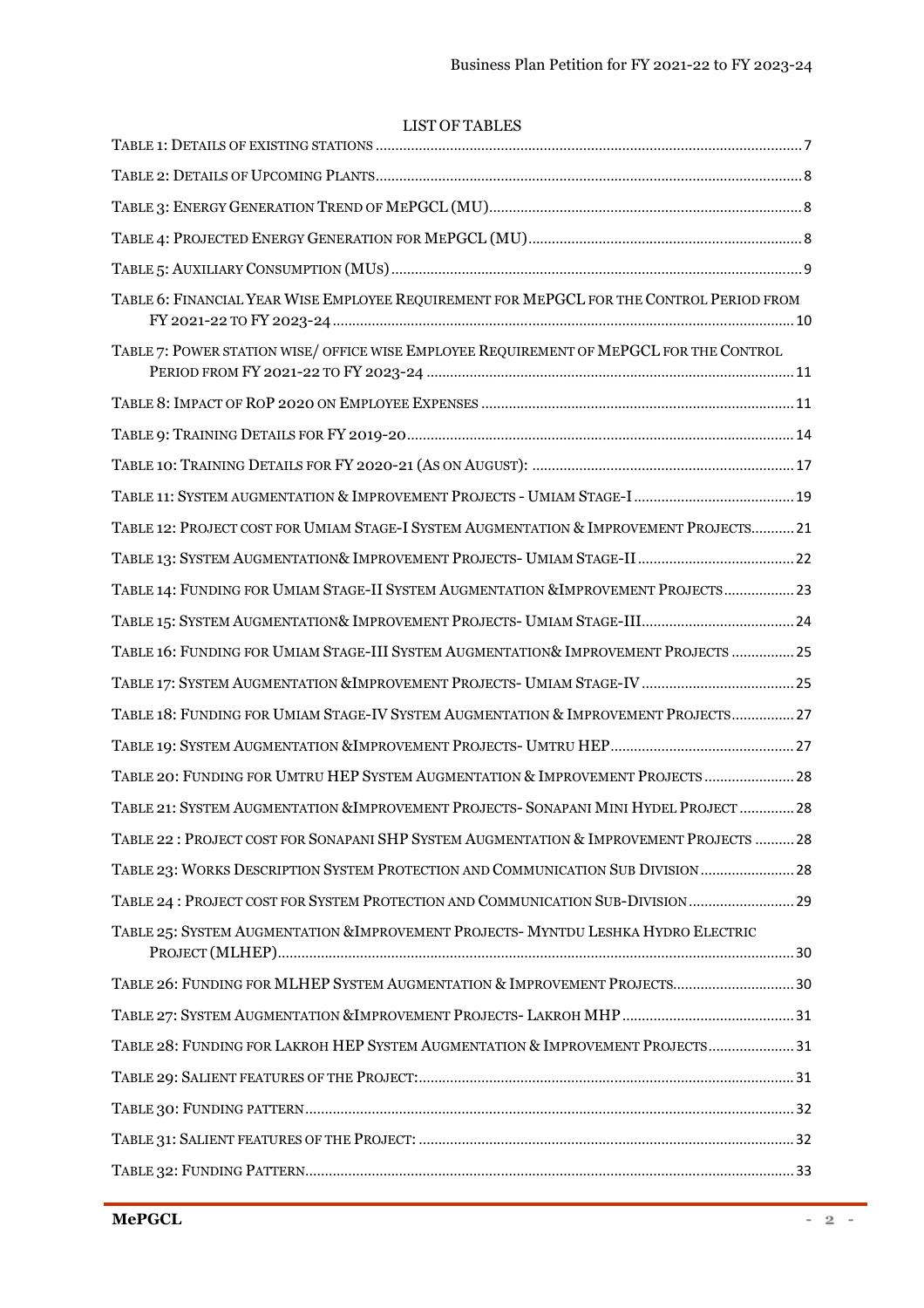## **LIST OF FIGURES**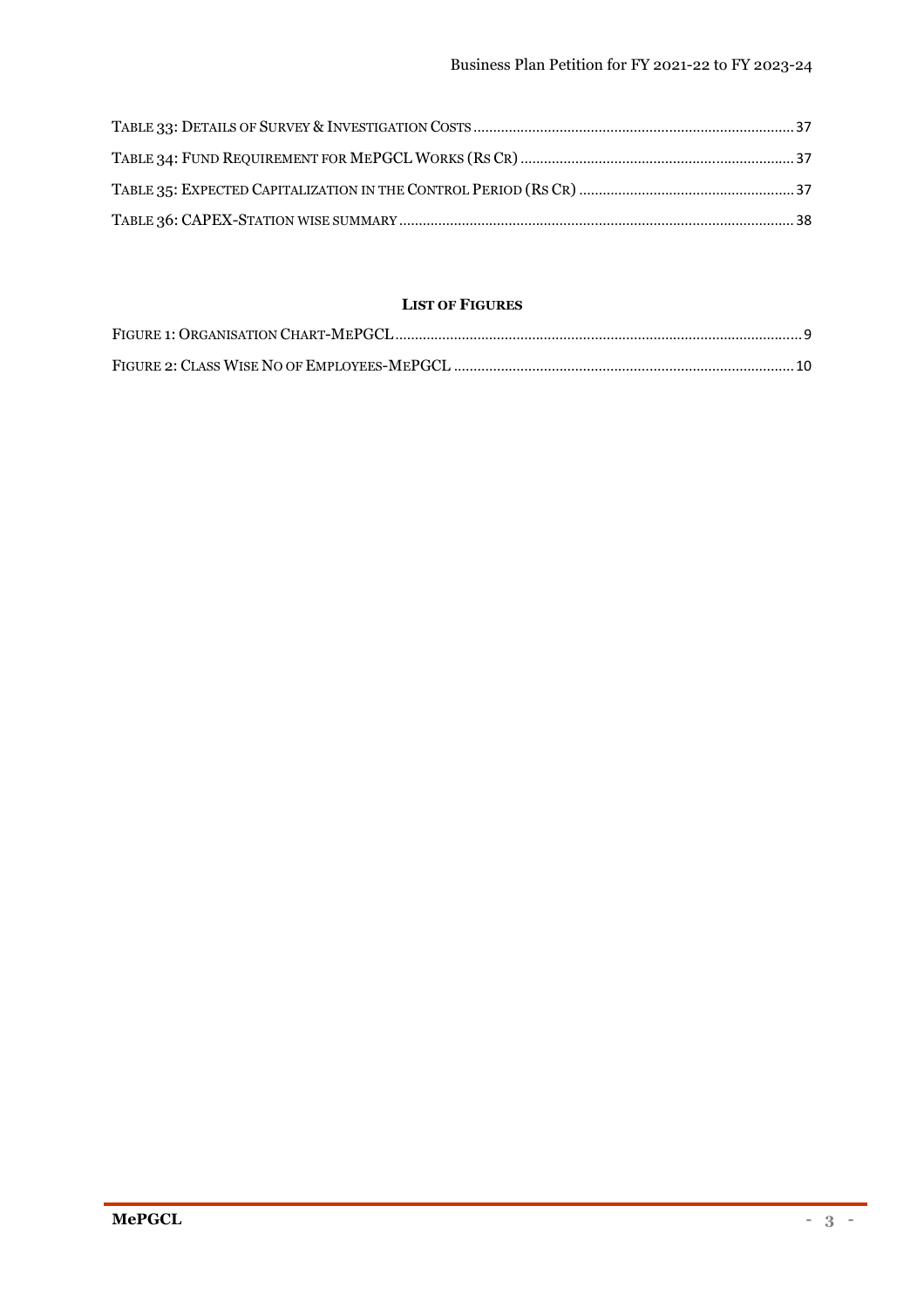## **1 Background**

## **1.1 Introduction**

- **1.1.1** The Power Supply Industry in Meghalaya had been under the control of the erstwhile Meghalaya State Electricity Board (MeSEB) with effect from 21st January 1975. On 31st March 2010, the State Government issued a Notification "The Meghalaya Power Sector Reforms Transfer Scheme 2010" thereby giving effect to the transfer of assets, properties, rights, liabilities, obligations, proceedings and personnel of the erstwhile MeSEB to four successor companies. On 31st March 2012, the Government of Meghalaya issued further amendment to the above-mentioned transfer scheme, to transfer Assets and Liabilities including all rights, obligations and contingencies with effect from 1st April 2012 to, namely:
	- Generation: Meghalaya Power Generation Corporation Ltd. (MePGCL)
	- Transmission: Meghalaya Power Transmission Corporation Ltd. (MePTCL)
	- Distribution: Meghalaya Power Distribution Corporation Ltd. (MePDCL)
	- Meghalaya Energy Corporation Limited (MeECL), the holding company

The Government of Meghalaya issued further notification on 23rd December 2013, thereby notifying the revised statement of Assets and Liabilities as on 1st April 2010 to be vested in Meghalaya Energy Corporation Limited.

**1.1.2** The MSERC is an independent statutory body constituted under the provisions of the Electricity Regulatory Commissions (ERC) Act, 1998, which was superseded by the Electricity Act (EA), 2003. The Hon'ble Commission is vested with the authority of regulating the power sector in the State, inter alia, including determination of tariff for electricity consumers.

## **1.2 Provision of Law for Business Plan**

**1.2.1** The Hon'ble Commission has notified the Meghalaya State Electricity Regulatory Commission (Multi Year Tariff) Regulations, 2014 which was published in the Meghalaya Gazzette on  $25<sup>th</sup>$ September 2014. It is submitted that Meghalaya State Electricity Regulatory Commission (Multi Year Tariff) Regulations, 2014 since amended vide notification dated 18th June 2020, states as under:

*"The applicability of these Regulations is hereby extended for a further period of 3 years with effect from 1.04.2021 to 31.03.2024 onwards".* 

**1.2.2** As per Regulation 8 of the MYT Regulations, 2014, MePGCL has to file the Business Plan for the control period of FY 2021-22 to FY 2023-24. The relevant regulation is reproduced below:

## *"8 Business Plan*

*8.1 The Generating Company, Transmission licensee, and Distribution Licensee for Distribution Business, shall file a Business Plan for the Control Period of three (3) financial years from 1st April 2015 to 31st March 2018, which shall comprise but not be limited to detailed category-wise sales and demand projections, power procurement plan, capital investment plan, financing plan and physical targets, in accordance with guidelines and formats, as may be prescribed by the Commission from time to time:* 

*Provided that a mid-term review of the Business Plan/Petition may be sought by the Generating Company, Transmission Licensee and Distribution Licensee through an application filed three (3) months prior to the specified date of filing of Petition for truing up for the second year of the Control Period and tariff determination for the third year of the Control Period.* 

## **1.3 Preamble**

**1.3.1** The petition for Business Plan for the Control Period (FY 2021-22 to FY 2023-24) is filed in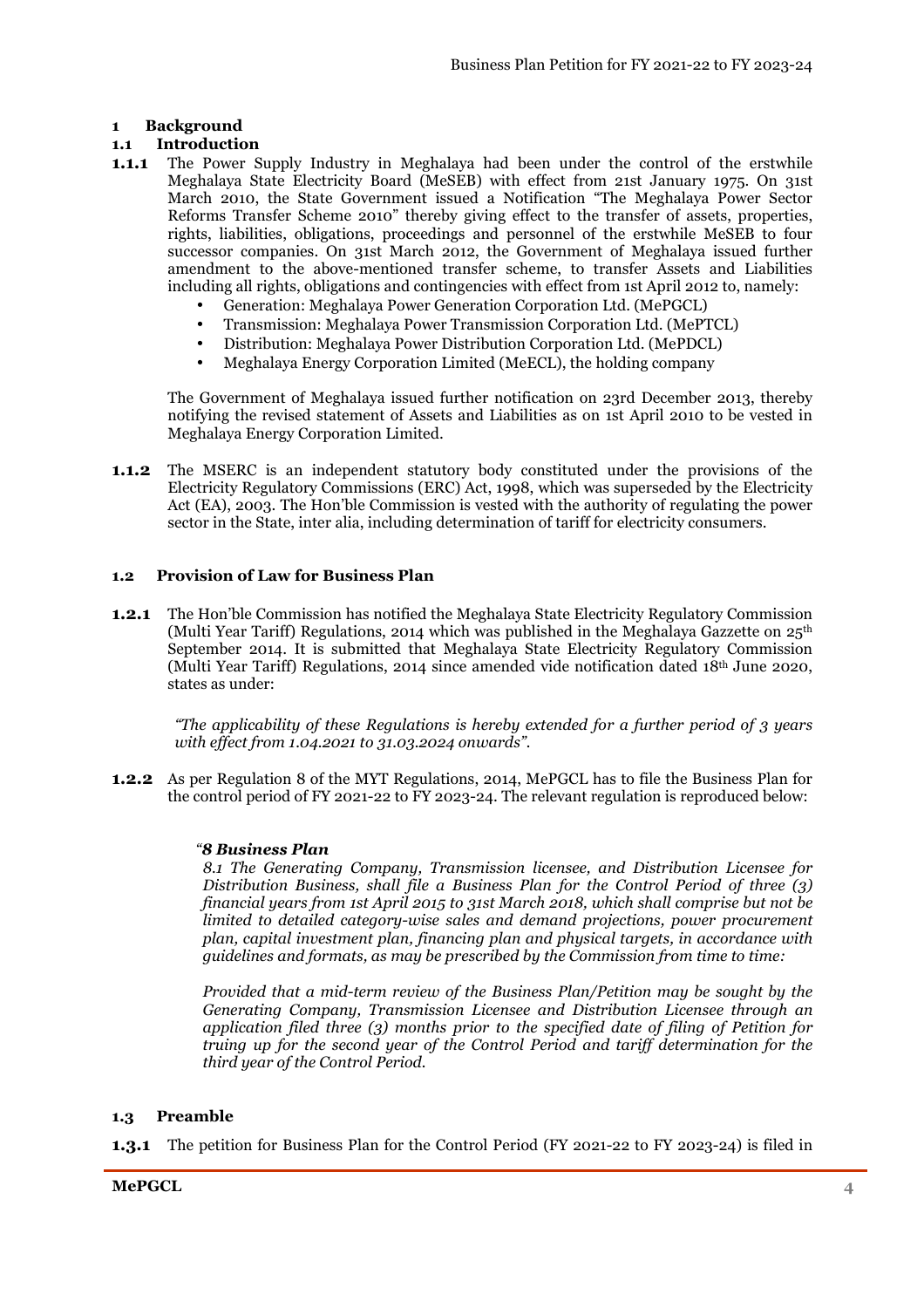accordance with the Meghalaya State Electricity Regulatory Commission (Multi Year Tariff) Regulations, 2014 (hereinafter referred to as "MYT Regulations, 2014") which have been notified by on 25th September 2014 and further amended on 28th August 2017 and 18th June, 2020.

- **1.3.2** Based on the Business Plan, Meghalaya Power Generation Corporation Limited (MePGCL) is required to forecast the Aggregate Revenue Requirement (ARR) for three years of control period from FY 2021-22 to FY 2023-24. As per the MYT Regulations, Business Plan should comprise of estimates for demand and supply forecast, capital investment plan, power procurement plan, financing plan, physical targets etc.
- **1.3.3** The Business Plan depends upon various factors such as historical data, current and future financial estimates, growth estimates, economic, financial and business-related assumptions, current operational requirements, other foreseeable changes/ requirements in future etc. MePGCL has taken a rational and scientific approach while forecasting various components of Business Plan in order to arrive at realistic forecast with minimal expected deviations. However, due to a number of uncontrollable externalities and impact of Covid-19, deviations are expected and they shall be brought to the notice of the Hon'ble Commission in accordance with the provisions of MYT Regulations. The approach undertaken for preparation of various plans and forecasts is explained in detail in the relevant sections of Business Plan. This Business Plan, as submitted under MYT Regulations 2014, will be considered as a base for determination of ARR and tariff for future period.

#### **1.4 Business Plan**

- **1.4.1** As per the regulations of the Hon'ble Commission, MePGCL submits its Business plan for the third control period FY 2021-22 to FY 2023-24.
- **1.4.2** A business plan is conventionally defined as:

"*Business Plan is a formal statement of a set of business goals, the reasons why they are believed attainable, and the plan for reaching those goals. It may also contain background information about the organization or team attempting to reach those goals."* 

- **1.4.3** Accordingly, this business plan is developed for the Control period bearing in mind the growth plan for the control period after considering the strength and weakness of the company and evaluating its business environment. MePGCL has taken a rational and scientific approach while forecasting various components of Business Plan in order to arrive at realistic forecast with minimal expected deviations. The approach undertaken for preparation of various plans and forecasts is explained in detail in the relevant sections of Business Plan.
- **1.4.4** There are a number of internal and external factors which affect the planning of the company and thus it makes this document a very dynamic document which calls for regular reviews of the plan with a view to introduce any mid-term corrections.
- **1.4.5** The primary objectives for developing the business plan are as follows:
	- Providing a tool for Strategic Planning: The Business Plan is intended to chart the Company's way forward. The key objective for developing the business plan is to analyse and anticipate the major requirements of generation infrastructure commensurate with the expected demand growth of electricity. Business Plan may prove to be a tool to strategically plan for capital investments and its financing. Further, it may help in timely execution and monitoring of the works.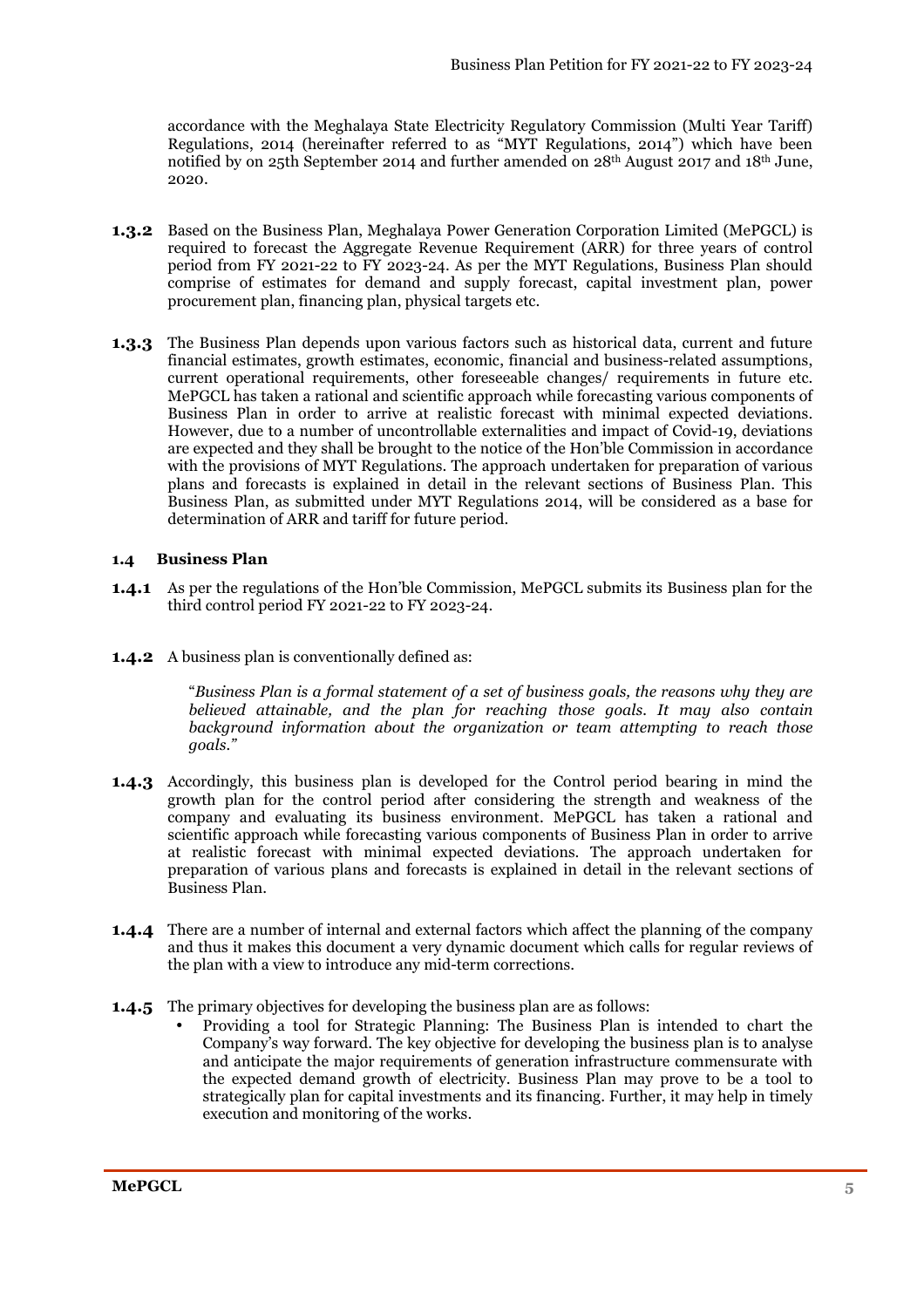- For the regulatory compliance of submission of Business Plan as mandated by MSERC MYT Regulations, 2014.
- Aid in Decision Making and better operational efficiency: The Business Plan may aid in decision making while planning and execution of the project. Further, proactive actions may be taken during the execution of the project in order to achieve the company's goal of supplying quality power. This may help in improving the operational efficiency by running the power stations in accordance with the set performance target.
- **1.4.6** Due to changing business environment and uncertainty over the regulations governing the Generation business, it is submitted that Hon'ble Commission may take cognizance of the fact that the business plan is a dynamic document which may need to be updated at various intervals to align the growth path of the company with the external business environment and internal factors affecting the business/ operations of the company.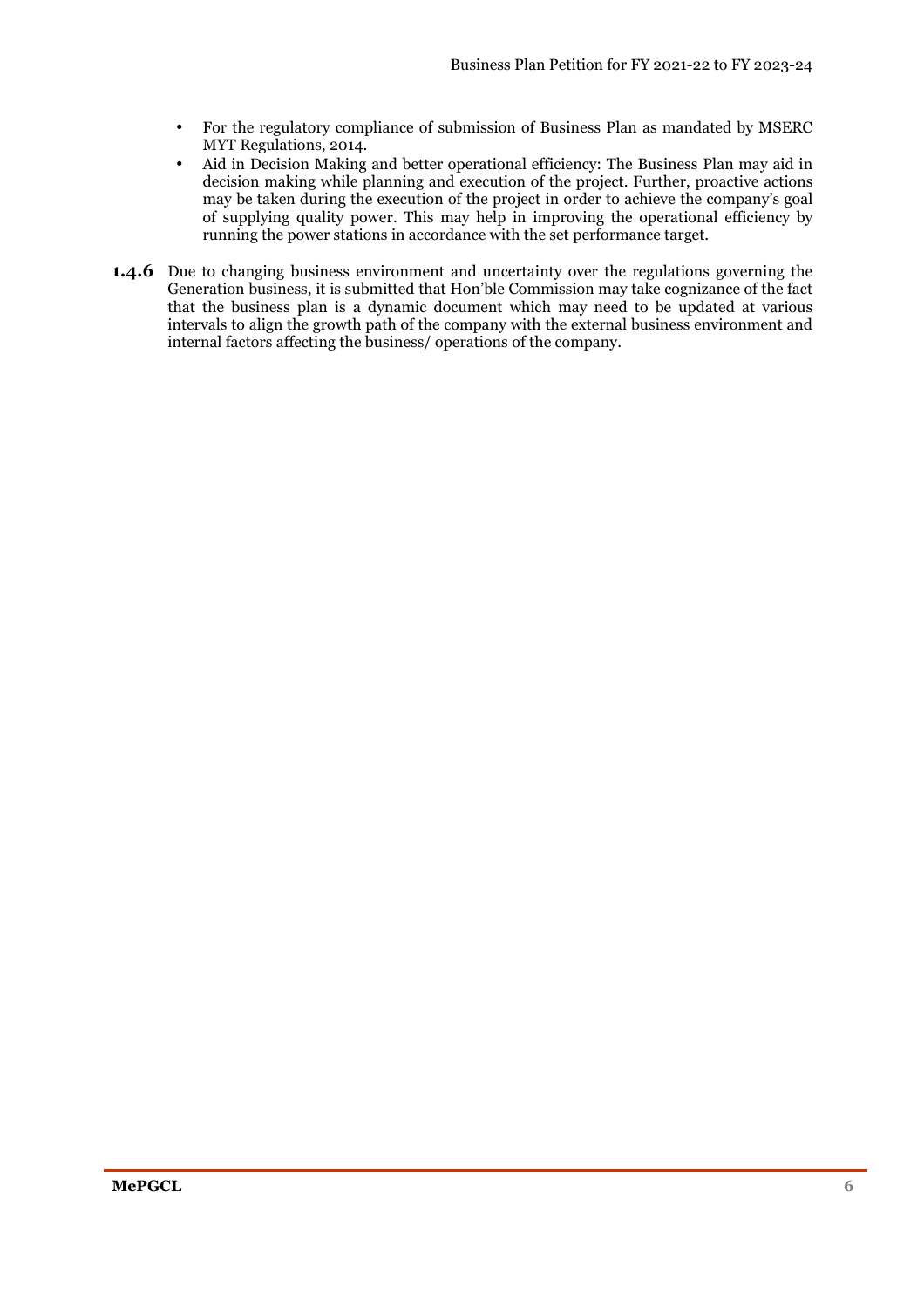#### **2 Company Profile-MePGCL**

#### **2.1 Introduction**

- **2.1.1** The Company is a Generation Company within the meaning of Section 2 (28) of the Electricity Act 2003. Further, Section 7 and 10 of the Electricity Act 2003 prescribe the following major duties of the Generating Company:
	- To establish, operate and maintain generating stations, tie-lines, sub-stations and dedicated transmission lines connected therewith in accordance with the provisions of this Act or the rules or regulations made there under
	- To supply electricity to any licensee in accordance with this Act and the rules and regulations made there under
	- To submit technical details regarding its generating stations to the Appropriate Commission and the Authority
	- To co-ordinate with the Central Transmission Utility or the State Transmission Utility, as the case may be, for transmission of the electricity generated by it
- **2.1.2** As per Meghalaya Power Sector Transfer Scheme, MePGCL has been vested with the function of generation of power by the State Government of Meghalaya. The Business Scope of the Company falls within the legal framework as specified in the Act and includes:
	- To supply electricity to any licensee in accordance with this Act and the rules and regulations made there under
	- To initiate accelerated power development by planning and implementing new power projects
	- To operate the existing generating stations efficiently & effectively
	- To implement Renovation and Modernisation for existing plants to improve performance through constant R & M activities, regular maintenance, etc
	- Achieve high reliability and safety levels in all operational areas
	- Taking appropriate steps towards ensuring safety and adhering to environmental norms
	- Adopt best industry practices to become the best and efficient generating company
	- Other associated businesses like providing Training, Research and Development activities, Technical consultancy services and O&M related services
- **2.1.3** MePGCL started functioning as an independent commercial entity from 1st April 2013. The power generated by the MePGCL stations is sold to MePDCL as per the signed power purchase agreements and transmitted to MePDCL at MePTCL interface points. At present, MePGCL is having 9 Hydro Generating stations. The details of existing stations are mentioned below:

| Sl.<br>No.     | <b>Station</b>            | <b>Type</b>    | No of<br><b>Units/Capacity</b> | .,           | $\bf{COD}$ | Capacity<br>(MW) |  |
|----------------|---------------------------|----------------|--------------------------------|--------------|------------|------------------|--|
|                | Umtru MHP                 |                |                                | Unit $-I$    | May-1957   |                  |  |
| $\mathbf{1}$   |                           | <b>ROR</b>     | 4x2.8 MW                       | Unit - II    | May-1957   |                  |  |
|                |                           |                |                                | $Unit - III$ | May-1957   | 11.2             |  |
|                |                           |                |                                | Unit - IV    | July-1968  |                  |  |
|                |                           |                |                                | Unit $-1$    | 21.02.1965 |                  |  |
| $\overline{2}$ | Umiam Stage-I HEP         | <b>Storage</b> | 4x9 MW                         | Unit - II    | 16.03.1965 | 36               |  |
|                |                           |                |                                | Unit - III   | 09.06.1965 |                  |  |
|                |                           |                |                                | Unit - IV    | 09.11.1965 |                  |  |
|                | Umiam Stage-II HEP        | Pondage        | 2X10 MW                        | Unit $-I$    | 22.07.1970 | 20               |  |
| 3              |                           |                |                                | Unit - II    | 24.07.1970 |                  |  |
|                | Umiam-Umtru Stage-III HEP | Pondage        | 2x30 MW                        | Unit $-I$    | 06.01.1979 | 60               |  |
| $\overline{4}$ |                           |                |                                | Unit - II    | 30.03.1979 |                  |  |
|                | Umiam-Umtru Stage-IV HEP  | Pondage        |                                | Unit $-I$    | 16.09.1992 | 60               |  |
| 5              |                           |                | 2x30 MW                        | Unit - II    | 11.08.1992 |                  |  |
| 6              | Sonapani MHP              | <b>ROR</b>     | 1x1.5 MW                       | Unit-I       | 27.10.2009 | $1.5\,$          |  |
|                |                           |                | 3x42 MW                        | Unit $-I$    | 01.04.2012 |                  |  |
| 7              | MyntduLeshka HEP          | <b>ROR</b>     |                                | Unit - II    | 01.04.2012 | 126              |  |
|                |                           |                |                                |              | Unit - III | 01.04.2013       |  |

#### **Table 1: Details of existing stations**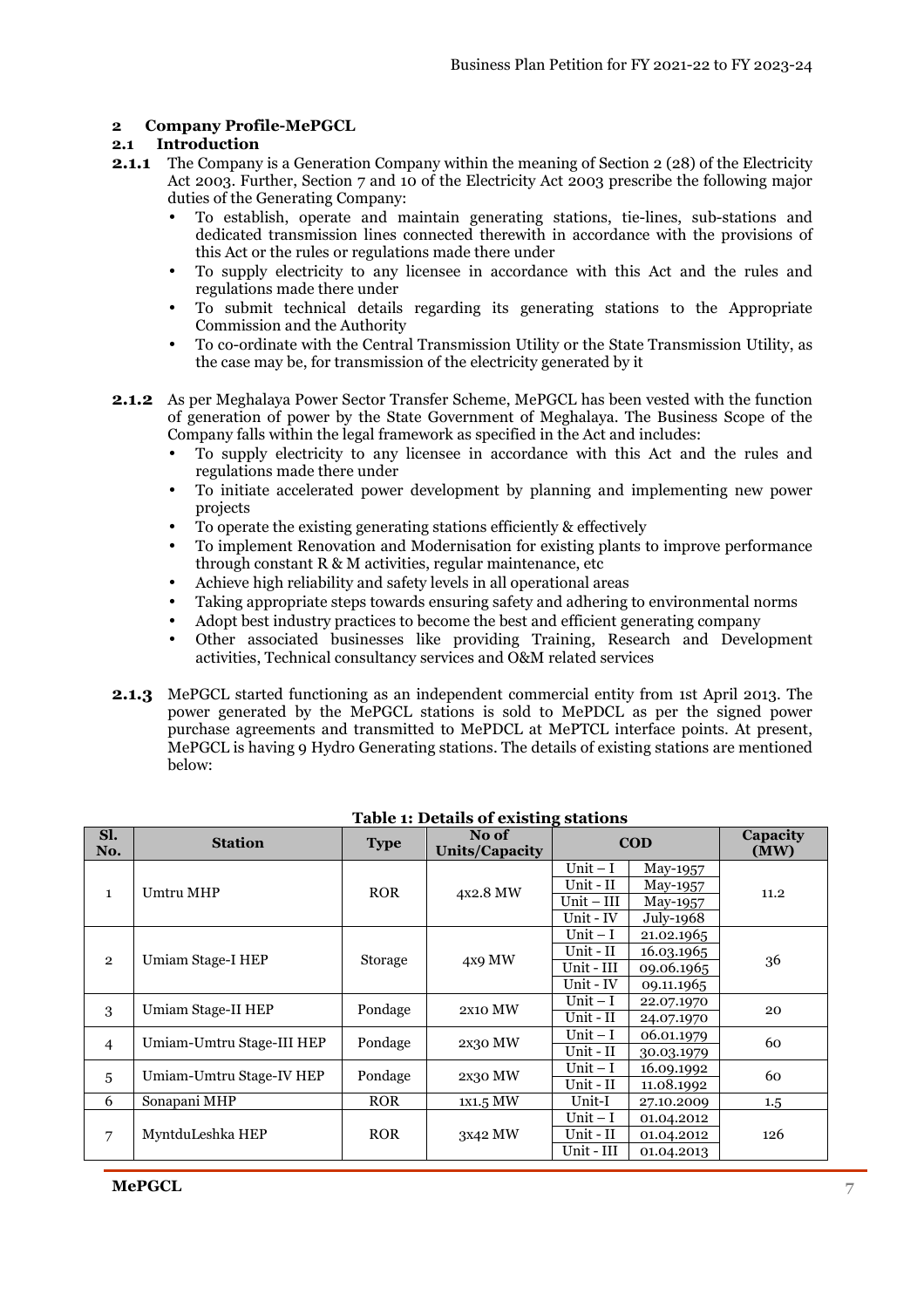| Sl.<br>No. | <b>Station</b> | <b>Type</b> | No of<br>Units/Capacity |            | <b>COD</b> | <b>Capacity</b><br>(MW) |
|------------|----------------|-------------|-------------------------|------------|------------|-------------------------|
| 8          | New Umtru HEP  | Pondage     | 2x20 MW                 | $Unit - I$ | 01.07.2017 | 40                      |
|            |                |             |                         | Unit - II  | 01.07.2017 |                         |
| $\Omega$   | Lakroh MHP     | <b>ROR</b>  | $1x1.5$ MW              | Unit-I     | 01.03.2019 | 1.5                     |
|            | <b>Total</b>   |             |                         |            | 356.2      |                         |

## **2.1.4 Upcoming Plants**

There are two ongoing hydro projects of the utility which are scheduled to be commissioned in the near future. The details of these plants are given below:

| <b>Sl</b><br>N <sub>0</sub> | <b>Name of the Plant</b>                 | <b>Design</b><br><b>Energy</b><br>(MU) | Capex<br><b>Outlay</b><br>(INR. Crs) | <b>Debt</b><br>(INR<br>Crs) | Equity<br>(INR)<br>$Crs$ ) | Grant<br>(INR<br>Crs) | <b>Year of</b><br><b>Commissioning</b> |  |
|-----------------------------|------------------------------------------|----------------------------------------|--------------------------------------|-----------------------------|----------------------------|-----------------------|----------------------------------------|--|
|                             | Ganol SH Project<br>$(3x7.5 \text{ MW})$ | 67                                     | 507.71                               | 223.11                      | 54.62                      | 229.98                | May, 2022                              |  |
| 2                           | Riangdo SH Project<br>(3 MW)             | 17.92                                  | 33.99                                | 11.40                       | 20.00                      | 2.59                  | 2022-2023                              |  |

#### **Table2: Details of Upcoming Plants**

#### **2.1.5 Operational Performance of the Generating Stations- MePGCL**

**2.1.5.1 Energy Generation Trend in Past Years:** All the Generating stations being hydro, the annual generation depends on the rainfall for the year. The generation trend from FY 2016- 17 to FY 2019-20 has been presented in the table below:

| Sl. No         | <b>Station</b>        | FY 2016-17 | FY 2017-18 | FY 2018-19 | FY 2019-20 |
|----------------|-----------------------|------------|------------|------------|------------|
| $\mathbf{I}$   | Umiam Stage-I         | 96.63      | 128.61     | 85.12      | 108.32     |
| $\overline{2}$ | Umiam Stage-II        | 50.23      | 63.92      | 43.31      | 55.25      |
| 3              | Umiam-Umtru Stage-III | 65.3       | 132.15     | 133.83     | 141.83     |
| 4              | Umiam-Umtru Stage-IV  | 166.12     | 217.48     | 166.61     | 164.5      |
| 5              | Sonapani MHP          | 7.63       | 7.47       | 7.12       | 3.59       |
| 6              | Myntdu Leshka HEP     | 443.85     | 502.57     | 363.06     | 421.65     |
|                | New Umtru HEP         |            | 167.79     | 179.82     | 181.43     |
| 8              | Lakroh MHP            |            |            | 0.05       | 2.11       |
|                | <b>Total</b>          | 829.756    | 1219.99    | 978.92     | 1078.68    |

#### **Table 3: Energy Generation Trend of MePGCL (MU)**

**2.1.5.2 Energy Generation in FY 2020-21 & the Third Control Period:** Based on the previous generation trend for the existing stations and the projected energy generation for the upcoming plants, the projected generation in FY 2020-21 & the 3rd Control Period is given below:

| Sl. No         | <b>Station</b>        | FY 2020-21 | FY 2021-22 | FY 2022-23 | FY 2023-24 |
|----------------|-----------------------|------------|------------|------------|------------|
| 1              | Umiam Stage-I         | 116.00     | 116.00     | 116.00     | 116.00     |
| $\overline{2}$ | Umiam Stage-II        | 46.00      | 46.00      | 46.00      | 46.00      |
| 3              | Umiam-Umtru Stage-III | 139.00     | 139.00     | 139.00     | 139.00     |
| $\overline{4}$ | Umiam-Umtru Stage-IV  | 207.00     | 207.00     | 207.00     | 207.00     |
| 5              | Sonapani MHP          | 5.00       | 5.00       | 5.00       | 5.00       |
| 6              | Myntdu Leshka HEP     | 486        | 486        | 486        | 486        |
| 7              | New Umtru HEP         | 235        | 235        | 235        | 235        |
| 8              | Lakroh MHP            | 11         | 11         | 11         | 11         |
| 9              | Ganol SHP             |            |            | 67         | 67         |
| <b>Total</b>   |                       | 1245.31    | 1245.31    | 1312       | 1312       |

#### **Table 4: Projected Energy Generation for MePGCL(MU)**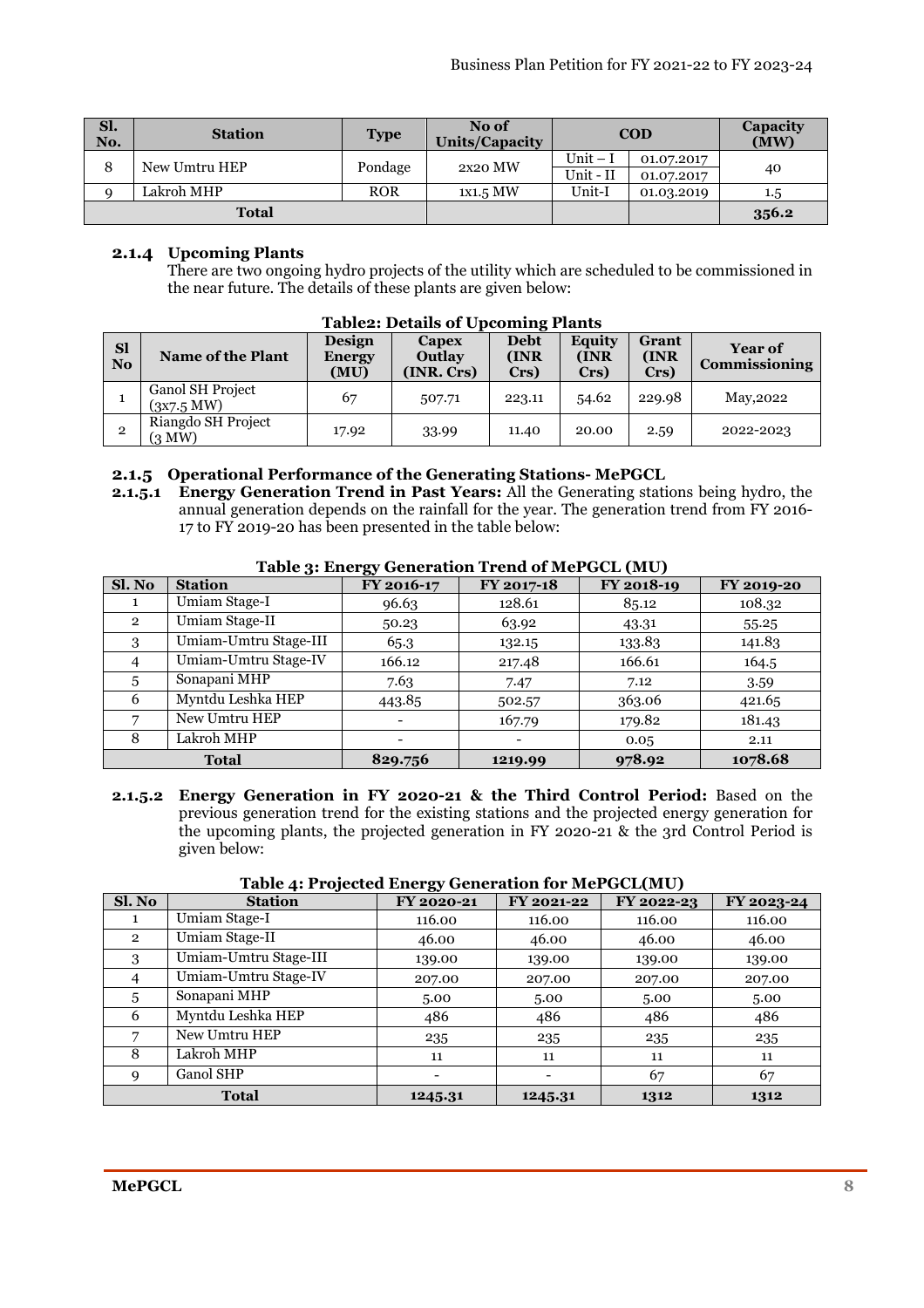**2.1.5.3 Auxiliary Consumption of MePGCL Generating Stations:** The auxiliary consumption from FY 2016-17 to FY 2019-20 for the generating stations is shown in the table below:

| Sl. No         | <b>Station</b>  | FY 2016-17 | FY 2017-18 | FY 2018-19 | FY 2019-20 |
|----------------|-----------------|------------|------------|------------|------------|
|                | Umiam Stage-I   | 1.07       | 1.20       | 0.933      | 1.01       |
| $\overline{2}$ | Umiam Stage-II  | 0.34       | 0.386      | 0.909      | 0.335      |
| റ              | Umiam Stage-III | 0.53       | 0.910      | 1.12       | 0.863      |
|                | Umiam Stage-IV  | 1.17       | 1.41       | 2.75       | 1.12       |
|                | Sonapani MHP    | 0.06       | 0.05       | 1.47       | 0.032      |
| 6              | Leshka HEP      | 3.15       | 1.39       | 0.27       | 3.67       |
|                | New Umtru HEP   |            | 3.415      | 0.05       | 1.3        |
| 8              | Lakroh MHP      |            |            | $\Omega$   | 0.029      |
| <b>TOTAL</b>   |                 | 6.32       | 8.77       | 7.503      | 8.36       |

**Table 5: Auxiliary Consumption (MUs)** 

## **2.2 Human Resource**

#### **2.2.1 Organisation Structure**

MePGCL has its Corporate Office at Shillong. The CMD heads the Company. The broad organisation chart is shown below:





## **2.2.2 Existing Human Resource**

As on 31st March 2020, MePGCL had 693 Regular employees and 450 Casual employees. MePGCL boasts of a strong technical knowhow in the form of experienced engineers and operational staff. The technical progress of MePGCL has helped in establishing, operating and maintaining generating stations. The class-wise number of Regular & Casual Employees in MePGCL is depicted in the chart below: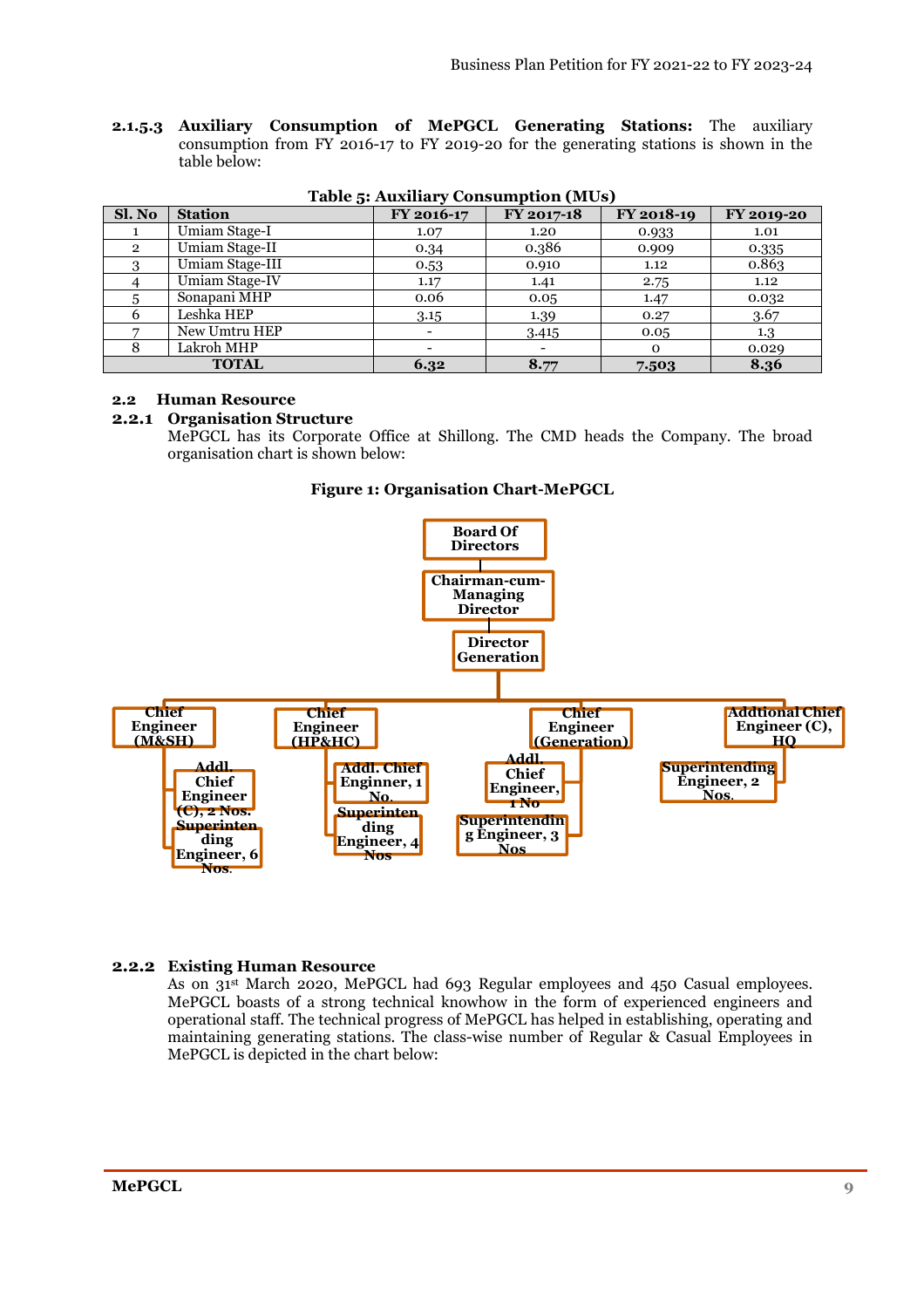

#### **Figure 2: Class Wise No of Employees-MePGCL**

## **2.2.3 Manpower Requirement Plan of MePGCL**

The utility has planned to recruit new personnel which would be required when the upcoming projects would be operational and also for the existing power stations which are facing shortage of manpower. The table below represents the financial year-wise employee requirement of MePGCL during the third control period.

| Sl.              | Category                         | Requirement              |                          |                          |  |
|------------------|----------------------------------|--------------------------|--------------------------|--------------------------|--|
| No.              |                                  | FY 2021-22               | FY 2022-23               | FY 2023-24               |  |
| <b>Class I</b>   |                                  |                          |                          |                          |  |
| 1.               | Regular                          | $\overline{\phantom{a}}$ | $\overline{\phantom{a}}$ | $\overline{\phantom{a}}$ |  |
| 2.               | Casual                           | $\overline{\phantom{a}}$ | $\overline{\phantom{a}}$ | $\overline{\phantom{a}}$ |  |
|                  | Sub-total (I)                    | $\blacksquare$           | $\blacksquare$           | $\overline{\phantom{a}}$ |  |
| <b>Class II</b>  |                                  |                          |                          |                          |  |
| 1.               | Regular                          | 10                       | 27                       | 19                       |  |
| 2.               | Casual                           | $\overline{\phantom{a}}$ | -                        | ٠                        |  |
|                  | Sub-total (II)                   | 10                       | 27                       | 19                       |  |
| <b>Class III</b> |                                  |                          |                          |                          |  |
| 1.               | Regular                          | 30                       | 41                       | 52                       |  |
| 2.               | Casual                           |                          |                          |                          |  |
|                  | Sub-total (III)                  | 30                       | 41                       | 5 <sup>2</sup>           |  |
| <b>Class IV</b>  |                                  |                          |                          |                          |  |
| 1.               | Regular                          | 10                       | 21                       | 40                       |  |
| 2.               | Casual                           |                          |                          |                          |  |
|                  | Sub-total (IV)                   | 10                       | 21                       | 40                       |  |
|                  |                                  |                          |                          |                          |  |
|                  | <b>Grand Total (I+II+III+IV)</b> | 50                       | 89                       | 111                      |  |

## **Table 6: Financial Year-Wise Employee Requirement for MePGCL for the Control Period from FY 2021-22 to FY 2023-24**

**MePGCL** 1 0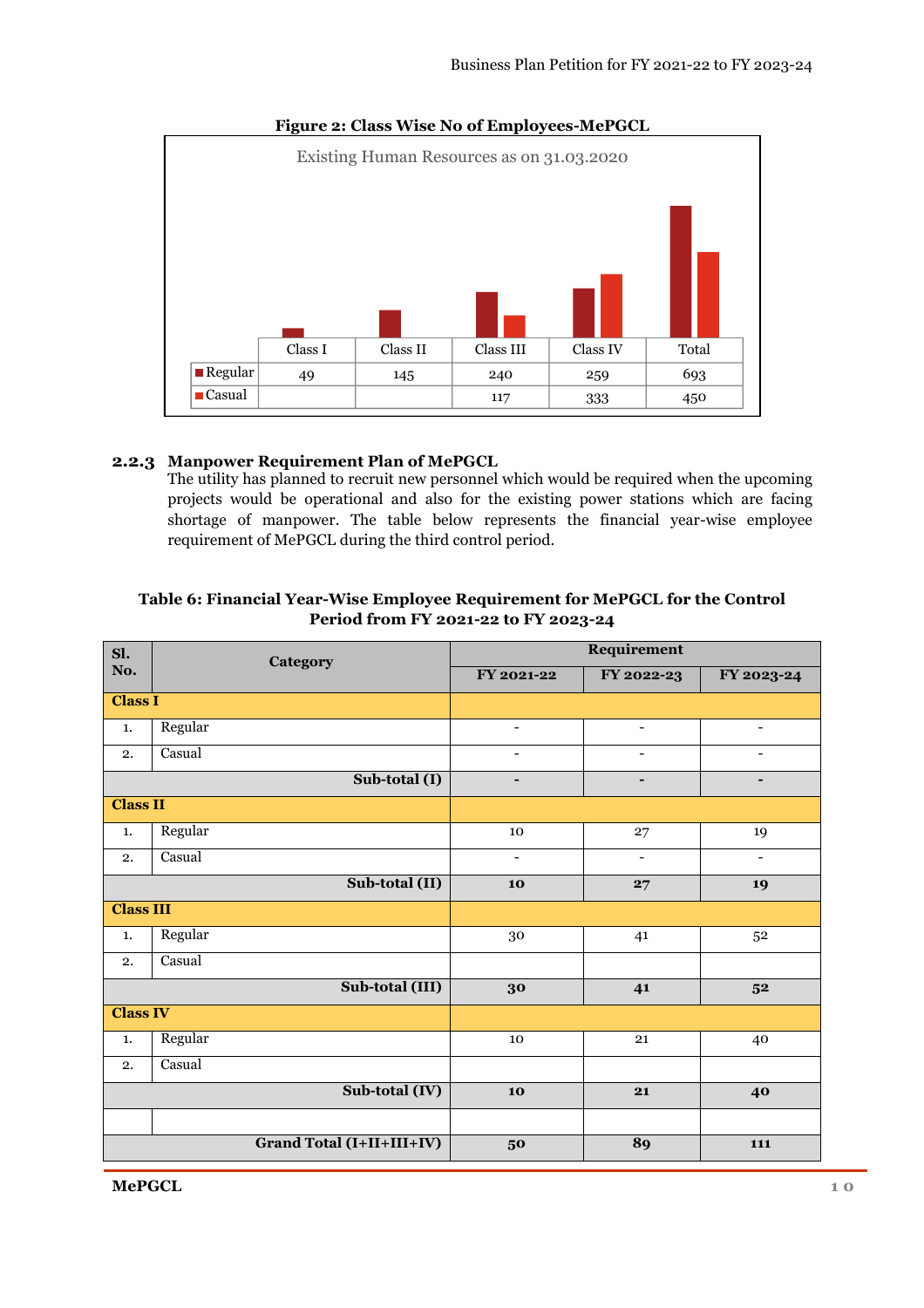The power station-wise/ office-wise employee requirement of MePGCL during the control period is represented below:

## **Table 7: Power station wise/ office wise Employee Requirement of MePGCL for the Control Period from FY 2021-22 to FY 2023-24**

|                                                               | <b>FY 2021-22</b> | FY 2022-23 | FY 2023-24     |  |
|---------------------------------------------------------------|-------------------|------------|----------------|--|
| <b>Chief Engineer (Generation)</b>                            |                   |            |                |  |
| <b>Assistant Engineer</b>                                     | 5                 | 6          | 3              |  |
| <b>Junior Engineer</b>                                        | 5                 | 7          | $\overline{2}$ |  |
| Grade-III                                                     | 30                | 33         | 40             |  |
| <b>Grade IV</b>                                               | 10                | 9          | 20             |  |
| Sub-total (a)                                                 | 50                | 55         | 65             |  |
|                                                               |                   |            |                |  |
| <b>Chief Engineer (Medium and Small Hydro)</b>                |                   |            |                |  |
| <b>Assistant Engineer</b>                                     |                   | 6          |                |  |
| Junior Engineer                                               |                   | 8          |                |  |
| Grade-III                                                     |                   | 8          |                |  |
| Grade IV                                                      |                   | 12         |                |  |
| Sub-total (b)                                                 |                   | 34         |                |  |
|                                                               |                   |            |                |  |
| <b>Chief Engineer (Hydro Planning and Hydro Construction)</b> |                   |            |                |  |
| <b>Assistant Engineer</b>                                     |                   |            | 6              |  |
| <b>Junior Engineer</b>                                        |                   |            | 8              |  |
| Grade-III                                                     |                   |            | 12             |  |
| Grade IV                                                      |                   |            | 20             |  |
| Sub-total (c)                                                 |                   |            | 46             |  |
|                                                               |                   |            |                |  |
| Grand total $(a+b+c)$                                         | 50                | 89         | 111            |  |

## **2.2.4 Revision of Pay for MeECL and its Subsidiaries.**

Before corporatization, Meghalaya State Electricity Board (MeSEB) had a policy for considering revision of pay scale of employees every 5 years. This policy of revision of pay has continued till date even for the successor entities of MeSEB as per the decision taken by Employees Associations and Management in the year 2010.

As per this policy, MeECL and its subsidiary companies decided on the 25th October 2019 to implement a revised pay scale of employees effective from January 2020 with the following impact.

| <b>Particulars</b>                              | <b>Amount (INR Cr)</b> |
|-------------------------------------------------|------------------------|
| Existing Monthly Employee Costs before ROP 2020 | 23.37                  |
| Revised Monthly Employee Costs after ROP 2020   | 29.68                  |
| Total Financial Implications due to ROP 2020    | 6.31                   |
| % Change in Employee Costs due to ROP 2020      | 27%                    |

## **Table 8:Impact of RoP 2020 on Employee Expenses**

The Board's approval for R0P 2020 along with the detailed financial implication and other supporting documents is given in **Annexure B**. For the third MYT control period, the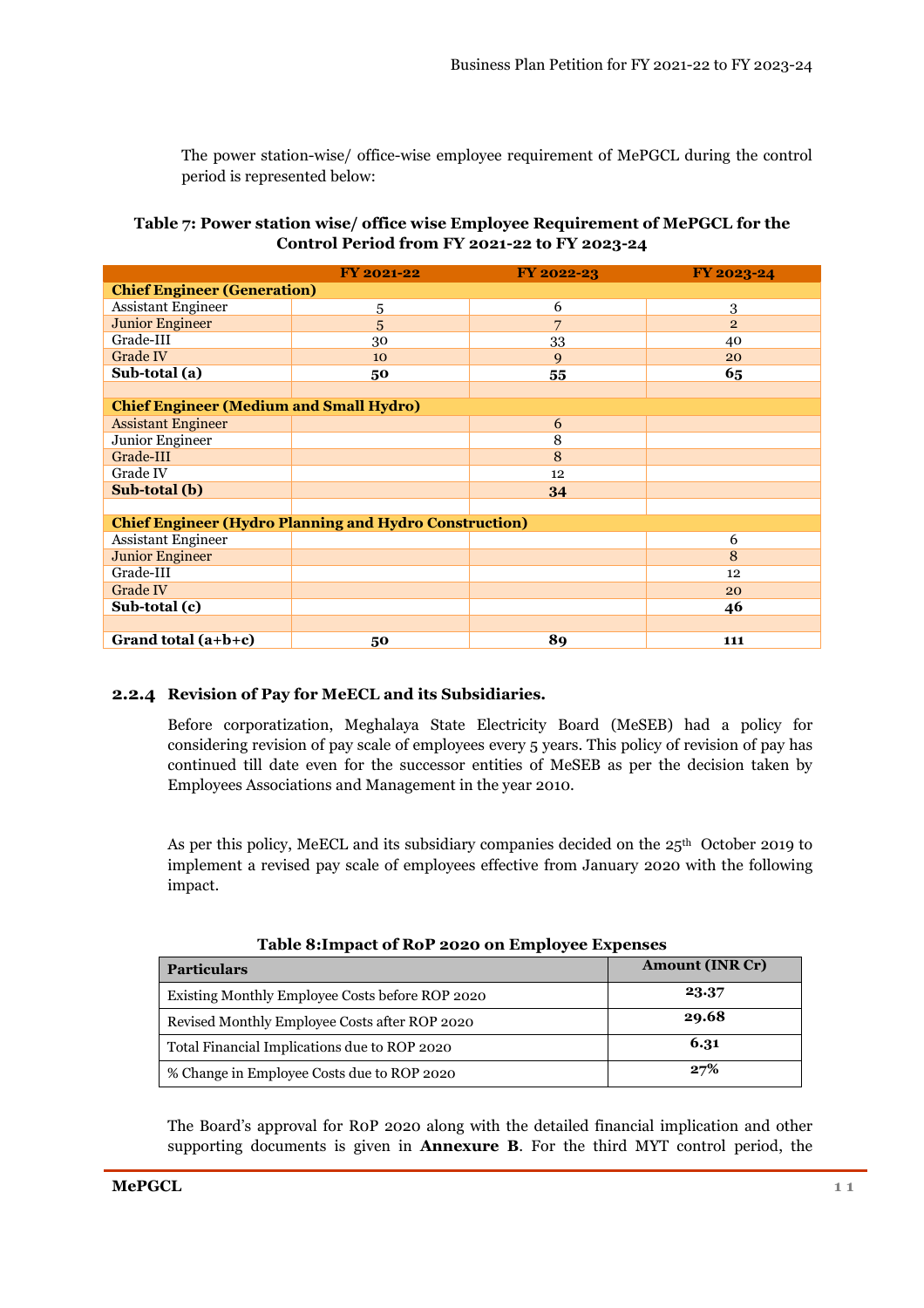subsidiaries of MeECL will take into account the impact of ROP 2020 in its employee expense projections.

#### **2.2.5 Capacity Building in Meghalaya Energy Corporation Limited (MeECL)**

- **2.2.5.1** In order to meet the increasing demand for electricity, there is a requirement for addition of generating capacity, expansion of associated transmission and distribution networks and upgrading of technology. The challenge to provide power to all requires a corresponding increase, not only in the quantity, but also in the quality of human resources. Hence, the purpose of establishing the Human Resources Development Centre (HRDC) is to ensure that skilled manpower in adequate numbers is made available across various activities of MeECL. The HRDC therefore identifies the skill gaps, frame occupational standards, facilitate development of practical as well as high quality training contents and ensure adequate availability of faculty for capacity building. Thus, training and upgrading the skills of the manpower is the primary objective of HRDC.
- **2.2.5.2** At the national level, a statutory body, namely, the Central Electricity Authority (CEA) was constituted under the Electricity Act to promote measures for advancing the skill of persons engaged in electricity industry. CEA has already set up the standards for mandatory training required for various skills for the generation, transmission, distribution, etc. The CEA has recognized 74 (seventy-four) training institutes throughout the country under the Government and Private Sector, for providing such training at various levels.
- **2.2.5.3** Three types of training infrastructures and facilities are available for personnel in the power industry:
	- Training institutes recognized by CEA for imparting statutory induction training: These training institutes recognized by the CEA, cater to the training needs of personnel working in thermal power stations, hydro generating stations, transmission utilities and distribution utilities. For example, the National Power Training Institute (NPTI) has established a Centre for Advanced Management & Power Studies (CAMPS) at its Faridabad campus. In addition to several short-term courses on Technology-Management interface. NPTI also conducts professional courses, integrating power-training experience with academics, like PDC & PGDC in Power Plant Engineering and B.E./ B.Tech. in Power Engineering etc. The other institution, the Central Board of Irrigation & Power (CBIP) also conducts power industry interfaced placement oriented long-term training programmes in generation, transmission and distribution, besides high-end short term programmes in advanced technologies in all disciplines of power sector.
	- Lineman Training Institutes: Most utilities are having at least one lineman-training center. These institutes are set up by the respective organizations for imparting training to their own employees.
	- Other training facility include training program with academic institutions outside power sector.
- **2.2.5.4 Statutory training requirement:** The Central Electricity Authority notifies the mandatory training (measures relating to safety and electricity supply) Regulations 2010, specifically the regulations 6  $\& \, 7$  of the said CEA Regulations 2010. For implementing the above regulations effectively and on rational basis, the CEA has framed guidelines and norms to prescribe the procedure to be followed by CEA/ MoP for recognition and grading of the training institutes for power sector in the country. Presently, following types of training are provided to the workforce in power segment for electricity generation, transmission and distribution personnel: Operation & Maintenance Training to all existing employees engaged in O&M of generating projects and transmission & distribution system ranging from 4 Weeks to 30 Weeks. This includes classroom training, simulator training for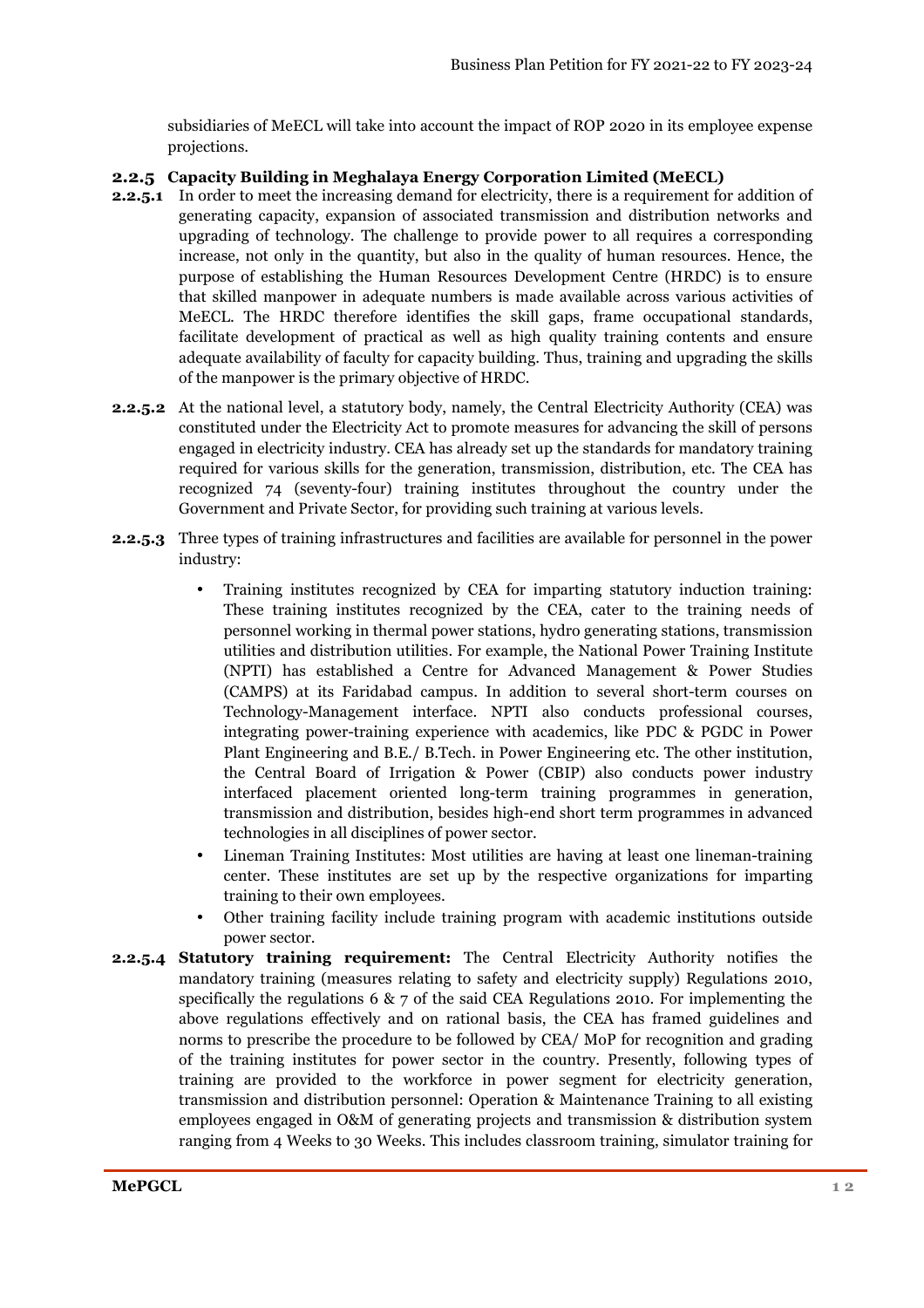Thermal & Hydro and On-Job training.

- Induction level training for new recruits for 1 month (Technical & Non-Technical).
- Refresher/Advanced training of 5 Days in a year to all existing personnel of varying degrees in various specializations in line with National Training Policy for Power Sector.
- Management training of 5 Days in a year to the senior Executives/Managers in India/abroad in line with National Training Policy for Power Sector.
- Distance Learning Certificate Programs on Power Distribution Management for JEs/ AEs.
- Certificate of Competency in Power Distribution (CCPD).
- Training under Distribution Reforms, Upgrades and Management (DRUM). C&D Employees Training (Non-executives in secretarial staff, accounts wing, technical staff in nonexecutives and Class-IV are categorized as C&D employees).
- Franchisee Training.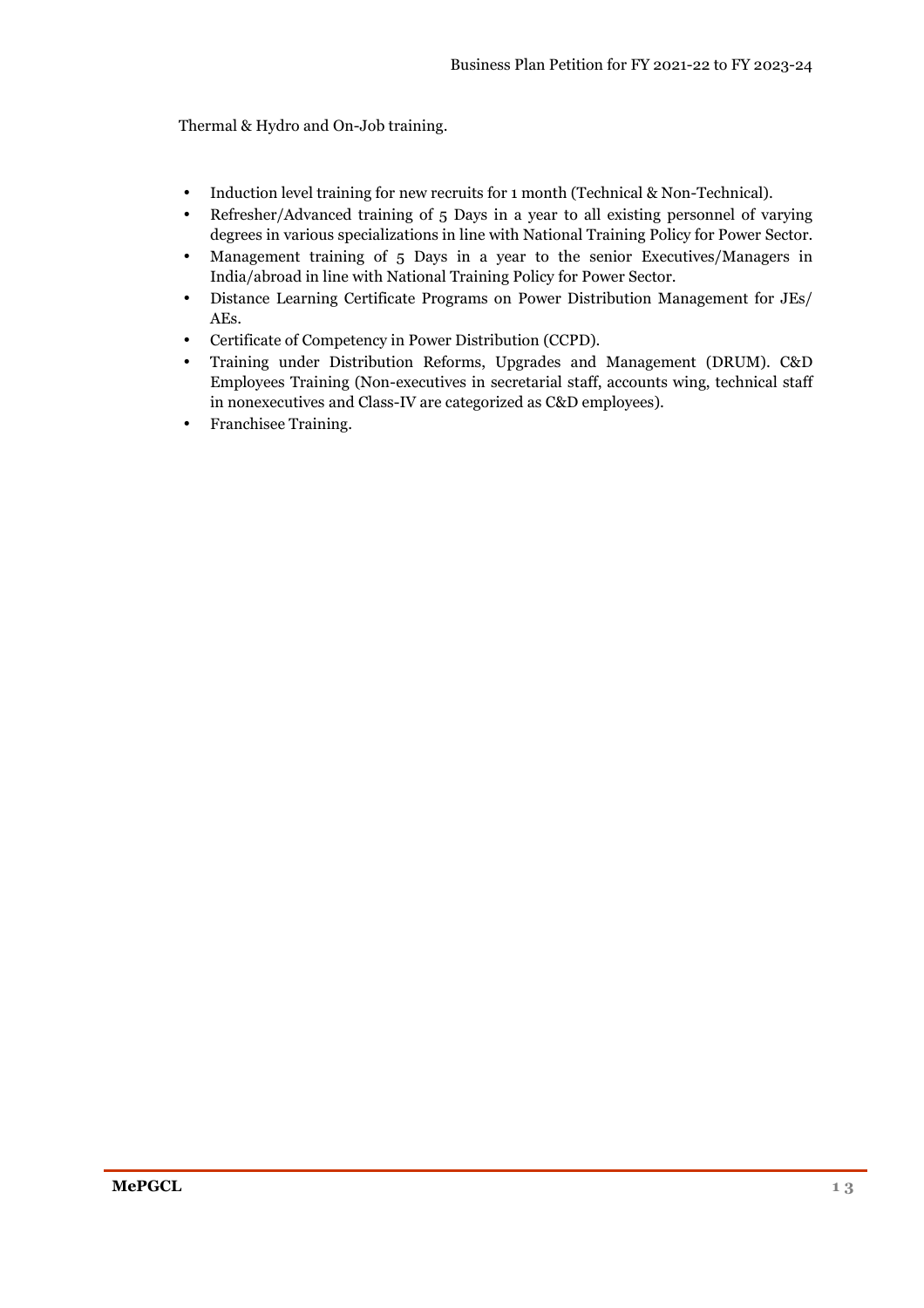# **2.2.5.5 Capacity Building in Meghalaya Energy Corporation Limited (MeECL) & Its Subsidiaries – Human Resource Development**

Human Resources Development Centre (HRDC), Umiam, MeECL is entrusted with the training for the officers and staffs of the 3 (three) subsidiary corporations of MeECL, namely, Meghalaya Power Generation Corporation Limited (MePGCL), Meghalaya Power Transmission Corporation Limited (MePTCL) and Meghalaya Power Distribution Corporation Limited (MePDCL). Details of trainings conducted in FY 2019-20 and FY 2020-21 for the officers is given below:

## **Table 9:Training Details for FY 2019-20**

| Sl.<br>No.              | Name of Institute                                                                                                                                                                                                                                                                                                                                                                                                                                                                                                   | <b>Field of Training (Thermal/</b><br>Hydro/Transmission/<br><b>Distribution/Management)</b> | <b>Total Training</b><br>(Days/Man) |
|-------------------------|---------------------------------------------------------------------------------------------------------------------------------------------------------------------------------------------------------------------------------------------------------------------------------------------------------------------------------------------------------------------------------------------------------------------------------------------------------------------------------------------------------------------|----------------------------------------------------------------------------------------------|-------------------------------------|
| $\mathbf{1}$            | Training programme on "Technician Development Programme", organized by Power Grid Corporation<br>of India Ltd. (PGCIL), Lapalang, Shillong under Capacity Building & Institutional Strengthening (CBIS) of<br>NERPSIP, with effect from 16.04.2019 to 10.05.2019 at Powergrid, Misa Substation, Nowgaon, Assam.<br>Total Personnel-25 (twenty-five) [Technical]. Linemen-25.                                                                                                                                        | <b>Transmission</b>                                                                          | $20 \times 25 = 500$                |
| $\mathbf{2}$            | Workshop on "National eVidhan Application (NeVA)", organized by Meghalaya Legislative Assembly,<br>held on the $24^{\text{th}}\& 25^{\text{th}}$ April 2019 at the Annexe Hall, Assembly Building, Rilbong, at 10:30 A.M.<br>Total Personnel-2 (two) [Technical]. AEE-1, JE-1.                                                                                                                                                                                                                                      | <b>Management</b>                                                                            | $2x2 = 4$                           |
| 3                       | Training programme on "Finance & Accounts Practices", organized by Power Grid Corporation of India<br>Limited (PGCIL) from 22 <sup>nd</sup> to 24 <sup>th</sup> April 2019 at 10:00 A.M in the ICSSR Hall, NEHU, Shillong.<br>Total Personnel-26 (twenty-six) [Technical]. CE-1, ACE-4, SE-8, EE-8, RE-5                                                                                                                                                                                                            | <b>Management</b>                                                                            | $2 x 26 = 52$                       |
| $\overline{\mathbf{4}}$ | Training Programme, organised by the Central Project Management Unit (CPMU) of Dam Rehabilitation and<br>Improvement Project, CWC, New Delhi in association with the IIT, Roorkee and Motilal Nehru National<br>Institute of Technology, Allahabad on "Conventional and Advanced Hydrometric Technique for<br><b>Discharge Estimation</b> " held on The 10 <sup>th</sup> – 12 <sup>th</sup> June, 2019 at Indian Institute of Technology, Roorkee,<br>Uttarakhand.<br>Total Personnel-2(two) [Technical], AEE(C)-2. | Hydro                                                                                        | $2x3 = 6$                           |
| 5                       | Training Programme respectively under IPDS conducted by PFC Ltd, held on the 8th <sup>&amp;</sup> 9 <sup>th</sup> May 2019 at 10.00<br>A.M in the Hotel Polo Towers, Shillong.<br>Total Personnel-83(eighty-three) [Technical], AEE (Elect)-23, JE-24, ES-1, Linemen-II-11,<br>Electrician-3, C/Electrician-2, Jugali-19.                                                                                                                                                                                           | <b>Distribution</b>                                                                          | $2 \times 83 = 166$                 |
| 6                       | Training Programme, organised by the Central Project Management Unit (CPMU) of Dam Rehabilitation and<br>Improvement Project, CWC, New Delhi in association with the IIT, Roorkee and Motilal Nehru National<br>Institute of Technology, Allahabad on "Hydrological and Hydraulic Methods of Flood Routing" held<br>on the 13 <sup>th</sup> -14 <sup>th</sup> June, 2019 at Indian Institute of Technology, Roorkee, Uttarakhand.<br>Total Personnel-2(two) [Technical], AEE(C)-2.                                  | <b>Management</b>                                                                            | $2x2 = 4$                           |
| $\overline{7}$          | Programme on "Power System Logistics Conclave" organized by North Eastern Regional Load Dispatch<br>Centre (NERLDC), POSOCO, Lower Nongrah, Lapalang, Shillong to be held on 6 <sup>th</sup> & 7 <sup>th</sup> June 2019 at NERLDC<br>Conference Hall, Shillong.<br>Total Personnel-2(two) [Technical], SE(Elect)-1, EE(Elect)-1.                                                                                                                                                                                   | Transmission                                                                                 | $2x2 = 4$                           |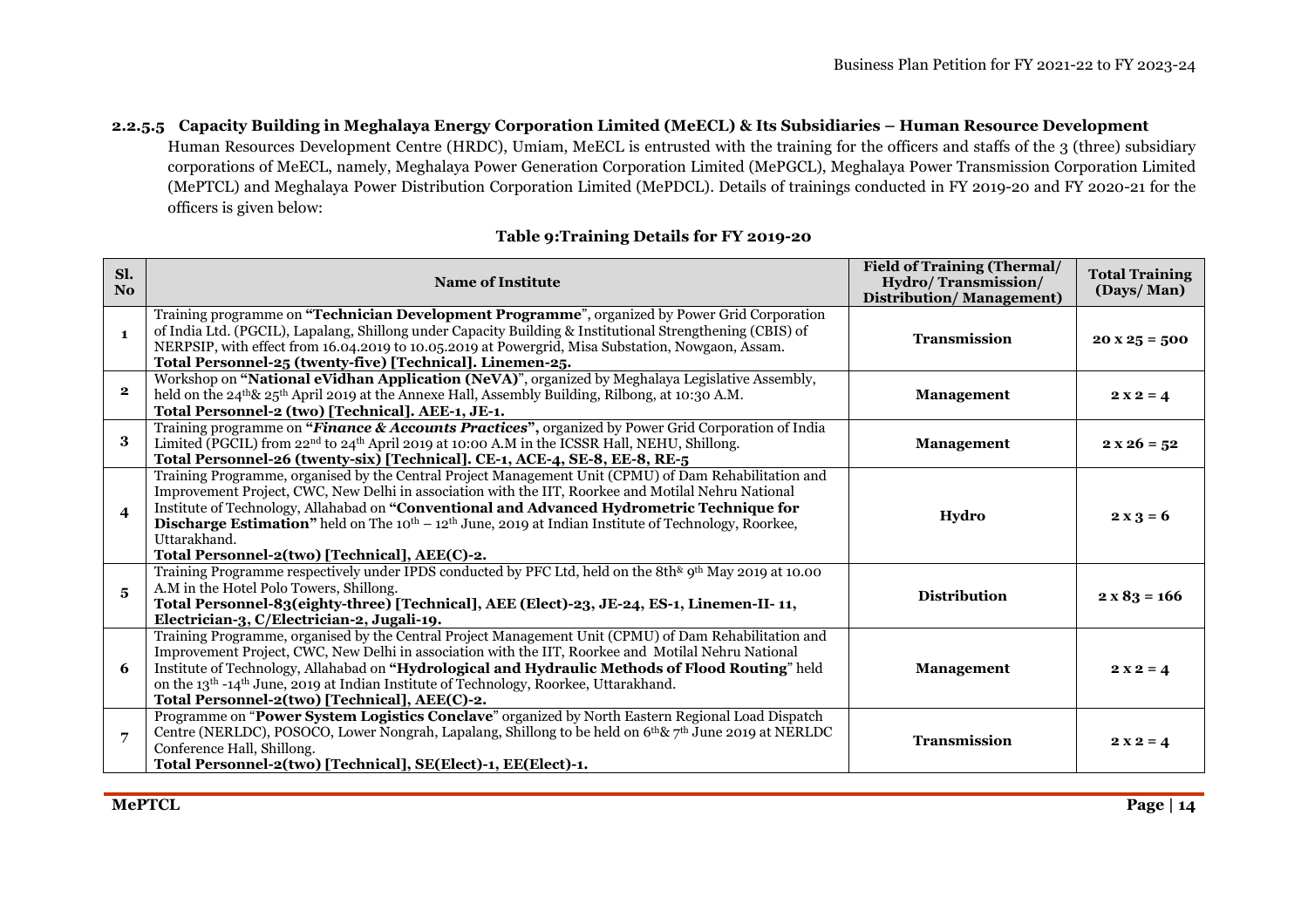| Sl.<br>No.       | <b>Name of Institute</b>                                                                                                                                                                                                                                                                                                                                                                                                                               | <b>Field of Training (Thermal/</b><br>Hydro/Transmission/<br><b>Distribution/Management)</b> | <b>Total Training</b><br>(Days/Man)         |
|------------------|--------------------------------------------------------------------------------------------------------------------------------------------------------------------------------------------------------------------------------------------------------------------------------------------------------------------------------------------------------------------------------------------------------------------------------------------------------|----------------------------------------------------------------------------------------------|---------------------------------------------|
| 8                | Training Programme, organised by the Central Project Management Unit (CPMU) of Dam Rehabilitation and<br>Improvement Project, CWC, New Delhi in association with the IIT, Roorkee and Motilal Nehru National<br>Institute of Technology, Allahabad on "Geotechnical and Seismic consideration in Dams" held on the<br>17th -18th June, 2019 at Indian Institute of Technology, Roorkee, Uttarakhand.<br>Total Personnel-2(two) [Technical], AEE (C)-2. | Management                                                                                   | $2x2 = 4$                                   |
| $\boldsymbol{q}$ | Training Programme, organised by the Central Project Management Unit (CPMU) of Dam Rehabilitation and<br>Improvement Project, CWC, New Delhi in association with the IIT, Roorkee and Motilal Nehru National<br>Institute of Technology, Allahabad on "Geotechnical and Seismic consideration in Dams" held on the<br>19th -21st June, 2019 at Indian Institute of Technology, Roorkee, Uttarakhand.<br>Total Personnel-2(two) [Technical], AEE(C)-2.  | Management                                                                                   | $2 x 3 = 6$                                 |
| 10               | Workshop on "Latest Trends in Inspection & Investigations of Dam", organised by AF Academy under<br>the aegis of Central Water Commission and in association with Central Board of Irrigation & Power (CBIP),<br>ICID-CIID and World Bank on 30 <sup>th</sup> & 31 <sup>st</sup> May 2019 at New Delhi.<br>Total Personnel-2(two) [Technical], CE(C)-1, SE(C)-1                                                                                        | Management                                                                                   | $2x3 = 6$                                   |
| 11               | Training programme on "Emerging Trends in Power Sector –NER" for senior management, organized by<br>POWERGRID from 17th to 19th June 2019 at POWERGRID Academy of Leadership (PAL), Manesar, Gurugram,<br>Haryana.<br>Total Personnel-4(four) [Technical], SE(Elect)-2, EE(Elect)-2                                                                                                                                                                    | <b>Management</b>                                                                            | $4 \times 3 = 12$                           |
| 12               | Training on "Capacity Development Proramme", organized by Asian Development Bank held on 8 <sup>th</sup> - 10 <sup>th</sup><br>July 2019 at ASCI, Hyderabad.<br>Total Personnel-1(one) [Technical], SE(Elect)-1.                                                                                                                                                                                                                                       | <b>Distribution</b>                                                                          | $1 \times 3 = 3$                            |
| 13               | Training programme on "Project Planning Implementation, Monitoring & Evaluation" organized by<br>Department of Public Enterprises (DPE), Government of India held on 15 <sup>th</sup> -19 <sup>th</sup> July 2019 at IIT Kharagpur.<br>Total Personnel-1(one) [Technical], AEE(C)-1                                                                                                                                                                    | Hydro                                                                                        | $1 \times 5 = 5$                            |
| 14               | Training Programme on "Website Quality Certification" at Electronics Test & Development Centre, STQC<br>Directorate, Ministry of Electronics & Information Technology, Government of India, 1st & 2nd Floor, Central<br>Block, HOUSEED Complex, Beltola-Basistha Road, Dispur, Guwahati – 781006 from 10:00 A.M to 5:00 P.M<br>on the $15th - 16th$ July, 2019. Total Personnel-1(one) [Technical], AEE (Comp. Engr)-1.                                | Management                                                                                   | $1 X 2 = 2$                                 |
| 15               | The 22 <sup>nd</sup> National Conference on e-Governance (NCeG) 2019 to be held on the 8 <sup>th</sup> and 9 <sup>th</sup> August 2019 at State<br>Convention Centre, Shillong.<br>Total Personnel-1(one) [Technical], SE(Elect)-1, EE(Elect)-1                                                                                                                                                                                                        | Management                                                                                   | $2x2 = 4$                                   |
| 16               | Training programme on "Finance & Accounts Practices" (INDAS), to be organized by Power Grid<br>Corporation of India Limited (PGCIL) under Capacity Building & Institution Strengthening (CBIS) of NERPSIP<br>on 2 <sup>nd</sup> & 3 <sup>rd</sup> September 2019 from 9.30 A.M in the ICSSR Hall, NEHU, Shillong.<br>Total Personnel-26 (twenty-six) [Accounts], DAO/SO-26.                                                                            | Management                                                                                   | $2 x 26 = 52$                               |
| 17               | Training programme on "Online Right to Information Portal" organized by Meghalaya Administrative<br>Training Institute", Shillong held on 4.10.2019 at IT Training Hall, IT&C Department at 11.00 A.M.                                                                                                                                                                                                                                                 | Management                                                                                   | $\mathbf{1} \times \mathbf{6} = \mathbf{6}$ |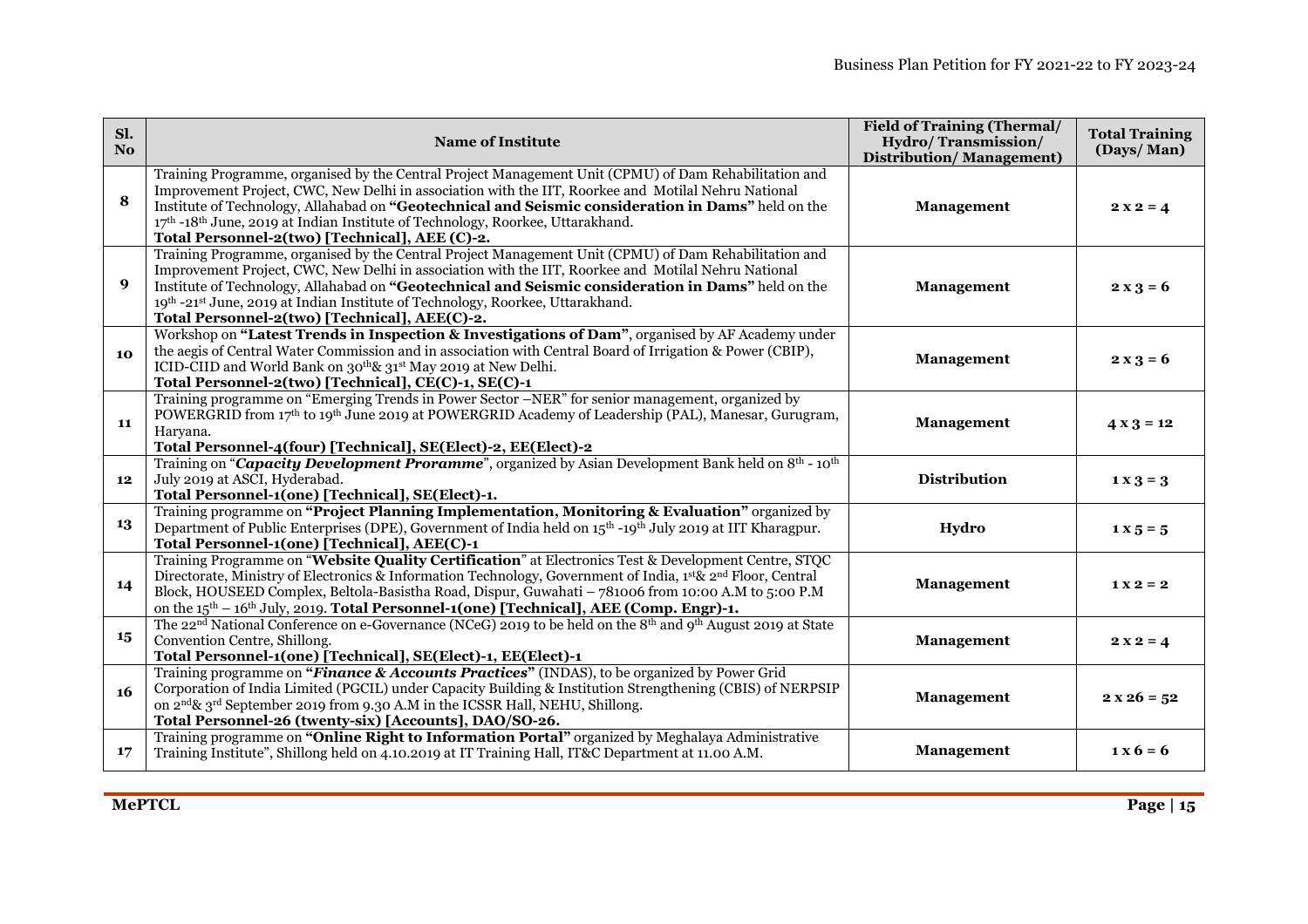| Sl.<br>No. | <b>Name of Institute</b>                                                                                                                                                                                                                                                                                                                                                                                                                        | <b>Field of Training (Thermal/</b><br>Hydro/Transmission/<br><b>Distribution/Management)</b> | <b>Total Training</b><br>(Days/Man) |
|------------|-------------------------------------------------------------------------------------------------------------------------------------------------------------------------------------------------------------------------------------------------------------------------------------------------------------------------------------------------------------------------------------------------------------------------------------------------|----------------------------------------------------------------------------------------------|-------------------------------------|
|            | Total Personnel-6(six) [Administration], CE-4, ACE(C)-1, Under Secretary-1                                                                                                                                                                                                                                                                                                                                                                      |                                                                                              |                                     |
| 18         | Training programme on "Project Planning Implementation, Monitoring & Evaluation" organized by<br>Department of Public Enterprises (DPE), Government of India to be held on $15th - 19th$ July 2019 at IIT<br>Kharagpur.<br>Total Personnel-1(one) [Technical], AEE(C)-1.                                                                                                                                                                        | Hydro                                                                                        | $5x1 = 5$                           |
| 19         | Training programme on "Smartgrid" organised by Power Grid Corporation of India Limited, at Smart Grid<br>Knowledge Centre, Manesar, Haryana with effect from $9^{th} - 11^{th}$ September 2019.<br>Total Personnel-1(one) [Technical], AEE (Elect)-1.                                                                                                                                                                                           | <b>Distribution</b>                                                                          | $3x1=3$                             |
| 20         | Training programmme on "Urban Planning & Management" conducted by Meghalaya Administrative<br>Training Institute (MATI), Shillong held on 24.10.2019 from 9.30 A.M at MATI, Shillong.<br>Total Personnel-3(three) [Technical], AEE (Elect)-2, AEE (C)-1.                                                                                                                                                                                        | <b>Management</b>                                                                            | $1 \times 3 = 3$                    |
| 21         | Training programmme on "ADB Procurement, bid Evaluation (Technical & Financial etc)"<br>conducted by ADB on the 20 <sup>th</sup> & 21 <sup>st</sup> November 2019 in the Conference Hall, Lumjingshai, MeECL, Shillong<br>from 10.00 A.M onwards.<br>Total Personnel-32(thirty-two) [Technical], CE(Elect)-2, Comp Secretary-1, ACE-4, SE-8, Dy.<br>CAO-1, Sr. AO-1, EE-8, AAO-3, AEE-3, DAO-1                                                  | <b>Management</b>                                                                            | $2 x 32 = 64$                       |
| 22         | Workshop on "Breakdown Analysis and Remedies of Electrical Equipment" conducted by NTPC,<br>Bhubaneswar to be held on 26.11.2019 from 10.00 A.M to 4.00 PM in the HRD Centre Hall Umiam.<br>Total Personnel-40(forty) [Technical], SE-2, EE(Elect)-12, EE (C)-6, AEE/RE-20                                                                                                                                                                      | <b>Distribution</b>                                                                          | $1 X 40 = 40$                       |
| 23         | Workshop on "a cloud based modular HR Management system under CBIS Programme of<br><b>NERPSIP Project</b> " organized by the Power Grid Corporation of India Ltd., to be held on the 28 <sup>th</sup> February<br>2020 in the Conference Hall, Lumjingshai, Shillong from 11.00 A.M onwards.<br>Total Personnel-21(twenty-one) [Technical], Directors-3, CEs-7, Comp. Secretary-1, CAO(I/C)-1,<br><b>ACEs/ Dy. Director (HRDC)-9</b>            | Management                                                                                   | $1 X 21 = 21$                       |
| 24         | Seminar on "Implementation of Smart Metering System" organized by Genus Power Infrastructures Limited,<br>New Delhi held on 27th February 2020 in the Conference Hall, Lumjingshai, Shillong from 1:00 P.M onwards.<br>Total Personnel-20(twenty) [Technical], Director-1, CEs-3, ACEs-6, SE-4, EEs-6                                                                                                                                           | <b>Distribution</b>                                                                          | $1 X 20 = 20$                       |
| 25         | Workshop todemonstrate "a cloud based modular HR Management system under CBIS Programme<br>of NERPSIP Project" organized by the Power Grid Corporation of India Ltd., held on the 28th February 2020<br>in the Conference Hall, Lumjingshai, Shillong from 9.30 A.M onwards.<br>Total Personnel-28(twenty-Eight) [Technical], Directors-3, CS-1, CEs-7, CFO-1, CAO(I/C) -1, Jt.<br>Secretary-1, Dy. Director (HRDC) 1, ACEs-11, Dy. CAO-1, EE-1 | <b>Management</b>                                                                            | $1 \times 28 = 28$                  |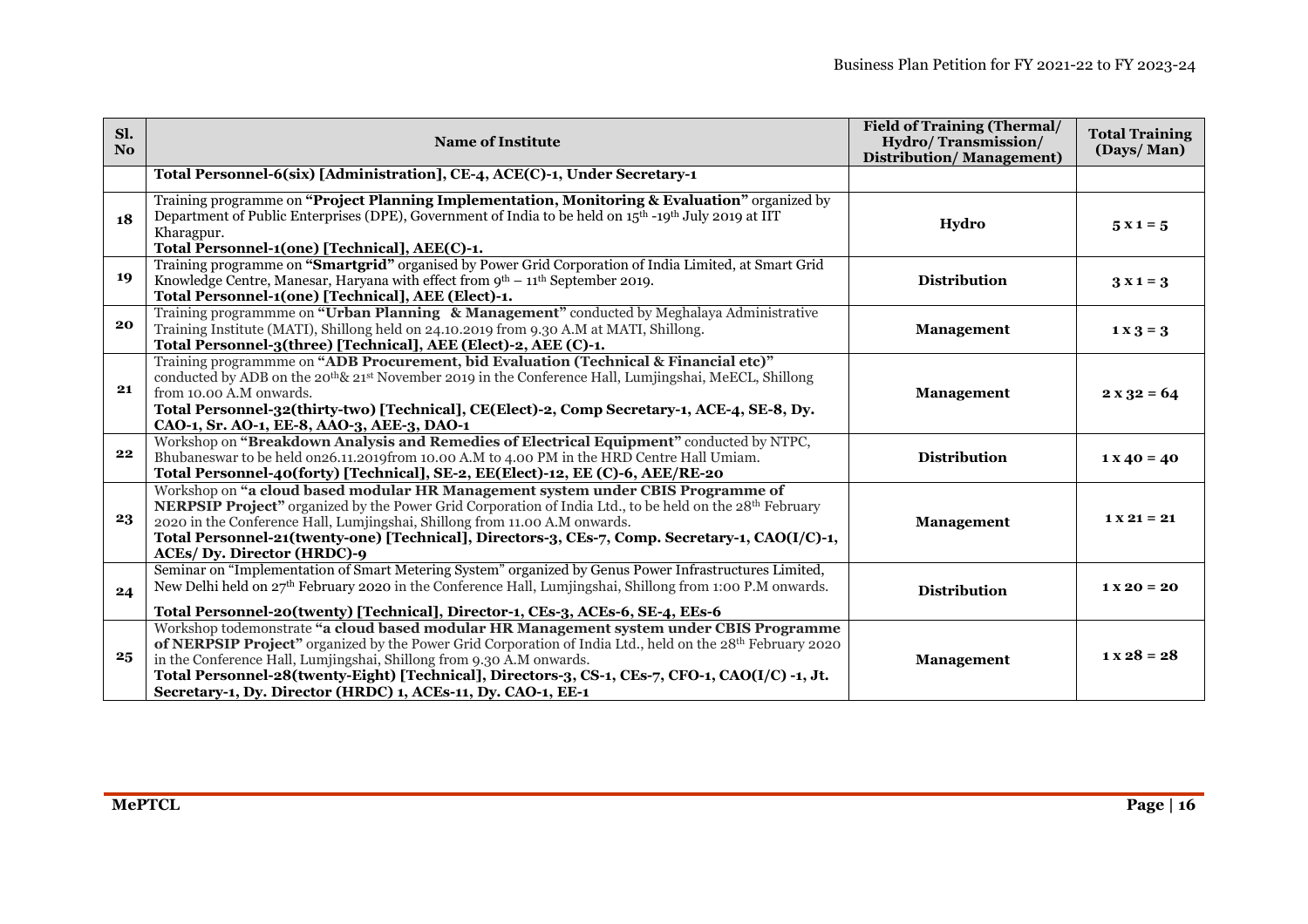| SI.<br>No.            | <b>Name of Institute</b>                                                                                                                                                                                                                                                                                                                                               | <b>Field of Training (Thermal/</b><br>Hydro/Transmission/<br><b>Distribution/Management)</b> | <b>Total Training</b><br>(Days/Man) |
|-----------------------|------------------------------------------------------------------------------------------------------------------------------------------------------------------------------------------------------------------------------------------------------------------------------------------------------------------------------------------------------------------------|----------------------------------------------------------------------------------------------|-------------------------------------|
|                       | Training on "E-learning Course on Project management through live Webinars under CBIS<br><b>Programme of NERPSIP for Executives"</b> organized by Power Grid held on 12th June 2020 from 3:00<br>P.M onwards.<br>Total Personnel-29 (twenty-nine) [Technical]. CE-1, ACE-1, EE-8, AEE/ RE-19.                                                                          | <b>Management</b>                                                                            | $1 X 29 = 29$                       |
| $\boldsymbol{\Omega}$ | Training on "Webinar on Contract Management, Project Management & Risk Assessment"<br>organized by Power Grid Corporation of India Ltd. (PGCIL), held on 15 <sup>th</sup> & 16 <sup>th</sup> May 2020 from 3:00 P.M<br>onwards.<br>Total Personnel-10 (ten) [Technical]. CE-1, ACE/Dy Dir-1(HRDC)-2, SE-1, EE-5, AEE-1.                                                | <b>Management</b>                                                                            | $2 X 10 = 20$                       |
|                       | E-learning course under CBIS -NERPSIP on "PreventionofSexual Harassment for Internal<br><b>Committee</b> " organized by the PGCIL held from $7th$ July 2020 to 10 <sup>th</sup> July 2020 from 11.A.M to 1.P.M.<br>Total Personnel-4 (four) [Technical/Administration]. SE-1, Under Secy-1, AEE-1, AE-1                                                                | <b>Management</b>                                                                            | $4 \times 4 = 16$                   |
| 3                     | Training programme on the subject " <b>Accounting Finance (Basic)</b> " (Capacity Building plan 2020-22)<br>under CBIS –NERPSIP, organized by the PGCIL through Administrative Staff College of India (ASCI)<br>Hyderabad, held from 20 <sup>th</sup> July 2020 to 24 <sup>th</sup> July 2020.<br>Total Personnel-25 (twenty-five) [ACCOUNTS]. CFO-1, Sr. AO-1, DAO-23 | <b>Management</b>                                                                            | $5x25 = 125$                        |
| $\boldsymbol{4}$      | Online training programme on the topic "CEA Contractual Standards for Distribution Works"<br>organized and sponsored by TATA Power DDL, New Delhi through Chief Program Manager, REC Ltd, RO,<br>Shillong held on 5 <sup>th</sup> August 2020 from 11:00 A.M to 12:30 P.M.<br>Total Personnel-30 (thirty)[TECHNICAL].EE-13, AEE-17.                                    | <b>Distribution</b>                                                                          | $1 X 30 = 30$                       |

## **Table 10:Training Details for FY 2020-21 (As on August):**

Human Resources Development Centre (HRDC), Umiam, MeECL is entrusted with the training for the officers and staffs of the three subsidiary corporations of MeECL, namely, MePGCL, MePTCL and MePDCL. Various initiatives taken for capacity building are highlighted as below:

- Capacity building under World Bank Project The World Bank has proposed funding for capacity building for MePTCL and MePDCL for the next three years. Proposal under this scheme is being prepared by the nodal officers of the two corporations, namely, Chief Engineer (Transmission) & Chief Engineer (Distribution).
- • Capacity building in various Training Institutes - Officers from the three subsidiary corporations are being sent regularly to free training programme organized by various training institutes like National Power Training Institute (NPTI), Indian Institute of Technology (IIT), Roorkee, National Thermal Power Corporation Limited (NTPC) and many more. For such training, the respective corporations bear the expenditure of travelling and boarding only.
- • Capacity building through own resources - The capacity building measures mentioned above are required to be supplemented by training programmes specifically required for the three corporations. These include training for field engineers in technical areas, management and human relationships, among others. For such training programmes, funding is being allocated in the budget of the respective corporations.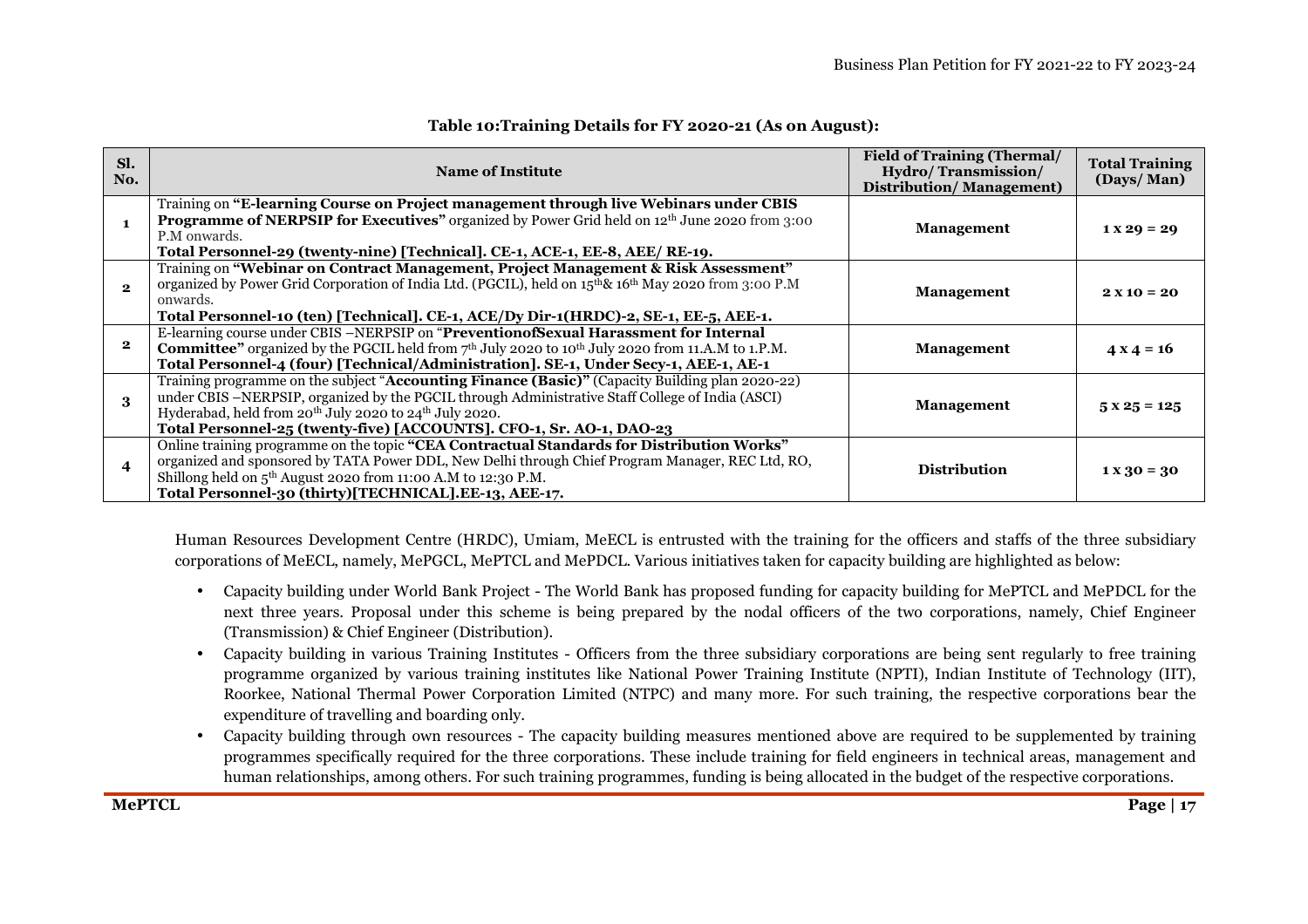## **2.2.6 Way forward**

In accordance with the CEA Guidelines & Apprentices Act, the HRDC, MeECL has been imparting On-the-job training, Induction training, C&D Trainings, R-APDRP Trainings, trainings on behavioural attitudes, etc as required. The HRDC is striving to develop the entire human resources of MeECL by meeting the growing and evolving demands of the technological advancement.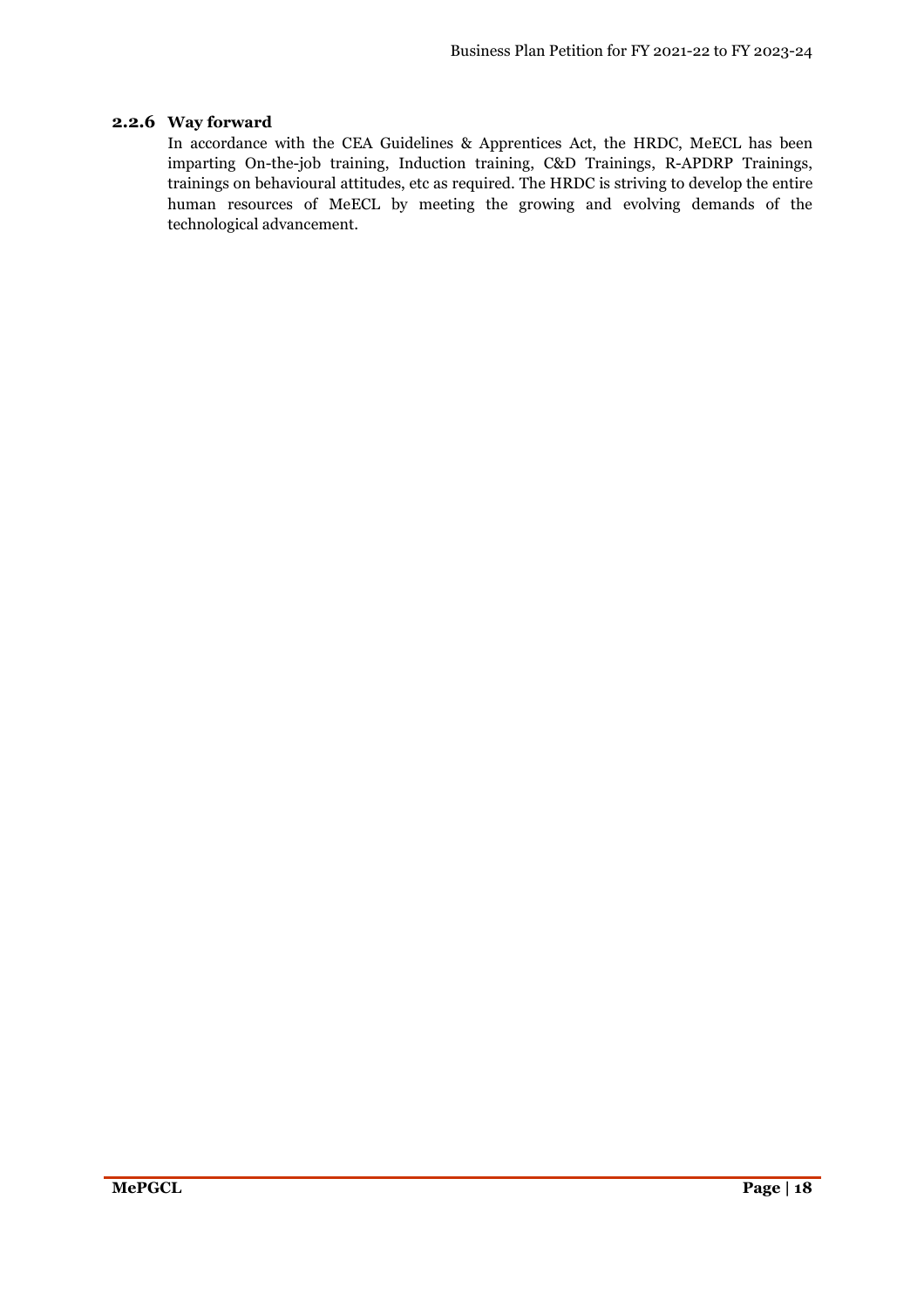## **3 Capital Investment Plan**

#### **3.1 Need for Capital Expenditure:**

The present generating stations of MePGCL except MLHEP, NUHEP and Lakroh HEP are very old. Therefore, to maintain efficient generation from these stations, the generation utility needs to undertake various system improvement & augmentation activities. Moreover, to utilize the natural resources of Meghalaya, few hydro-electric projects have been undertaken, and some more will be added in the upcoming years. The Capital Expenditure can be broadly segregated into New Projects and additional investment in existing stations for augmentation, improvement, metering etc.

#### **3.2 Details of Works on Existing Stations**

#### **3.2.1 Umiam Stage-I**

#### **3.2.1.1 System Augmentation & Improvement Projects**

As the Umiam Stage-I station and its dam are quite old, some of its components need to be augmented and improved. The details of projects that would be taken up during FY 2020-21 and the third control period (FY 2021-22 to FY 2023-24) are mentioned below:

| Sl. No.      | <b>Project Name</b>                             | <b>Description</b>                                                                                                               |  |  |
|--------------|-------------------------------------------------|----------------------------------------------------------------------------------------------------------------------------------|--|--|
| 1.           | <b>Replacement of Intake</b>                    | The intake structure of Umiam Stage-I HEP is located on the                                                                      |  |  |
|              | gate and provision of                           | left bank of the dam with the invert level is kept at EL 955.50                                                                  |  |  |
|              | Stoplog gate at Umiam                           | m. The water from the reservoir is diverted to the power house                                                                   |  |  |
|              | Stage I HEP.                                    | through the intake to the tunnel of diameter 3.05 m and length                                                                   |  |  |
|              |                                                 | of 2078 m and into the penstock (2 nos) of diameter 1.98 m                                                                       |  |  |
|              |                                                 | each. A surge shaft of height 54.40 m and diameter 4.88 m                                                                        |  |  |
|              |                                                 | connect the HRT and penstock. The bypass valve connects to                                                                       |  |  |
|              |                                                 | the butterfly valve and is situated just upstream of penstock.                                                                   |  |  |
|              |                                                 | These valves require replacement since they have developed                                                                       |  |  |
|              |                                                 | leakage and may fail, which will result in flooding of the Power                                                                 |  |  |
|              |                                                 | Station and villages downstream due to uncontrolled flow from                                                                    |  |  |
|              |                                                 | the Umiam reservoir. To replace the Butterfly and Bypass                                                                         |  |  |
|              |                                                 | Valves, the Intake Gate has to be closed to cut off the flow of                                                                  |  |  |
|              |                                                 | water into the water conductor system. Since the present                                                                         |  |  |
|              |                                                 | Intake Gate and embedded parts which were installed way                                                                          |  |  |
|              |                                                 | back in 1960's have become heavily rusted and not functioning                                                                    |  |  |
|              |                                                 | anymore, a new Intake Gate along with Stoplog gate have to be<br>installed.                                                      |  |  |
|              |                                                 |                                                                                                                                  |  |  |
| $\mathbf{2}$ | Replacement of two<br>penstock Butterfly Valves | Over the years there is a heavy water leakage from the flange of<br>the pipe of Penstock Butterfly Valve causing undue damage to |  |  |
|              | including By-pass valves                        | the valve and adjacent pipes. This valve is necessary for the                                                                    |  |  |
|              | along with all servo                            | regular maintenance of penstock and turbine parts of the                                                                         |  |  |
|              | mechanism and related                           | station. If these components of the station are not maintained                                                                   |  |  |
|              | control system.                                 | regularly there may be catastrophes in future. It is to be noted                                                                 |  |  |
|              |                                                 | that since installation of this valve in the 1960's, no major                                                                    |  |  |
|              |                                                 | maintenance work has been carried out on this valve.                                                                             |  |  |
|              |                                                 | Therefore, to avoid any catastrophes in the future and for                                                                       |  |  |
|              |                                                 | smooth functioning of the station, it is necessary to replace the                                                                |  |  |
|              |                                                 | two bypass valves with new ones. Further there is no control                                                                     |  |  |
|              |                                                 | system for the valves and therefore new control system also                                                                      |  |  |
|              |                                                 | needs to be procured.                                                                                                            |  |  |
| 3            | Re-engineering of                               | Generator:                                                                                                                       |  |  |
|              | firefighting system of                          | The existing flooding system of fire protection for generator                                                                    |  |  |
|              | Generator and                                   | uses the old cylinder which since 1965 has not been replaced.                                                                    |  |  |
|              | Transformer                                     | So, it is required to replace existing cylinder along with the                                                                   |  |  |
|              |                                                 | control circuit so that the same firefighting of generator                                                                       |  |  |
|              |                                                 |                                                                                                                                  |  |  |

**Table 11: System augmentation & Improvement Projects- Umiam Stage-I**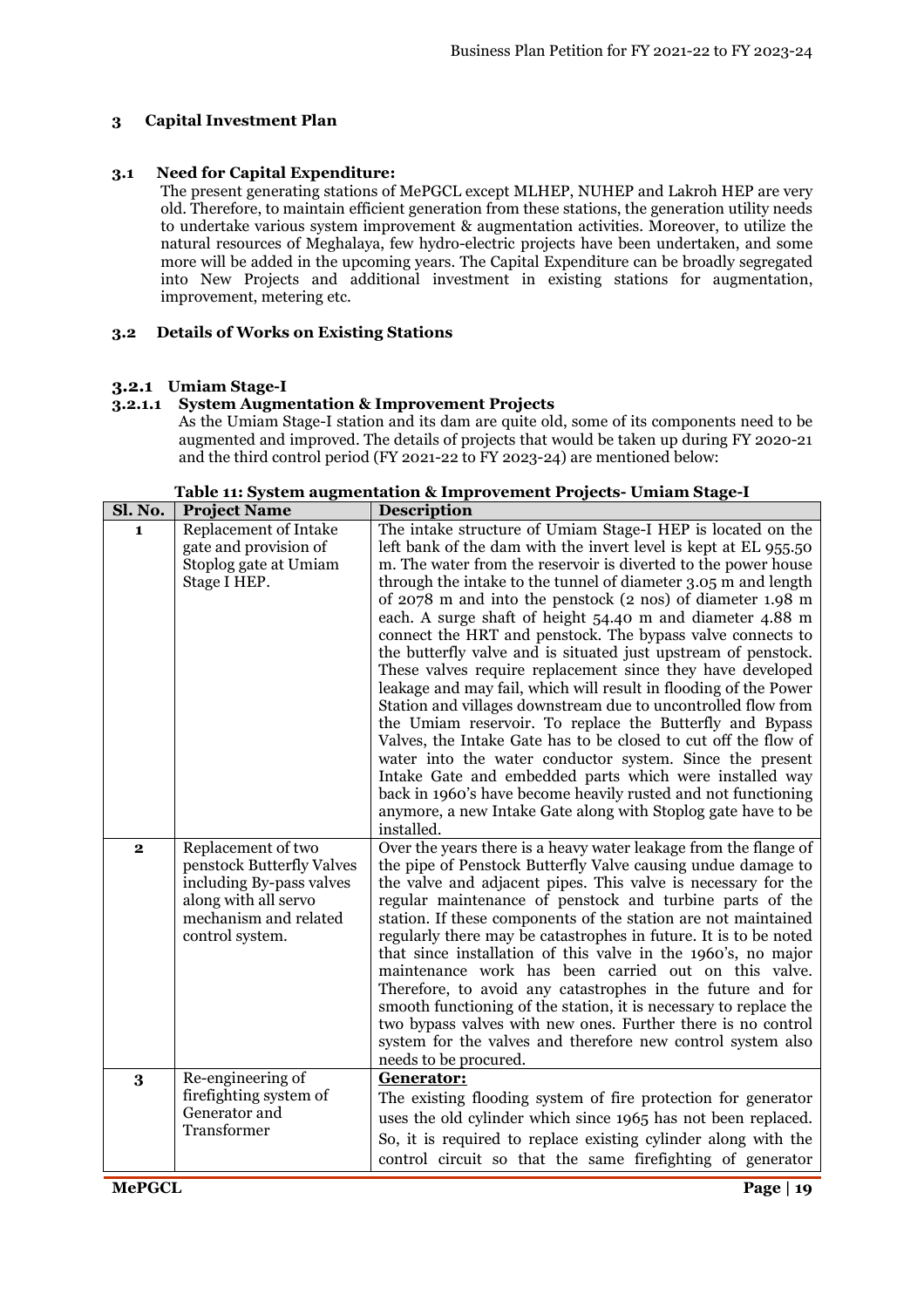| Sl. No.                 | <b>Project Name</b>                           | <b>Description</b>                                                                                                             |  |  |
|-------------------------|-----------------------------------------------|--------------------------------------------------------------------------------------------------------------------------------|--|--|
|                         |                                               | housing can be made active.                                                                                                    |  |  |
|                         |                                               | Transformer:                                                                                                                   |  |  |
|                         |                                               | At present the piping, valves and nozzles of the emulsifier                                                                    |  |  |
|                         |                                               | system are not functioning due to broken pipes (because of                                                                     |  |  |
|                         |                                               | aging), non-functioning valves and it is extremely dangerous to                                                                |  |  |
|                         |                                               | open the same as it may lead to flooding of powerhouse. It is to<br>be noted that the components of the emulsifier system have |  |  |
|                         |                                               | not been replaced since 1965. Therefore, to make the                                                                           |  |  |
|                         |                                               | fire fighting system functional, it is necessary to renovate the                                                               |  |  |
|                         |                                               | piping and valves along with nozzles.                                                                                          |  |  |
| $\overline{\mathbf{4}}$ | Replacement of                                | The existing transformers have been in service for quite a long                                                                |  |  |
|                         | transformer for Unit-1,                       | time. The transformer No.3 was replaced by new one in April                                                                    |  |  |
|                         | Unit-2 and Unit-4.                            | 2006 and the transformer No.1 and No.4 were replaced by                                                                        |  |  |
|                         |                                               | transformers brought from Umiam Stage-II in June 2013 after                                                                    |  |  |
|                         |                                               | reconditioning. These two transformers that were brought                                                                       |  |  |
|                         |                                               | from Umiam Stage II Power Station after its Renovation,                                                                        |  |  |
|                         |                                               | Modernization and Upgradation works are also the original<br>These transformers<br>transformers.<br>installed<br>were<br>and   |  |  |
|                         |                                               | commissioned along with the Generating units of Umiam Stage                                                                    |  |  |
|                         |                                               | II Power Station in 1970. Therefore, both the transformers                                                                     |  |  |
|                         |                                               | have outlived their useful lifespan. For reliable and smooth                                                                   |  |  |
|                         |                                               | operation of the Power Station, these transformers too need to                                                                 |  |  |
|                         |                                               | be replaced by new ones which meet the current international                                                                   |  |  |
|                         |                                               | standards and specifications                                                                                                   |  |  |
| $\overline{\mathbf{5}}$ | Construction of<br><b>Transformer Yard to</b> | The Station Service Transformers of Unit-1 & Unit-3 have                                                                       |  |  |
|                         | accommodate station                           | completed their useful life. Besides, these transformers are oil<br>based and are located inside the generator floor of the    |  |  |
|                         | service transformers of                       | powerhouse building. Therefore, it is proposed that these                                                                      |  |  |
|                         | Unit-1 & Unit-3 and                           | transformers be replaced with new ones of 500 KVA be placed                                                                    |  |  |
|                         | procurement of the same.                      | outside the power house building.                                                                                              |  |  |
| 6                       | <b>Construction of Beams</b>                  | KPS-1, KPS-2 &Umiam 132KV Feeders Circuit Breakers do not                                                                      |  |  |
|                         | and By-pass Isolators for                     | have Bypass Isolators. In case of any problem of the Circuit                                                                   |  |  |
|                         | KPS-1, KPS-2 & Umiam                          | Breakers, the feeders cannot be charged without the bypass                                                                     |  |  |
|                         | feeders.                                      | isolators. As such, it is required to construct switchyard                                                                     |  |  |
|                         |                                               | structural beams to accommodate bypass isolators as well as<br>installation of Master Isolators for smooth change over from    |  |  |
|                         |                                               | Main to Auxiliary Bus.                                                                                                         |  |  |
|                         | 132 KV SF6 Circuit                            | At Umiam Stage I Power Station, there are 4 nos Generator                                                                      |  |  |
|                         | Breaker (Spare)                               | Circuit Breaker, 1 no Bus coupler Circuit Breaker and 7 nos 132                                                                |  |  |
|                         |                                               | KV feeders Circuit Breaker. Altogether there are 12nos 132 KV                                                                  |  |  |
|                         |                                               | Circuit Breakers installed in this station.                                                                                    |  |  |
|                         |                                               | As the circuit breakers are used for synchronizing to the grid                                                                 |  |  |
|                         |                                               | for evacuation of power and also for protection during                                                                         |  |  |
|                         |                                               | abnormal conditions of the generators and external fault in the                                                                |  |  |
|                         |                                               | grid and transmission line, hence its healthiness is of vital                                                                  |  |  |
|                         |                                               | importance. In the event of its failure, the available electrical                                                              |  |  |
|                         |                                               | power to generate will not be possible to transmit. Also, in the                                                               |  |  |
|                         |                                               | event that it fails to operate when a protection relay signals to                                                              |  |  |
|                         |                                               | open, the generator and transformer will be exposed to the                                                                     |  |  |
|                         |                                               | electric stress due to external short circuit faults. This may                                                                 |  |  |
|                         |                                               | even cause damages to all the power equipments of the Station.                                                                 |  |  |
|                         |                                               |                                                                                                                                |  |  |
|                         |                                               | Hence, in order to maintain uninterrupted generation of power                                                                  |  |  |
|                         |                                               | in the event of failure of any of these Circuit Breakers, it is felt                                                           |  |  |
|                         |                                               | necessary that two spare Circuit Breakers be procured to be                                                                    |  |  |
|                         |                                               | made readily available for replacement of the damaged one.                                                                     |  |  |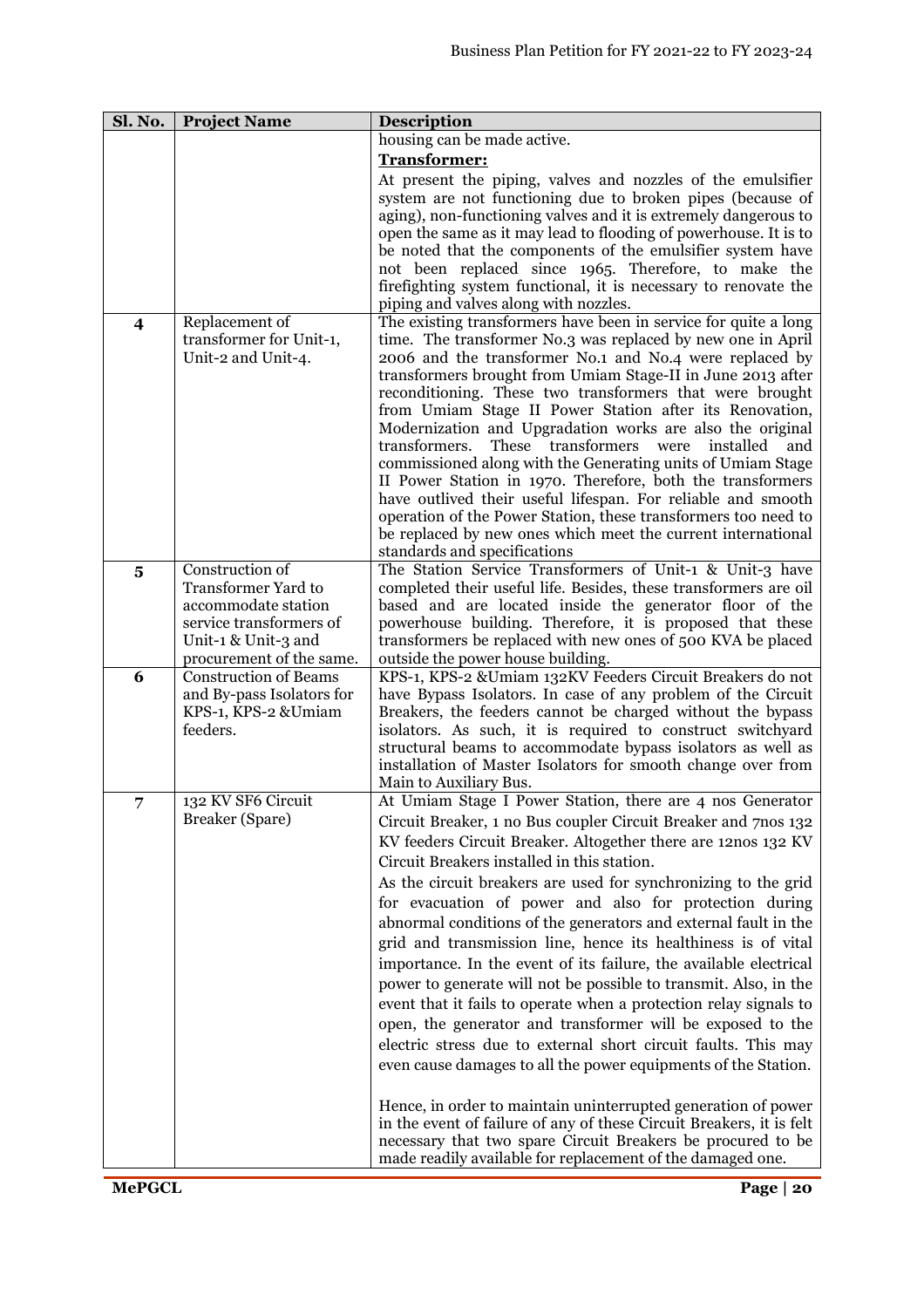| Sl. No. | <b>Project Name</b>                                                  | <b>Description</b>                                                                                                                                                                                                                                                                                                                                                                                                                                                                                                                                                                                                                                                                                                                                                                                                                                                                                                                                                                                                                                                                                                                              |  |  |
|---------|----------------------------------------------------------------------|-------------------------------------------------------------------------------------------------------------------------------------------------------------------------------------------------------------------------------------------------------------------------------------------------------------------------------------------------------------------------------------------------------------------------------------------------------------------------------------------------------------------------------------------------------------------------------------------------------------------------------------------------------------------------------------------------------------------------------------------------------------------------------------------------------------------------------------------------------------------------------------------------------------------------------------------------------------------------------------------------------------------------------------------------------------------------------------------------------------------------------------------------|--|--|
| 8       | Complete Installation of<br>SCADA including<br>Hardware and Software | There is a need for installation of a centralized supervisory<br>control system for monitoring and controlling of different<br>electrical and mechanical parameters from control room to<br>ensure proper monitoring of the generating units, to ensure<br>instant detection of any abnormalities. Electrical parameters<br>include online monitoring of various currents and voltages<br>whereas mechanical parameters will include monitoring of<br>temperature, pressure, vibration, cooling flow etc which would<br>ensure proper monitoring of the hydrogenating Units from the<br>safety and stability point of view so as to ensure their trouble-<br>free operation.                                                                                                                                                                                                                                                                                                                                                                                                                                                                    |  |  |
| 9       | Replacement of Governor<br>and AVR system.                           | The present Digital AVR and Governing system installed in<br>2001-2002 has become prone to malfunctioning due to<br>damage of installed cards and modules which has led to outage<br>of the Units on several occasions. Further, the Original<br>Equipment Manufacturer (OEM) has stated that the existing<br>cards and modules have become obsolete and<br>the<br>manufacturing of these spare cards and modules have been<br>discontinued and therefore it is evident that failure of these<br>cards/modules will force the Generating Units into prolonged<br>period of outages leading to huge generation loss                                                                                                                                                                                                                                                                                                                                                                                                                                                                                                                              |  |  |
| 10      | Replacement of<br>Generator Stator Air<br>Cooler for three Units     | Umiam Stage I Power Station was Renovated and Modernized<br>in FY 2001-02 by M/s Toshiba with funding from JBIC (now<br>JICA). During R&M works, replacement of Stator Air Cooler<br>was not included in the scope due to loan constraint. After<br>having been in service continuously for a period of 55 years,<br>the copper tubes of these coolers have shown signs of massive<br>deterioration and the brittleness of these tubes have resulted in<br>water leakages from the coolers persistently at an alarming rate<br>which not only resulted in huge outage and consequent<br>generation loss but is also detrimental to the health of the<br>stator windings leading ultimately to the failure of insulation<br>due to moisture ingression as a result of persistent leakage.<br>Since the above leakage has both short time and longtime<br>ramifications in the form of generation loss and ultimate<br>insulation failure of the Stator Winding, it is proposed that the<br>stator air coolers of Unit-I, II&III be completely replaced by<br>new coolers at the earliest to avoid prolonged generation loss<br>from these Units. |  |  |
| 11      | Modification of cooling<br>system for Stage-I Power<br>station       | The present cooling system at Umiam Stage-I Power station<br>needs to be modified in order to control the outages which<br>occur due to factors like clogging of the cooling water system<br>and tripping of cooling water pumps which can cause much<br>energy losses. However, if this cooling water system is<br>modified accordingly, then the outages due to the cooling water<br>system will practically be nil.                                                                                                                                                                                                                                                                                                                                                                                                                                                                                                                                                                                                                                                                                                                          |  |  |

| Table 12: Project cost for Umiam Stage-I System Augmentation & Improvement Projects |                                                 |       |  |
|-------------------------------------------------------------------------------------|-------------------------------------------------|-------|--|
| <b>Project Cost(INR Cr)</b><br>Sl. No.   Particulars                                |                                                 |       |  |
|                                                                                     | System Augmentation & Improvement Umiam Stage-I | 77.56 |  |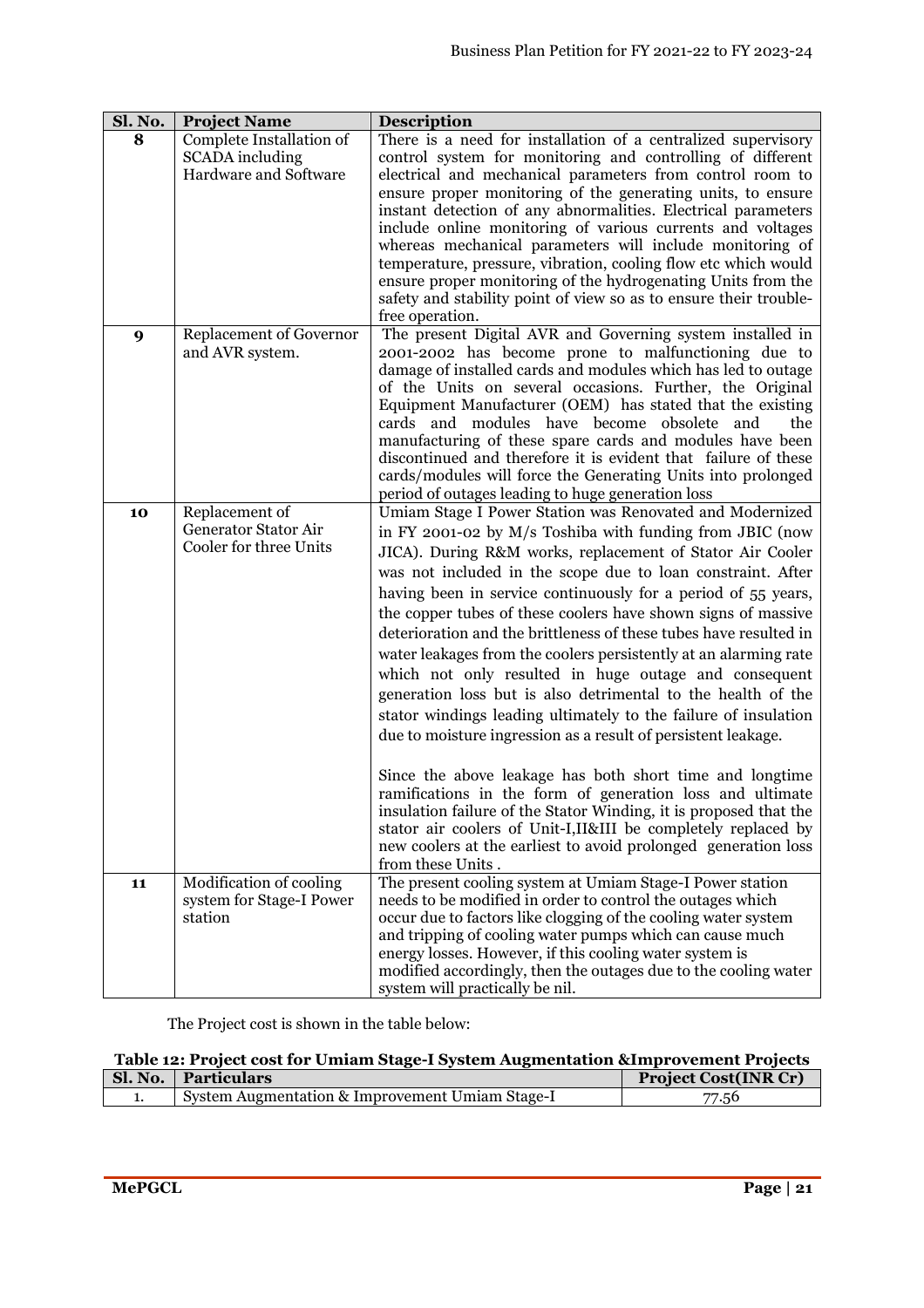٦

## **3.2.2 Umiam Stage-II**

## **3.2.2.1 System Augmentation& Improvement Projects**

As the Umiam Stage-II station is quite old, some of its components need to be augmented and improved. The system augmentation & improvement projects that would be taken up during FY 2020-21 and the third control period (FY 2021-22 to FY 2023-24) are mentioned below:

| <b>JI. IVU.</b>         | r roject ivalile                                                                                                                       | Description                                                                                                                                                                                                                                                                                                                                                                                                                                                                                                                                                                                                                                                                                                                                                                                                                                                                                                                                                                                                                                                                                                                                                 |
|-------------------------|----------------------------------------------------------------------------------------------------------------------------------------|-------------------------------------------------------------------------------------------------------------------------------------------------------------------------------------------------------------------------------------------------------------------------------------------------------------------------------------------------------------------------------------------------------------------------------------------------------------------------------------------------------------------------------------------------------------------------------------------------------------------------------------------------------------------------------------------------------------------------------------------------------------------------------------------------------------------------------------------------------------------------------------------------------------------------------------------------------------------------------------------------------------------------------------------------------------------------------------------------------------------------------------------------------------|
| 1                       | Installation of 250<br>KVA, 11/0.4 kv<br>substation<br>dedicated to the<br>station supply of<br>Umiam Stage-II<br><b>Power Station</b> | The existing station service outside source is taken from the 11 KV<br>rural substation from Umiam which feeds Umiam Stage II Power<br>Station and nearby adjoining villages. There is heavy load imbalance<br>at the low tension (LT) level among the three phases of this<br>distribution transformer causing large neutral current to circulate.<br>On many occasions, this current has caused tripping due to neutral<br>over-current in the AC Distribution Panel of the Power Station and<br>thereby causing loss of power supply to the entire station. This<br>imbalance of load also causes voltage imbalance among the three<br>phases which leads to overheating in running the auxiliary<br>equipment like EOT Crane, Oil pump motors, dewatering pump<br>motors, air compressors, battery charger and other equipments<br>installed in the Power Station. In order to have a stable and adequate<br>supply, it is necessary to install a dedicated outside source substation<br>for the station.<br>It may also to be noted that the work was beyond the scope of<br>Renovation, Modernisation and Upgradation works carried out in<br>2011-12 |
| $\mathbf{2}$            | Emulsifier system<br>for Generator<br>Transformer in<br>both Units.                                                                    | Presently there is no firefighting system for the Power transformer.<br>Therefore, it is necessary to provide this system for safety of<br>operation.                                                                                                                                                                                                                                                                                                                                                                                                                                                                                                                                                                                                                                                                                                                                                                                                                                                                                                                                                                                                       |
| 3                       | Installation of On<br>Line Supervisory<br>System (SCADA)<br>for the entire Power<br>Station                                            | There is a need for installation of a centralized supervisory control<br>system for monitoring and controlling of different electrical and<br>mechanical parameters from control room to ensure proper<br>monitoring of the generating units and to ensure instant detection of<br>any abnormalities. Electrical parameters include online monitoring<br>of various current and voltages whereas mechanical parameters will<br>include monitoring of temperature, pressure, vibration, cooling flow<br>etc which would ensure proper monitoring of the hydrogenating<br>Units from the safety and stability point of view so as to ensure their<br>trouble-free operation.                                                                                                                                                                                                                                                                                                                                                                                                                                                                                  |
| $\overline{\mathbf{4}}$ | Replacement of 11<br>KV Switchgear<br>Panel                                                                                            | Umiam Stage II Power Station was Renovated, Modernized and<br>Upgraded in January 2012 by M/s Toshiba with funding from JBIC<br>(now JICA). The 11 KV Switchgear Panels were also renovated during<br>2012. However, numerous problems have occurred inside the<br>Switchgear Panels of both Units causing heavy loss to the<br>corporation.<br>The problems or faults were mostly short circuits between adjacent<br>auxiliaries like PT's, C.T's, Surge Arrestors etc. A lot of care has been<br>taken by the Station engineers and staff to insulate the adjacent<br>components and seal numerous holes to avoid rodents inside but to<br>no avail. Therefore, after numerous discussions with higher<br>authority, a decision was made for complete replacement of the<br>existing 11 KV Switchgear panel for both Units.                                                                                                                                                                                                                                                                                                                               |

|                        |                     |             | Table 13: System Augmentation& Improvement Projects- Umiam Stage-II |  |
|------------------------|---------------------|-------------|---------------------------------------------------------------------|--|
| $\overline{\bf{c}}$ No | <b>Project Name</b> | Description |                                                                     |  |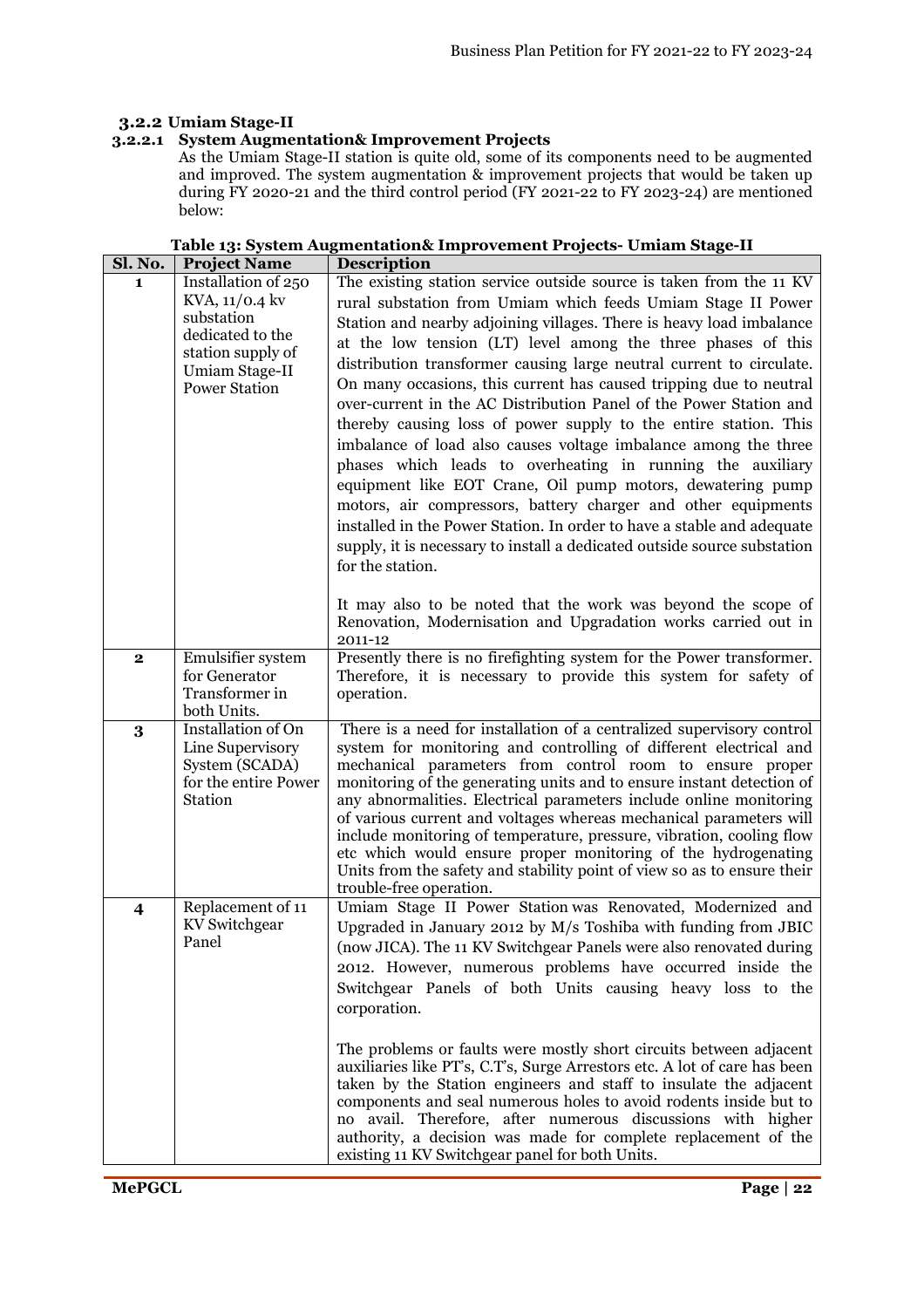| Sl. No.                 | <b>Project Name</b>                   | <b>Description</b>                                                                                                                                                                                                                                                                                                                                                                                                                                                                                                                                                                                                                                                          |  |
|-------------------------|---------------------------------------|-----------------------------------------------------------------------------------------------------------------------------------------------------------------------------------------------------------------------------------------------------------------------------------------------------------------------------------------------------------------------------------------------------------------------------------------------------------------------------------------------------------------------------------------------------------------------------------------------------------------------------------------------------------------------------|--|
| $\overline{\mathbf{5}}$ | 132 KV SF6 Circuit<br>Breaker (Spare) | The Generator Circuit Breaker is used to synchronize the generator<br>to the grid and to protect the generator in case of fault occurrence                                                                                                                                                                                                                                                                                                                                                                                                                                                                                                                                  |  |
|                         |                                       | and also to prevent excessive stresses to the power equipments like<br>transformers and generators for long duration due to external short                                                                                                                                                                                                                                                                                                                                                                                                                                                                                                                                  |  |
|                         |                                       | circuit faults that may damage the generators or transformers.                                                                                                                                                                                                                                                                                                                                                                                                                                                                                                                                                                                                              |  |
|                         |                                       | The two Generators and Turbines were upgraded in 2012 with all<br>new auxiliaries including the 132KV SF6 Gas Circuit Breakers. At<br>Umiam Stage-II, there are a total of 3 Nos 132KV SF6 Gas Circuit<br>Breakers. 2 (Two) Unit Circuit Breakers to connect the generators<br>with the 132KV Bus at Umsumer and one 132 KV Sumer-Umsumer<br>Line Circuit Breaker to evacuate the electricity generated to Stag -I<br>Power Station switchyard for onward transmission of power to the<br>132 KV Grid.                                                                                                                                                                      |  |
|                         |                                       | Frequent operations are made to these two Machine Breakers during<br>Starting and stopping of Generators and while taking station service<br>from the grid when both the Generators are idle or under plant<br>shutdown. These two Machine Breakers have been in operation for<br>about 9 years as of August 2020. Both the Circuit Breakers have<br>crossed more than 5000 operations and during recent years they<br>have started to malfunction causing a lot of unnecessary outages of<br>Machines.                                                                                                                                                                     |  |
|                         |                                       | As the circuit breakers are used for synchronizing to the grid for<br>evacuation of power and also for protection during abnormal<br>conditions of the generators and external fault in the grid and<br>transmission line, hence its healthiness is of vital importance. In the<br>event of its failure, the available electrical power to generate will not<br>be possible to transmit. Also, in the event that it fails to operate when<br>a protection relay signals to open, the generator and transformer will<br>be exposed to the electric stress due to external short circuit faults.<br>This may even cause damages to all the power equipments of the<br>Station |  |

#### **Table 14: Funding for Umiam Stage-II System Augmentation &Improvement Projects**

| Sl. No.   Particulars                              | <b>Project Cost (INR Cr)</b> |
|----------------------------------------------------|------------------------------|
| System Augmentation & Improvement - Umiam Stage-II | 21.11                        |

## **3.2.3 Umiam-Umtru Stage-III**

#### **3.2.3.1 System Augmentation Projects**

The Umiam-Umtru Stage-III Power station and hydraulic structures being very old, some of the components need to be augmented and improved. The system augmentation & improvement projects that would be taken up during FY 2020-21 and the third control period (FY 2021-22 to FY 2023-24) are mentioned below: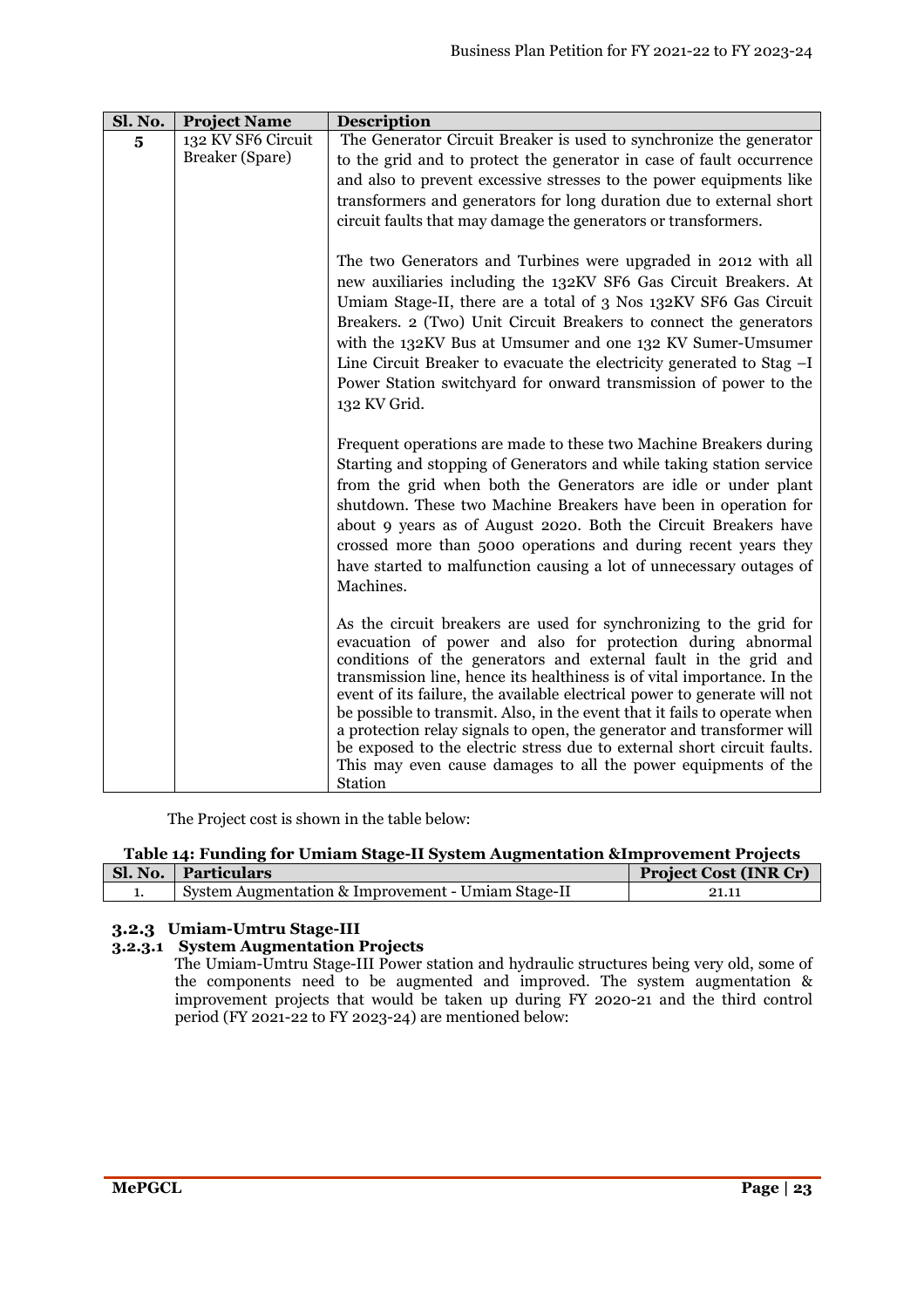| Sl. No.      | <b>Project Name</b>                                                                                                                       | <b>Description</b>                                                                                                                                                                                                                                                                                                                                                                                                                                                                                                                                                                                                                                                                                                                                                                                                                                                                                                                                                                                                                                                                                                                                                                                                                                                                                                                                                                                                                                                                                                                                                                                                                                                                                                                                                                                                                                                                                                                                                                                                                                                                                                                                                                                                                                                                   |  |
|--------------|-------------------------------------------------------------------------------------------------------------------------------------------|--------------------------------------------------------------------------------------------------------------------------------------------------------------------------------------------------------------------------------------------------------------------------------------------------------------------------------------------------------------------------------------------------------------------------------------------------------------------------------------------------------------------------------------------------------------------------------------------------------------------------------------------------------------------------------------------------------------------------------------------------------------------------------------------------------------------------------------------------------------------------------------------------------------------------------------------------------------------------------------------------------------------------------------------------------------------------------------------------------------------------------------------------------------------------------------------------------------------------------------------------------------------------------------------------------------------------------------------------------------------------------------------------------------------------------------------------------------------------------------------------------------------------------------------------------------------------------------------------------------------------------------------------------------------------------------------------------------------------------------------------------------------------------------------------------------------------------------------------------------------------------------------------------------------------------------------------------------------------------------------------------------------------------------------------------------------------------------------------------------------------------------------------------------------------------------------------------------------------------------------------------------------------------------|--|
| 1            | Renovation,<br>Modernisation<br>and Upgradation<br>of Umiam Stage<br>III HEPP.                                                            | The plant is already past its useful life and has deteriorated for<br>obvious reasons of aging. The generation of energy has been declining<br>in recent years and forced shutdown has become the order of the day.<br>Resolving the problem by implementing the Renovation and<br>Modernization (R&M) will extend the life of the Plant by another 20<br>to 25 years                                                                                                                                                                                                                                                                                                                                                                                                                                                                                                                                                                                                                                                                                                                                                                                                                                                                                                                                                                                                                                                                                                                                                                                                                                                                                                                                                                                                                                                                                                                                                                                                                                                                                                                                                                                                                                                                                                                |  |
| $\mathbf{2}$ | Re-Engineering of<br>132 KV BUS.                                                                                                          | The present 132 KV bus of Stage III switchyard is of ACSR Panther<br>since its inception, i.e., 1979. But the bus loading has been increasing<br>due to more power flow to the system, which has touched to the tune<br>of 114 MW and the bus loading equivalent to the tune of 500 Amps as<br>against the maximum current carrying capacity of 371 Amps.<br>Therefore, current carrying capacity of Bus needs to be enhanced. It is<br>proposed that the present ACSR Panther Bus be replaced by ACSR<br>ZEBRA.                                                                                                                                                                                                                                                                                                                                                                                                                                                                                                                                                                                                                                                                                                                                                                                                                                                                                                                                                                                                                                                                                                                                                                                                                                                                                                                                                                                                                                                                                                                                                                                                                                                                                                                                                                     |  |
| 3            | Construction of 33<br>KV Bus and Bay<br>for Outside source<br>power supply from<br>the existing<br>132/33 KV 10<br><b>MVA</b> Transformer | At present, the outside source supply for the power station as well as<br>for the (a) adjoining employees' colony, (b) penstock butterfly valve<br>house and (c) security barracks at penstock valve house is derived<br>from 10 MVA 132/33 KV transformer located in the 132KV Switchyard<br>of Stage-III Power Station, Kyrdemkulai. The present system of the<br>132/33KV, 10MVA substation is connected to the four (4) pole<br>structure which has two outgoing 33KV feeders that supply to Stage-<br>IV power station, Stage-IV Dam and Zero-point substation which<br>caters to the public of many villages and Umsning town. A<br>considerable amount of time and manpower is spent as two linemen<br>in a shift consisting of four-shift groups i.e, a total of eight linemen<br>have to be engaged 24X7 for monitoring the line and for the<br>restoration as well as routine maintenance of the line which could<br>have been better utilized in the maintenance of the power station. The<br>outgoing feeders are protected only with the Dropout fuse switch<br>which is not safe for the overall control of the protection of the<br>transformer and lines and there are cases that it impacts on the failure<br>of the power system due to heavy fault which occurs in the lines. The<br>routine as well as preventive maintenance works of the power station<br>has been severely hampered due to the huge amount of time,<br>manpower and effort engaged for this line and thus there is an urgent<br>need for installation of a 33KV bus with all switchgears like Circuit<br>breakers with control and relay panels for the one incoming and three<br>outgoing lines for ensuring stable and reliable outside source supply<br>for the stations (Stage-III & Stage-IV), Stage-IV Dam as well as<br>employees' colony along with penstock butterfly valve house and its<br>surroundings.<br>The proposal envisages installation of a suitable 33KV Bus and bay for<br>the existing 132/33 KV Power Transformer, 10MVA along with<br>necessary terminal equipments viz. Lightning Arrestors, Isolators,<br>Current Transformer (CT), Circuit Breaker, 33KV Cables, Control &<br>Relay Panel along with four 33KV Bays for one incoming and three<br>outgoing lines. |  |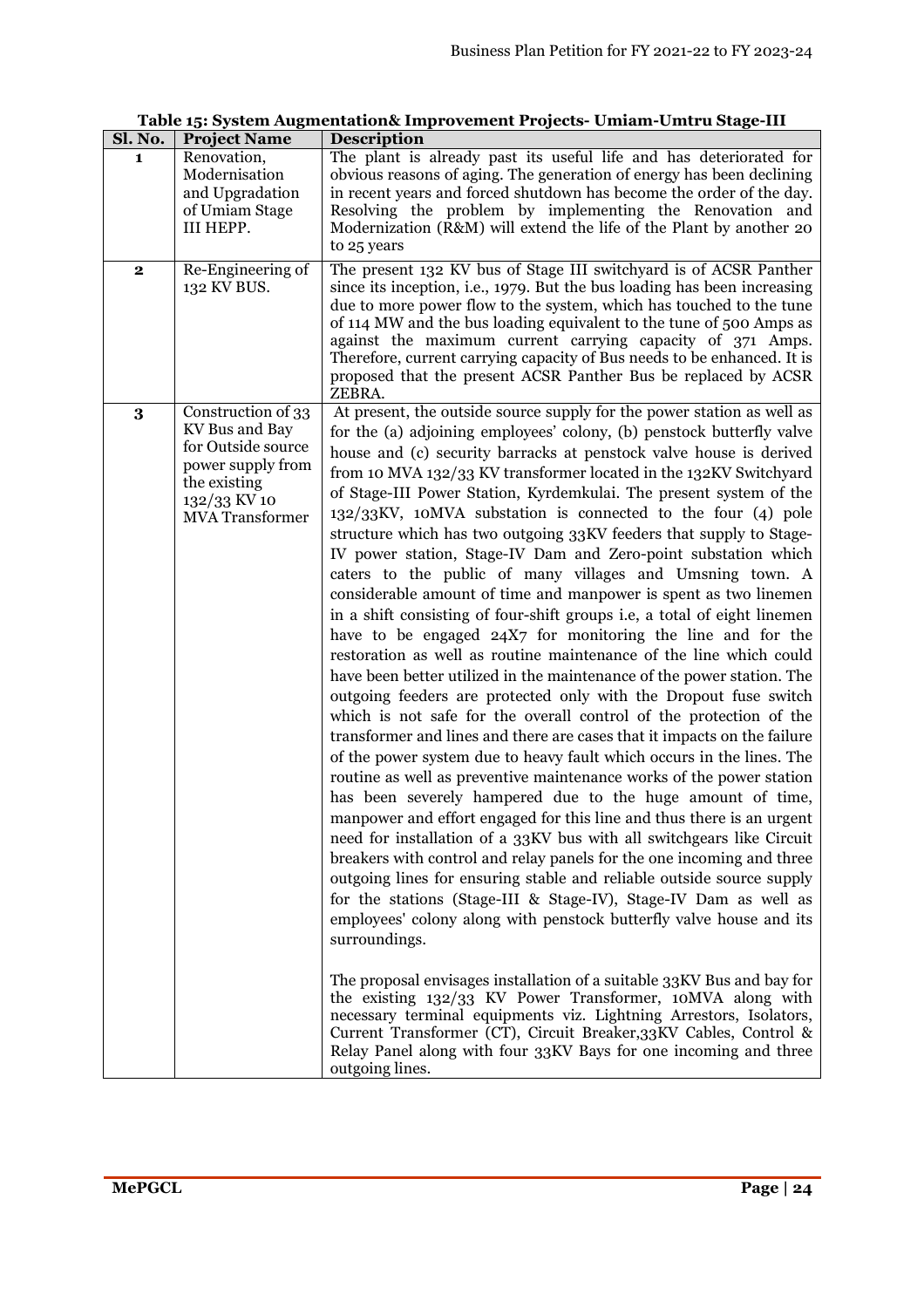#### **Table 16: Funding for Umiam-Umtru Stage-III System Augmentation& Improvement Projects**

| Sl. No. | Particulars                                    | <b>Project Cost (INR Cr.)</b> |
|---------|------------------------------------------------|-------------------------------|
|         | System Augmentation & Improvement- Umiam-Umtru | 410.77                        |
|         | Stage-III                                      |                               |

## **3.2.4 Umiam-Umtru Stage-IV**

## **3.2.4.1 System Augmentation &Improvement Projects**

The system augmentation & improvement projects that would be taken up during FY 2020- 21 and the third control period (FY 2021-22 to FY 2023-24) are mentioned below:

| Sl. No.<br><b>Description</b><br><b>Project Name</b>                                                                                                                             |                                                                     |  |
|----------------------------------------------------------------------------------------------------------------------------------------------------------------------------------|---------------------------------------------------------------------|--|
| Automation and<br>$\mathbf{1}$                                                                                                                                                   | Presently Stage IV Power Station is running in the Manual Operation |  |
| monitoring of MIV<br>mode in respect of all the systems of generation. Therefore,                                                                                                |                                                                     |  |
| of the Generating<br>automation in respect of the following is proposed:<br>units                                                                                                |                                                                     |  |
| Operation of MIVs, GV Servomotors.                                                                                                                                               |                                                                     |  |
| Operation of Station Auxiliaries viz. Cooling Water system<br>$\bullet$                                                                                                          |                                                                     |  |
| both for Turbine & Generator.                                                                                                                                                    |                                                                     |  |
| Operation of other Station Auxiliaries viz. Motorized Valves,<br>$\bullet$                                                                                                       |                                                                     |  |
| Compressors and Lubricating Plants etc.                                                                                                                                          |                                                                     |  |
| $\bullet$                                                                                                                                                                        | Excitation Control System.                                          |  |
| Synchronization facilities through Auto-mode System.<br>$\bullet$                                                                                                                |                                                                     |  |
| Miscellaneous works which may have to be interfaced                                                                                                                              |                                                                     |  |
| through certain microprocessor with CCBs/UCBs/UABs etc.                                                                                                                          |                                                                     |  |
|                                                                                                                                                                                  |                                                                     |  |
| In view of all the above, certain components with modifications shall<br>be required to be in-built in the system viz. Proximity Switches,                                       |                                                                     |  |
| Sensors, Motorized Values, Pressure Transducers, Transmitter, OFC,                                                                                                               |                                                                     |  |
| and Cabling works etc. Further certain piping shall be needed to                                                                                                                 |                                                                     |  |
| rectify both the Water-Cooling System, Lubricating System etc. RTUs                                                                                                              |                                                                     |  |
| may as well be involved for direct Data Communication with SLDC.                                                                                                                 |                                                                     |  |
| As such UPS, Monitors, CPUs, Bay Controllers, etc. shall be required                                                                                                             |                                                                     |  |
| to be incorporated.                                                                                                                                                              |                                                                     |  |
| Since Commissioning of the station, no overhauling works have been<br>Overhauling<br>a)<br>$\mathbf{2}$<br>and<br>carried out except for annual maintenance and the condition of |                                                                     |  |
| replacement of<br>underwater parts, viz. guide vane, PRV, MIV seal/seat, bearing pads                                                                                            |                                                                     |  |
| damaged parts<br>both for LCB, UGB, Pressure Tensioning Bolts/ Nuts in all the fronts                                                                                            |                                                                     |  |
| of Unit-II<br>associated with both Axial and Tangential forces etc is found to be                                                                                                |                                                                     |  |
| deteriorating rapidly with each yearly inspection, which necessitates                                                                                                            |                                                                     |  |
| immediate overhauling of the machine and replacement of                                                                                                                          |                                                                     |  |
| underwater parts.                                                                                                                                                                |                                                                     |  |
| b) Procurement of<br>Due to ageing and loading of the Excitation Transformers 375 KVA,<br>excitation<br>11/0.240 KV, on many occasions the units got tripped. Moreover, due      |                                                                     |  |
| transformer<br>to spiking, the Transformers may have had an extra burden.                                                                                                        |                                                                     |  |
| Therefore, the old Excitation Transformers at Stage IV need to be                                                                                                                |                                                                     |  |
| replaced by new ones. Hence, in order to maintain the generation                                                                                                                 |                                                                     |  |
| level of Stage IV Power Station; 2 new Excitation Transformers need                                                                                                              |                                                                     |  |
| to be procured.                                                                                                                                                                  |                                                                     |  |
| <b>Online Vibration</b><br>The present system of measurement of vibration uses of an offline<br>3                                                                                |                                                                     |  |
| monitoring of<br>vibration meter. In case of any abnormality and to avoid aggravation                                                                                            |                                                                     |  |
| <b>Generating Units</b><br>of the abnormality into a major outage, it is important that the<br>operator immediately stops the Unit and initiate preventive                       |                                                                     |  |
| measures. However, with the present system early detection of fault                                                                                                              |                                                                     |  |
| is not possible. Therefore, it is proposed to have an online vibration                                                                                                           |                                                                     |  |

## **Table 17: System Augmentation &Improvement Projects- Umiam-Umtru Stage-IV**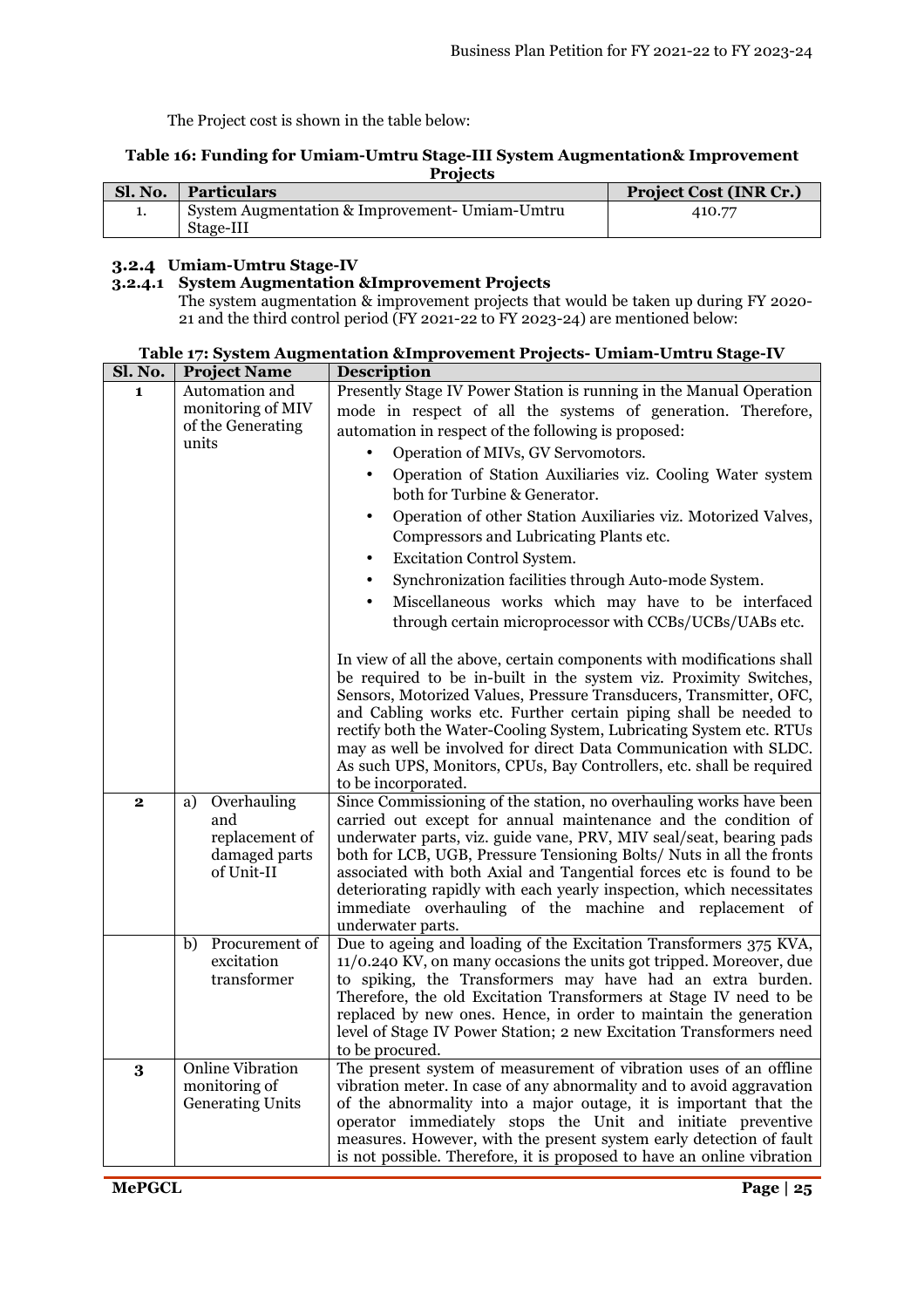| Sl. No.                 | <b>Project Name</b>                                                         | <b>Description</b>                                                                                                                                                                                                                                                                                                                                                                                                                                                                                                                                                                                                                                                                                                                                                                                                                                                                                                                                                                                   |
|-------------------------|-----------------------------------------------------------------------------|------------------------------------------------------------------------------------------------------------------------------------------------------------------------------------------------------------------------------------------------------------------------------------------------------------------------------------------------------------------------------------------------------------------------------------------------------------------------------------------------------------------------------------------------------------------------------------------------------------------------------------------------------------------------------------------------------------------------------------------------------------------------------------------------------------------------------------------------------------------------------------------------------------------------------------------------------------------------------------------------------|
|                         |                                                                             | monitoring system for instant monitoring of any abnormality in the<br>generator and turbine bearings, under water parts such as runner,<br>guide vane, draft tube etc.                                                                                                                                                                                                                                                                                                                                                                                                                                                                                                                                                                                                                                                                                                                                                                                                                               |
| $\overline{\mathbf{4}}$ | Dedicated and<br>reliable Outside<br>Souce power supply<br>from 132 KV Bus. | At present, the outside source supply for the power station as well as<br>for the adjoining employees' colony is derived from 10 MVA 132/33<br>kV transformer at Stage-III Power Station thorough a 33 KV Line<br>which is prone to frequent outages as the line passes through a<br>reserved forest area in difficult terrain.                                                                                                                                                                                                                                                                                                                                                                                                                                                                                                                                                                                                                                                                      |
|                         |                                                                             | Therefore, it is proposed that dedicated outside source transformer is<br>installed which will tap power from the 132 KV grid for ensuring<br>stable and reliable outside source supply for the station as well as<br>employees' colony.                                                                                                                                                                                                                                                                                                                                                                                                                                                                                                                                                                                                                                                                                                                                                             |
| $\overline{\mathbf{5}}$ | Telecommunication<br>and Internet<br>Facility                               | At present, the telecommunication facility at Umiam Stage-IV is very<br>weak. Therefore, for continuous sharing and exchange of information<br>between the Power Station, SLDC and Head office it is important to<br>have proper Telecommunication along with an internet network.                                                                                                                                                                                                                                                                                                                                                                                                                                                                                                                                                                                                                                                                                                                   |
| 6                       | Supervisory<br>Control System                                               | At present, the Umiam-Umtru Stage-IV power station is being run on<br>semiautomatic mode. The speed and voltage are being controlled<br>automatically. Whereas, the start and stop of the machine needs to<br>be done manually. With increase in speed of operation, it is necessary<br>to have a system for centralized automatic monitoring and control of<br>the machine parameters. Therefore, it is proposed that SCADA<br>system is implemented to enable centralized automatic monitoring<br>and control of various station parameters such as temperature,<br>pressure, flow of water, load condition of machine etc. This will<br>reduce the dependence on manpower and also increase reliability.                                                                                                                                                                                                                                                                                          |
| $\overline{7}$          | Procurement of<br><b>Spare Runner</b>                                       | Spare runner is required for ready availability in case of any problem<br>in the fitted runner of any one of the units, to avoid generation loss.                                                                                                                                                                                                                                                                                                                                                                                                                                                                                                                                                                                                                                                                                                                                                                                                                                                    |
| 8                       | Refurbishment of<br>Stator winding of<br>Unit 1                             | On the 2nd August 2019, Unit-1 of Stage IV Power Station was<br>connected to the grid w.e.f 18:25 hrs. With 30 MW load, the Unit<br>suddenly tripped at 19:20 hrs of 2nd August 2019 due to damage of<br>Stator winding. The machine needs to be refurbished in order to<br>make it operational.                                                                                                                                                                                                                                                                                                                                                                                                                                                                                                                                                                                                                                                                                                     |
| 9                       | <b>Hydraulic Power</b><br>Pack with Control<br>Panel for Butterfly<br>Valve | The Power Station is having two surface steel penstocks for feeding<br>water to two hydro-generating Units of the Station. There are two<br>Butterfly valves for controlling the flow of water to the Penstocks by<br>opening and closing these valves. The Butterfly valve is operated with<br>the help of the Control system which is by hydraulic oil. In recent<br>time due to aging, all the control system has been damaged and it<br>becomes difficult to operate the valves whenever shutdown is<br>required in the Power Station. This may pose danger especially<br>during emergency situation. Hence it is required that the control<br>equipment of these valves is replaced with new one.                                                                                                                                                                                                                                                                                               |
| 10                      | Installation of<br>Firefighting<br>Scheme for<br><b>Generator Stators</b>   | The proposal for installation of generator stator firefighting<br>envisages complete refurbishment of existing non-functional<br>firefighting system which includes replacement of damaged<br>cylinders, replacement of associated valves, pipelines , nozzles etc<br>along with replacement of existing control panel by a new panel to<br>achieve automatic and fast response to any kind of inferno in the<br>Generator Stator section, which includes earliest detection within the<br>shortest possible time and initiation of action by release of Co2 to<br>ensure minimum damage to the Stator in particular and also to<br>control the fire from spreading to the vicinity, which could otherwise<br>have a catastrophic effect on all other healthy equipments resulting<br>in huge amount of loss and also endangering the safety of operating<br>personnel. Further as per the latest insurance guidelines, it is<br>mandatory to have a working fire protection system in place for any |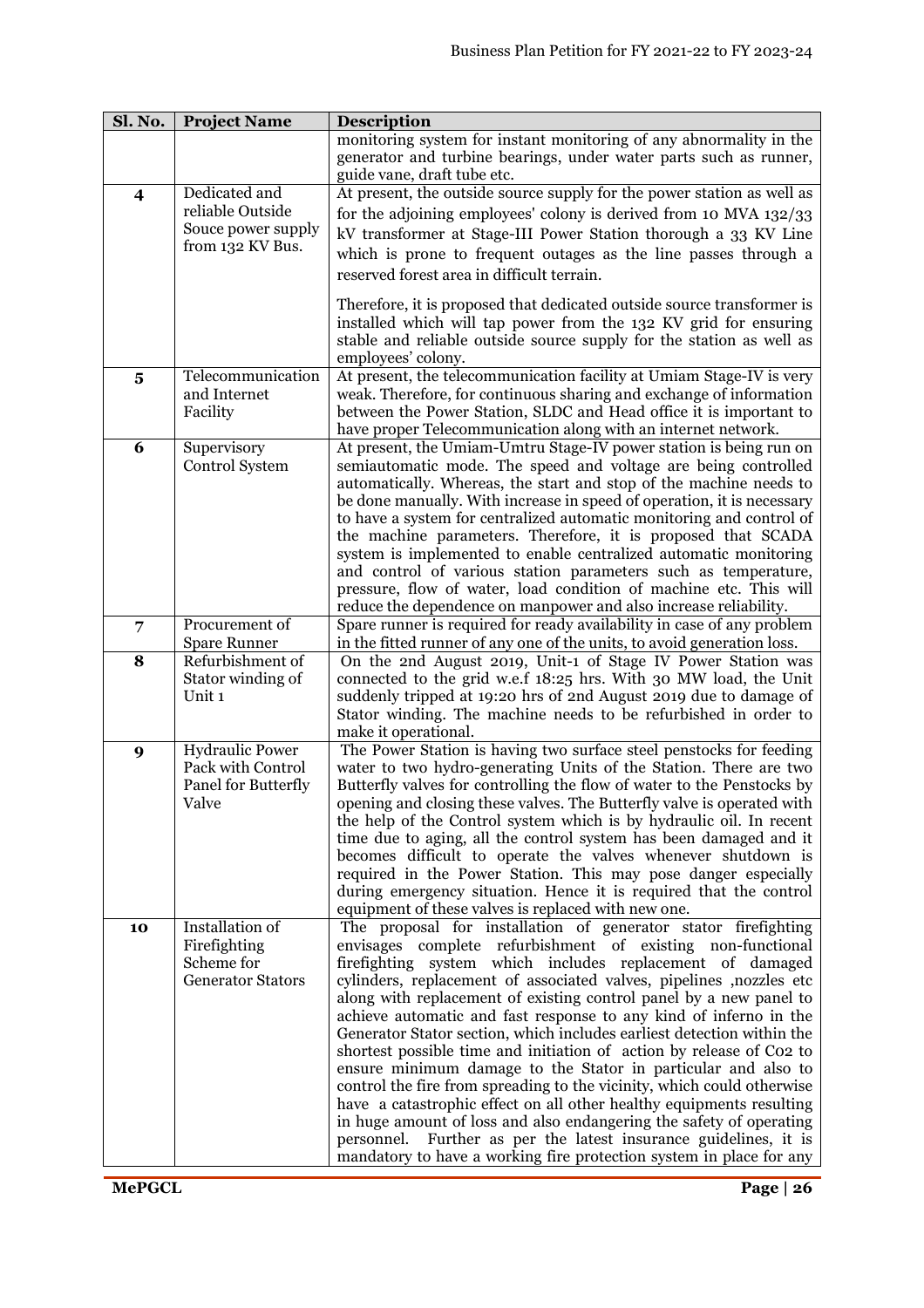| Sl. No. | <b>Project Name</b>    | <b>Description</b>                                                      |  |
|---------|------------------------|-------------------------------------------------------------------------|--|
|         |                        | insurance claims in the event of any unfortunate fire related           |  |
|         |                        | accidents                                                               |  |
| 11      | Residual Life          | The Stage-IV power station was commissioned in 1972 and is now          |  |
|         | <b>Assessment (RLA</b> | giving problems as it nears the end of its useful life. It is therefore |  |
|         | of Umiam-Umtru         | necessary to carry out RLA studies of the power station to know the     |  |
|         | Stage-IV power         | extent/scope of R&M works to be taken up once the station reaches       |  |
|         | station                | the end of its useful life.                                             |  |

#### **Table 18: Funding for Umiam-Umtru Stage-IV System Augmentation & Improvement Projects**

| Sl. No.   Particulars                                  | Project cost (INR Cr.) |
|--------------------------------------------------------|------------------------|
| System Augmentation & Improvement Umiam-Umtru Stage-IV | 35.98                  |

## **3.2.5 Umtru HEP**

- There was a drastic decrease in generation from Umtru Power Station during the last few years and the generation from this power station was completely stopped when the New Umtru Project was in the final stages of construction. It is of utmost importance to resume its generation by taking up Renovation, Modernization and Upgradation (RM&U) works.
- The system augmentation & improvement projects that would be taken up during FY 2020-21 and the third control period (FY 2021-22 to FY 2023-24) are mentioned below:

| Sl. No.      | <b>Project Name</b>                                                          | <b>Description</b>                                                                                                                                                                                                                                                                                                                                                                                                                                                                                                                                                                                                                                                                                                                                                                                                                                                                                                                                                                                                                                                         |  |
|--------------|------------------------------------------------------------------------------|----------------------------------------------------------------------------------------------------------------------------------------------------------------------------------------------------------------------------------------------------------------------------------------------------------------------------------------------------------------------------------------------------------------------------------------------------------------------------------------------------------------------------------------------------------------------------------------------------------------------------------------------------------------------------------------------------------------------------------------------------------------------------------------------------------------------------------------------------------------------------------------------------------------------------------------------------------------------------------------------------------------------------------------------------------------------------|--|
| $\mathbf{1}$ | <b>Residual Life</b><br>Assessment<br>(RLA) of Umtru<br>HEP (4x2.8 MW)       | The Old Umtru HEP (4x2.8MW) has stopped functioning due to aging<br>of the machines. Moreover, during the modification of the existing<br>diversion structure to develop a larger head for the New Umtru Project<br>(2x20MW), a huge amount of silt has accumulated in the Powerhouse.<br>To augment the capacity of peaking from New Umtru Project during<br>lean season and to utilize the excess water during monsoon, it is<br>proposed to revive the Old Station by adopting the same alignment and<br>utilizing the same components/structures of the Old Umtru Project to<br>draw water from the common reservoir and to install a single Francis<br>Turbine of 11MW capacity with a rated head of 60.14 m. With the<br>installed capacity of 11MW, the annual energy and design energy at<br>95% plant availability is worked out approximately to be 40.42 Mu and<br>40.03 Mu respectively. The annual PLF is 41.95%.<br>The strength and quality of all the components of all the Civil<br>Structures from the Intake to the power house have to be ascertained. |  |
|              |                                                                              | For this, the existing components/structures will have to be<br>investigated by conducting the Residual Life Assessment (RLA) at the<br>cost of about INR 50 lakhs. Based on the report of the study, the<br>components are to be strengthened as found necessary.                                                                                                                                                                                                                                                                                                                                                                                                                                                                                                                                                                                                                                                                                                                                                                                                         |  |
| $\mathbf 2$  | Renovation<br>Modernisation<br>and Upgradation<br>of Umtru Power<br>Station. | Umtru H.E. Project was commissioned with three Units of 2.8 MW<br>each in 1957 and the fourth Unit of 2.8 MW was commissioned in 1968.<br>It was the first Hydro Electric Project developed in the Umtru River<br>Basin of Meghalaya.<br>The station has outlived its useful life. During these last few years, the<br>hydro-generating units are under shutdown.<br>It is possible to revive the station by taking up Renovation,<br>Modernization and Uprating (RM&U) activities                                                                                                                                                                                                                                                                                                                                                                                                                                                                                                                                                                                         |  |

## **Table 19: System Augmentation &Improvement Projects- Umtru HEP**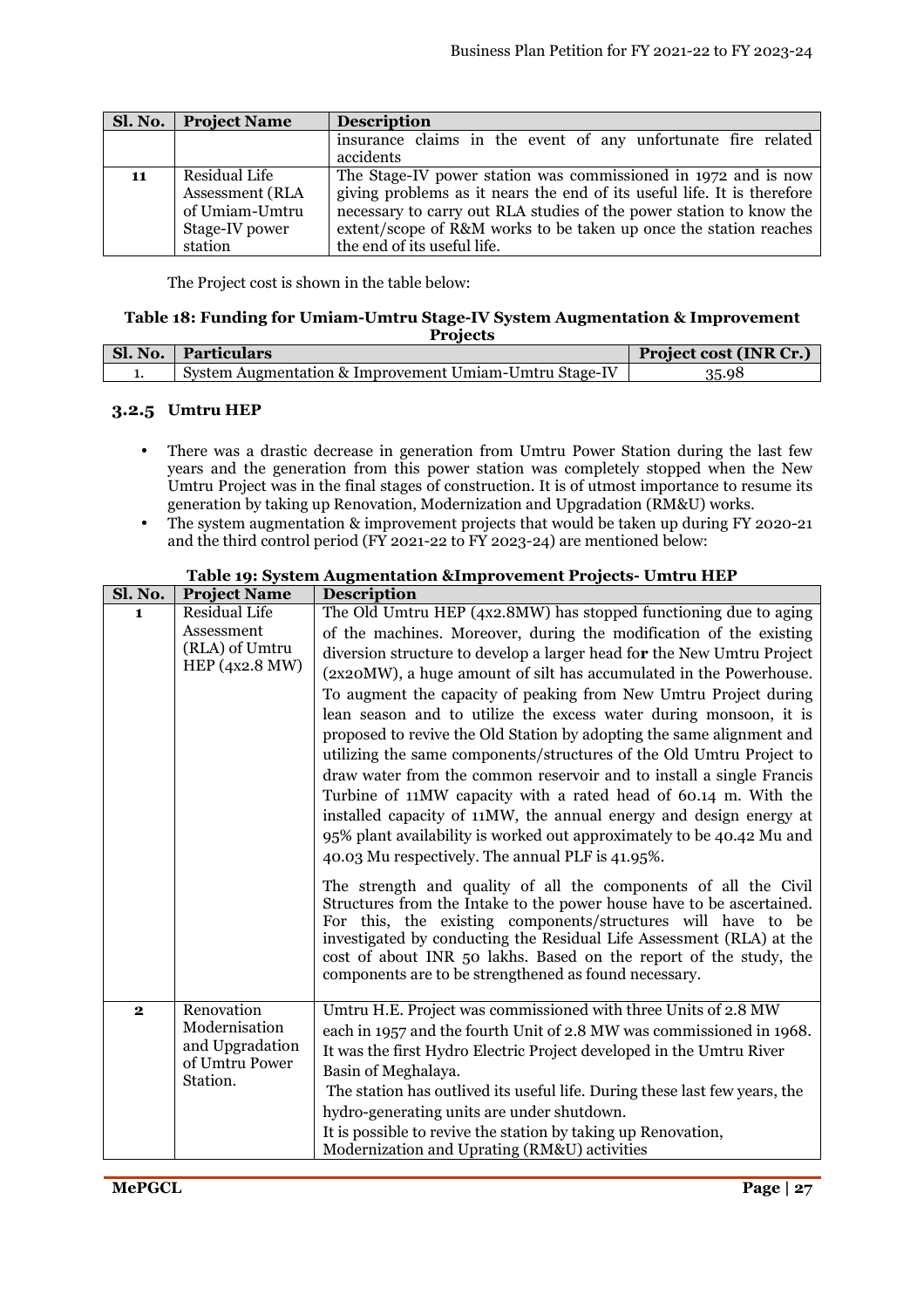| Sl. No. | <b>Project Name</b> | <b>Description</b> |
|---------|---------------------|--------------------|
|         |                     |                    |

## **Table 20: Funding for Umtru HEP System Augmentation & Improvement Projects**

| Sl. No. | <b>Particulars</b>     | <b>Project Cost (INR Cr.)</b> |
|---------|------------------------|-------------------------------|
|         | Projects for Umtru HEP | 110.50                        |

## **3.2.6 SonapaniMini Hydel Project**

- Sonapani Mini Power Station is an old power station which has been running since 1922 for supplying power to Shillong. As the power house building has become old and the machines at the power station have become obsolete, a new Power house with one new machine of 1500 KW was installed and commissioned in 2009.
- The system augmentation & improvement projects that would be taken up during FY 2020-21 and the third control period (FY 2021-22 to FY 2023-24) are mentioned below:

#### **Table 21: System Augmentation &Improvement Projects- Sonapani Mini Hydel Project**

| <b>Sl. No.</b> | <b>Project Name</b>      | <b>Description</b>                                                  |
|----------------|--------------------------|---------------------------------------------------------------------|
| 1.             | Procurement and          | The existing LT Panel is out of order and the LT power control has  |
|                | Installation of 415V 3   | been temporarily used. Therefore, it is proposed that a new 415V 3  |
|                | Ph LT panel              | Phase LT Panel be procured                                          |
| $\mathbf{2}$   | Relays and Cards to      | Most of the relays and cards are not functioning and spares are     |
|                | replace some existing    | also not available. Therefore, it is proposed that Relays and Cards |
|                | defective ones and       | be procured to replace some existing defective ones and as spares   |
|                | spares.                  |                                                                     |
| 3              | <b>Generator Circuit</b> | The existing Generator Circuit Breaker is giving problem and        |
|                | Breaker to replace the   | requires frequent maintenance leading to forced outage of the       |
|                | existing one.            | machine. Therefore, it is proposed that a new generator circuit     |
|                |                          | breaker be procured.                                                |

The Project cost is shown in the table below:

## **Table22 : Project cost for Sonapani SHP System Augmentation & Improvement Projects**

| Sl. No. | <b>Particulars</b>          | <b>Project Cost (INR cr.)</b> |
|---------|-----------------------------|-------------------------------|
| . .     | System Improvement projects | 0.34                          |

#### **3.2.7 MePGCL System Protection and Communication**

The works to be taken up under this head during FY 2020-21 and the third control period (FY 2021-22 to FY 2023-24) are mentioned below:

#### **Table 23: Works Description under System Protection and Communication**

| Sl.<br>No. | <b>Project Name</b>                                                                                                                                                                | <b>Description</b>                                                                                                                                                                      |
|------------|------------------------------------------------------------------------------------------------------------------------------------------------------------------------------------|-----------------------------------------------------------------------------------------------------------------------------------------------------------------------------------------|
|            | Procurement of Diagnostic Tools, Plant & Machineries for<br>Generation system protection division                                                                                  | Procurement of these items is necessary<br>for improvement of Generation System<br>Protection and Communication System                                                                  |
| 2          | Installation of OPGW for communication system between Stage-3 &<br>Stage-4, Stage-1 & Stage-2 and Umtru-New Umtru power stations<br>including all Fibre Optic Terminal Equipments. | along with Diagnostic Tools and installation<br>of Optical Fiber Cable Link at different<br>Generating Stations. These will improve the<br>performance of power station and will enable |
| 3          | Procurement of Online Oil Filtration Machine for all Generator<br>Transformers under MePGCL.                                                                                       | quick response in case of emergency.                                                                                                                                                    |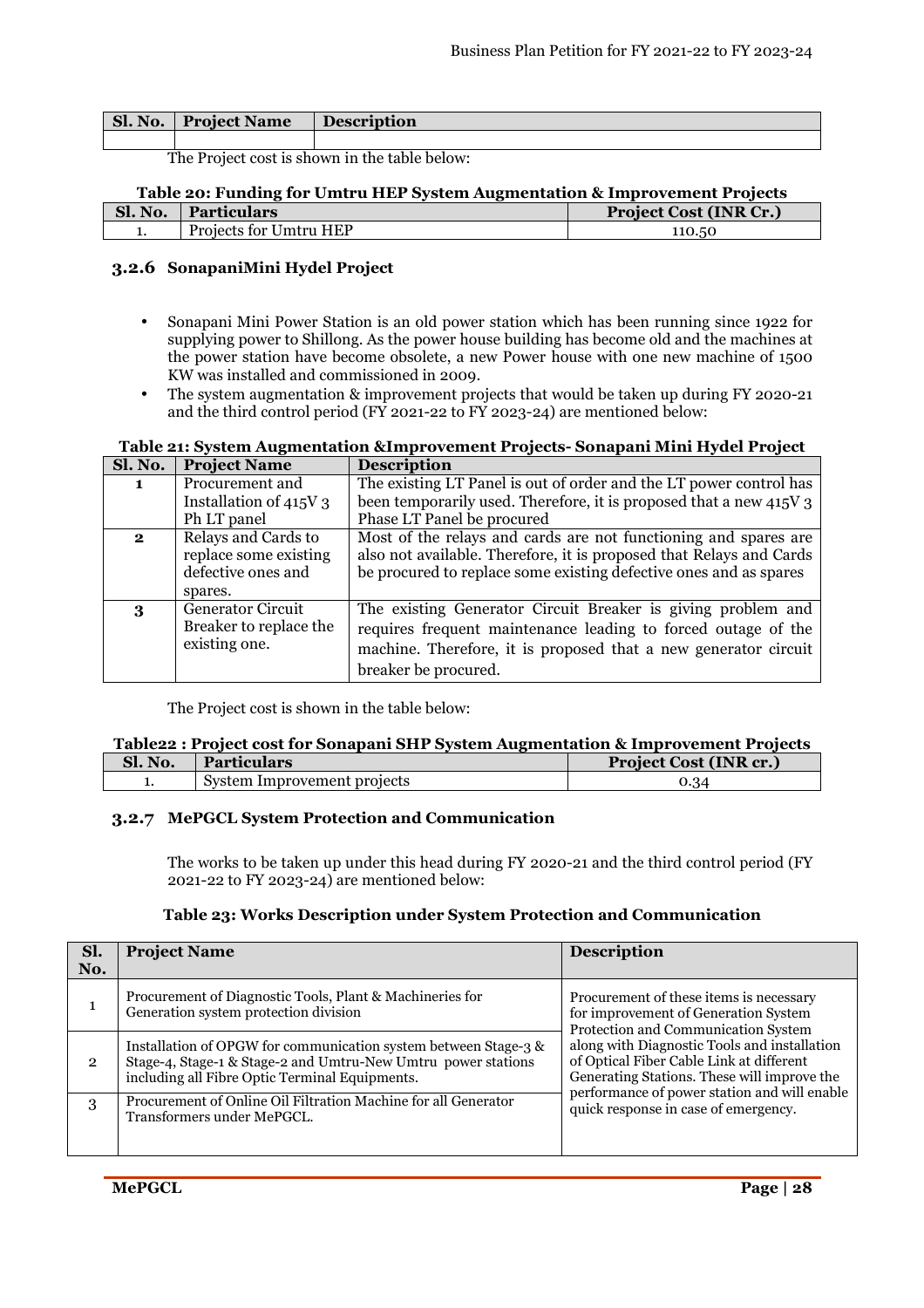| Sl.<br>No. | <b>Project Name</b>                                                                                                                                                                                                                        | <b>Description</b> |
|------------|--------------------------------------------------------------------------------------------------------------------------------------------------------------------------------------------------------------------------------------------|--------------------|
|            | Installation of ADSS OFC for communication system (Dam Water)<br>Level monitoring) of Stage-3, Stage-4 and Leshka power stations<br>including all Tranducers, Converter, Fibre Optic Terminal<br>Equipments and all associated accessories |                    |

The Project cost for the above works is shown in the table below:

#### **Table 24 : Project cost for System Protection and Communication**

| Sl. No. | <b>Particulars</b>                  | <b>Project Cost (INR cr.)</b> |
|---------|-------------------------------------|-------------------------------|
| . L 6   | System Protection and Communication | 8.98                          |

#### **3.2.8 Dam Rehabilitation and Improvement Project (Drip- II & III)**

Dam Rehabilitation and Improvement Project (DRIP) is one of the flagship projects of the Ministry of Water Resources (MoWR), River Development (RD) and Ganga Rejuvenation (GR), Govt. of India and the World Bank with an objective to improve safety and operational performance of selected dams in the country. The DRIP-I which envisaged rehabilitation of 198 dams at an estimated cost of Rs. 3466 crore across 7 (seven) states is slated to be completed by 2020.

The MoWR, RD&GR, Govt. Of India has initiated the DRIP-II &III with the assistance of the World Bank.18 (eighteen) states and 2 (two) Central Organisations are included for DRIP-II&III at a total financial outlay of Rs. 10,200 crore with assistance of Rs. 7000 crore from the World Bank. Meghalaya is one of the 18 (eighteen) states included for DRIP-II. Six number of dams under MePGCL are proposed under the project as follows:

- i. Umiam Stage-I Dams
- a) Concrete Dam
- b) Umiam Stage-I Dyke-I
- c) Umiam Stage-I Dyke-II
- ii. Umiam-Umtru Stage-III Concrete Dam
- iii. Umiam-Umtru Stage-IV Concrete Dam
- iv. Myntdu Leskha Stage-I Concrete Dam

The initial proposed financial outlay for the project was Rs. 109 crore which was later revised and submitted to Central Water Commission (CWC) at Rs. 441.00 crore. The World Bank has finalised the amount **of Rs.441 Cr. for** Meghalaya.

The funding pattern of the project will be 80(Loan):20 (Counterpart) ratio for Special Category States like Meghalaya, 80% of the cost will be financed by World Bank as Loan Component to the Govt. of India. 90% of the loan component will be passed on to the Government of Meghalaya as Grant and 10% will be borne by the State government as Loan. The balance 20% shall be counterpart funding by the State Government.

## **3.2.9 Myntdu Leshka Hydro Electric Project (MLHEP)**

- For the Myntdu Leshka Hydro Electric Project, the following R&M works are proposed to be undertaken during FY 2020-21 or third control period:
- The system augmentation & improvement projects that would be taken up during FY 2020-21 and the third control period (FY 2021-22 to FY 2023-24) are mentioned below: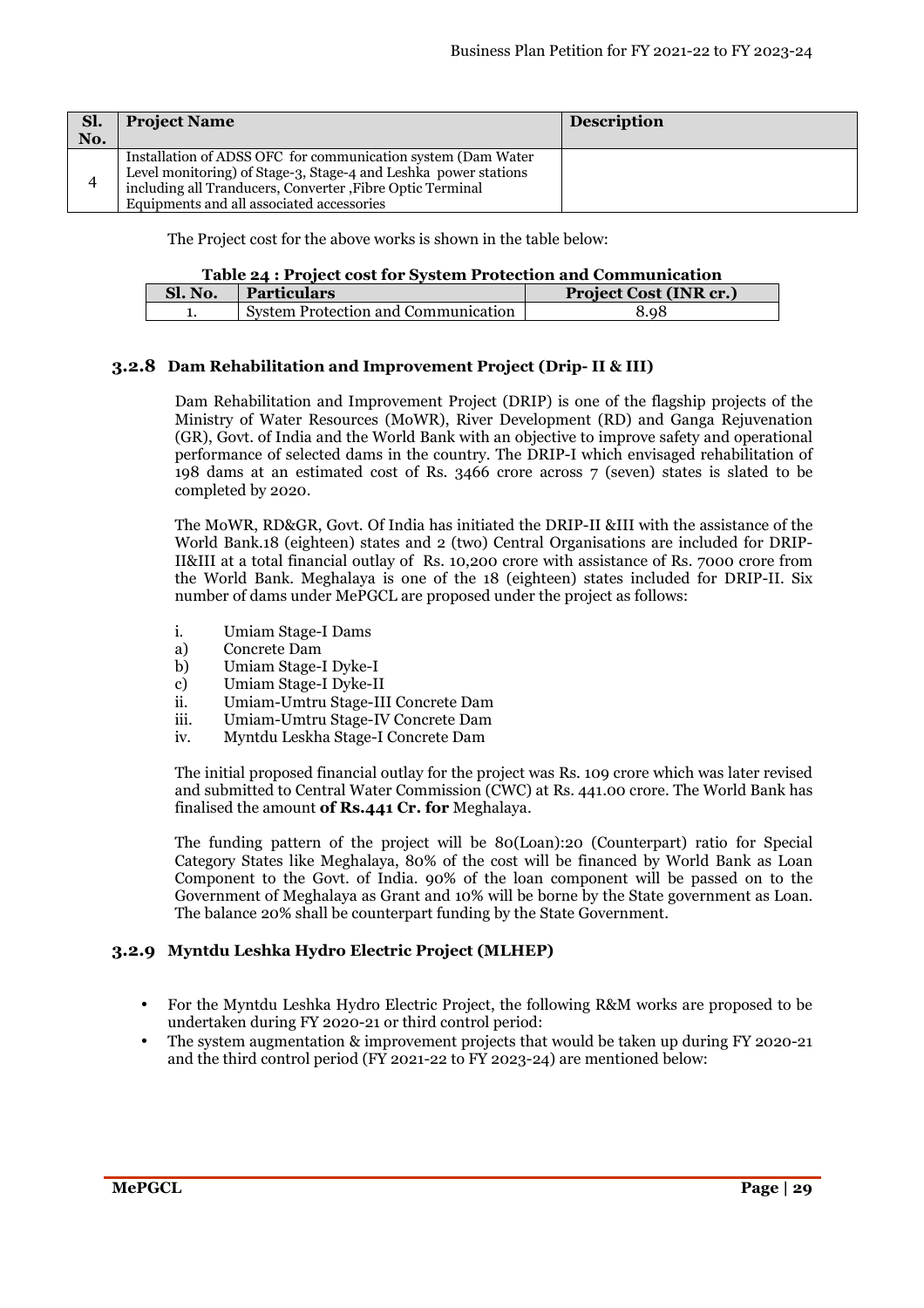| Sl. No.                 | <b>Project Name</b>                                                                                                          | <b>Description</b>                                                                                                                                                                                                                                                                                                                                                                                                                                                                                                                                                                                                                                                                                                                                                                                                                                                                                   |
|-------------------------|------------------------------------------------------------------------------------------------------------------------------|------------------------------------------------------------------------------------------------------------------------------------------------------------------------------------------------------------------------------------------------------------------------------------------------------------------------------------------------------------------------------------------------------------------------------------------------------------------------------------------------------------------------------------------------------------------------------------------------------------------------------------------------------------------------------------------------------------------------------------------------------------------------------------------------------------------------------------------------------------------------------------------------------|
| 1                       | Cooling System<br>modification &<br>improvement                                                                              | Due to frequent clogging of the cooling water system during<br>monsoons, much energy is lost due to forced shutdown. The present<br>system is of closed loop type. It is proposed to convert this system<br>into an open loop system which will be more efficient than the<br>present system and it is expected that forced shutdowns will be<br>reduced on account of clogging and tripping of the system.                                                                                                                                                                                                                                                                                                                                                                                                                                                                                          |
| $\mathbf 2$             | Supply and erection<br>of spare Generator<br>Transformer 10,<br>17.5 MVA, 132/33<br>KV with accessories<br>for Myntdu Leshka | Myntdu Leshka Power Station is a generating station with three<br>installed Units, where each unit is of capacity 42 MW. The overall<br>generating capacity of this station is $3 X 42 MW$ i.e., 126 MW. Each<br>unit of this generating station is provided with three single phase<br>generator transformers.                                                                                                                                                                                                                                                                                                                                                                                                                                                                                                                                                                                      |
|                         | <b>Power Station</b>                                                                                                         | In the event of failure of any one of the generator transformers, a<br>spare transformer will be required for its replacement to maintain<br>the smooth functioning and un-interrupted generation of power<br>supply.                                                                                                                                                                                                                                                                                                                                                                                                                                                                                                                                                                                                                                                                                |
|                         |                                                                                                                              | The present spare transformer has failed and is not reliable with its<br>history of similar failure in the past. Considering the importance of<br>maintaining un-interrupted generation, it is necessary to procure a<br>new spare transformer for the power station.                                                                                                                                                                                                                                                                                                                                                                                                                                                                                                                                                                                                                                |
| 3                       | Replacement of<br>Switchgear &<br><b>Protection System</b><br>for Myntdu Leshka<br><b>Power Station</b>                      | The existing switchgears in Leshka have often encountered pole<br>discrepancies problem due to which machines are often forced to<br>shut down. This leads to unwanted loss of revenue and due to<br>outage of the machine. It is therefore, proposed that the existing<br>switchgears are re placed with new switchgears.                                                                                                                                                                                                                                                                                                                                                                                                                                                                                                                                                                           |
| $\overline{\mathbf{4}}$ | <b>Upgradation</b> of<br><b>SCADA</b> for Myntdu<br>Leshka Power<br>Station                                                  | The MLHEP is SCADA controlled plant; however, the existing<br>system is obsolete and is required to be upgraded to a newer and<br>higher system, to ensure smooth and reliable operation of the plant.                                                                                                                                                                                                                                                                                                                                                                                                                                                                                                                                                                                                                                                                                               |
| $\overline{\mathbf{5}}$ | Communication<br>from Myntdu<br>Leshka Dam to<br>Leshka Power house                                                          | In order that optimum generation from MLHEP PS can be achieved,<br>effective monitoring in digital form of reservoir levels from<br>Powerhouse including Voice and Data communication is required<br>between Myntdu Leshka Dam, BFV and Power Station.                                                                                                                                                                                                                                                                                                                                                                                                                                                                                                                                                                                                                                               |
| 6                       | Replacement of Air<br>coolers including<br>accessories for<br>Stator for all 3 Units<br>for Myntdu Leshka<br><b>PS</b>       | MLHEP power station was commissioned in the year 2012-13. In<br>the last 8 (eight) years the generating station has been generating<br>maximum power during the monsoon season. As such the units in<br>the generating station are provided with their respective air coolers<br>to maintain the temperature of the stator winding and its<br>accessories. It has been observed that in the course of generation,<br>the cooling pipes embedded within the air coolers have deteriorated<br>as a result of clogging, rust accumulation resulting in the decrease in<br>the inner dimension of the pipe which reduces the actual flow of<br>water through it. This has affected the cooling of the stator of the<br>machine and other accessories leading to disruption of generation.<br>In order to avoid the occurrence of such events in the future,<br>replacement for air coolers are required. |

#### **Table 25: System Augmentation &Improvement Projects- Myntdu Leshka Hydro Electric Project (MLHEP)**

The estimated cost for the above works is shown in the table below:

|      | Table 26: Funding for MLHEP System Augmentation & Improvement Projects |   |
|------|------------------------------------------------------------------------|---|
| $-1$ |                                                                        | . |

| Sl. No. | <b>Particulars</b>          | <b>Project Cost (INR Cr.)</b> |
|---------|-----------------------------|-------------------------------|
|         | System Improvement projects | 16.31                         |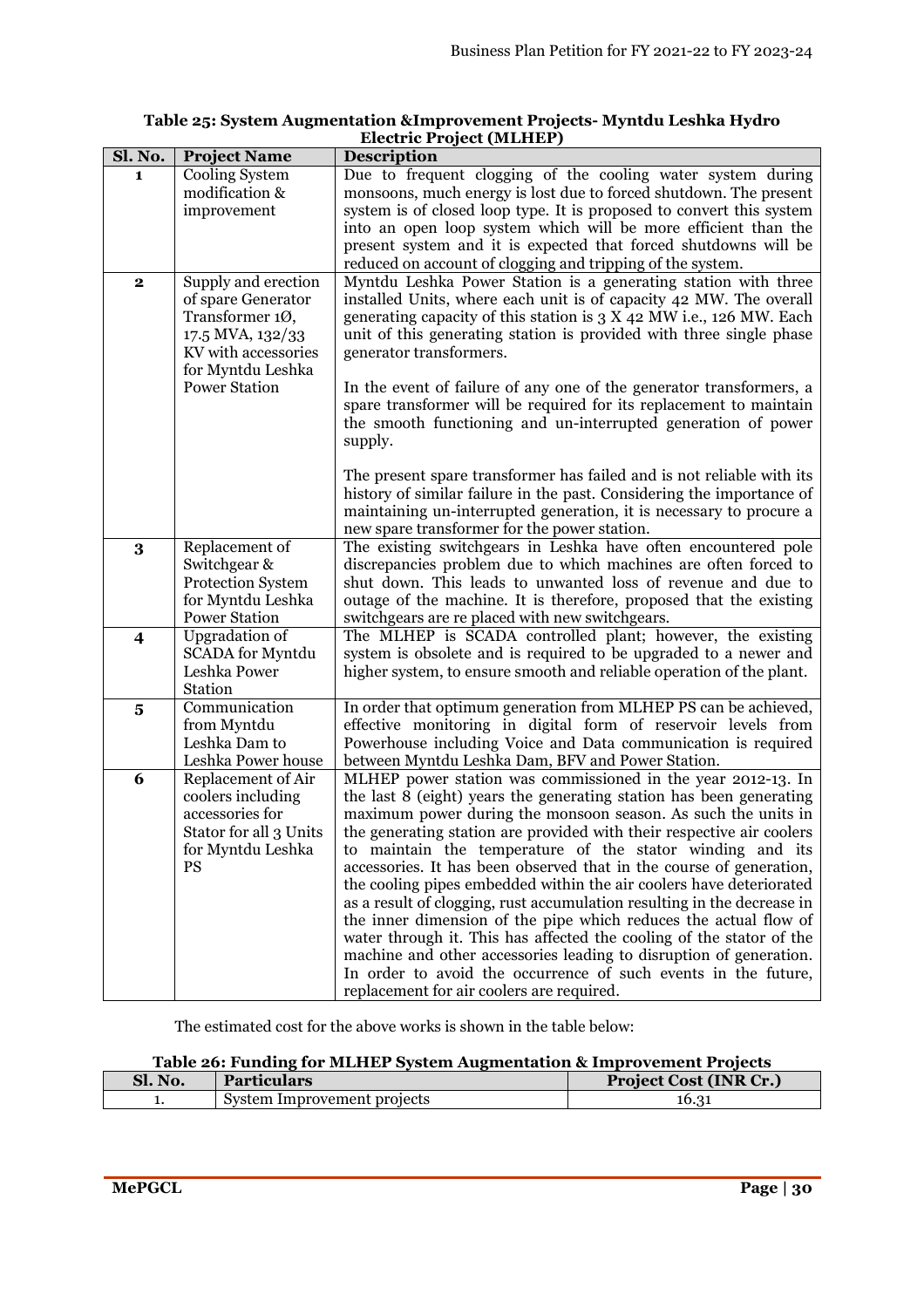## **3.2.10 Lakroh Mini Hydel Project (1 X 1500 Kw)**

- The Lakroh Mini Hydel Project is a run-of- the river project developed on the Lakroh River near Muktapur village in West Jaintia Hills District of Meghalaya. The project was successfully commissioned on 6thDecember, 2018 and the Commercial Operation Date declared on 1st March, 2019.
- The system augmentation  $\&$  improvement projects that would be taken up during FY 2020-21 and the third control period (FY 2021-22 to FY 2023-24) are mentioned below:

| Sl. No.      | <b>Project Name</b>          | <b>Description</b>                                                  |
|--------------|------------------------------|---------------------------------------------------------------------|
| 1.           | Replacement of               | The present voltage evacuation from Lakroh Power Station is at      |
|              | <b>Generator Transformer</b> | 11 KV and this is observed to be very unstable and had frequently   |
|              | (with $3.3/33$ KV, $2.5$ )   | failed leading to long outage of the plant. In order to improve the |
|              | MVA) including               | stability and reliability of power evacuation, it is being          |
|              | augumentation of             | considered to step up the voltage from 11 KV to 33 KV. In doing     |
|              | Switchyard from 11 KV        | so, the present switchyard would have to be augmented and thus      |
|              | to 33 KV for Lakroh PS       | the 3.3/33 KV, 2.5 MVA transformer including other switchyard       |
|              |                              | accessories will be necessary.                                      |
| $\mathbf{2}$ | Communication for            | Lakroh power station is a mini hydel project having capacity of (1) |
|              | Lakroh PS with SLDC          | x 1.5 MW). Presently the power station is running independently     |
|              |                              | with no communication system. It is necessary that the              |
|              |                              | generating station should have a communication system to link it    |
|              |                              | with SLDC, as the system operator for communication. This           |
|              |                              | would ensure proper communication between the system                |
|              |                              | operator and the station and thus help in effectively running of    |
|              |                              | the station.                                                        |

| Table 27: System Augmentation & Improvement Projects-Lakroh MHP |
|-----------------------------------------------------------------|
|-----------------------------------------------------------------|

The Project cost is shown in the table below:

#### **Table 28: Funding for Lakroh HEP System Augmentation & Improvement Projects**

| SI. NO. | <b>Particulars</b>          | <b>Project Cost (INR Cr.)</b> |
|---------|-----------------------------|-------------------------------|
|         | System Improvement projects | 1.54                          |

#### **3.3 Upcoming Plants for MePGCL**

## **3.3.1 Ganol Small Hydro Project (3X 7.5MW)**

• **Introduction:** The Ganol Small Hydro Project, the first power project in Garo Hills, was envisioned to be implemented at an installed capacity of 22.5 MW with 3 units of 7.5 MW each. It is located at 7 km from Tura, the Headquarters of West Garo Hills District and will contribute 67.09 million units of energy in a year. This is expected to bring a significant change in the power scenario of Garo Hills which is suffering from frequent power cuts and perpetual voltage fluctuations. The construction of the project was started in 2014 and its completion is scheduled in May 2022. The revised cost of project is INR 507.71 crore.

| <b>Project Location</b>   | West Garo Hills Dist., Meghalaya              |
|---------------------------|-----------------------------------------------|
| <b>Project Cost</b>       | INR <sub>507</sub> .71 Crores                 |
| <b>Installed Capacity</b> | 3x7.5 MW                                      |
| <b>Net Rated Head</b>     | 148 m                                         |
| Dam                       | Concrete Gravity, 98.10 m long, 35 m high     |
| <b>Spillway</b>           | Gated Radial Sluice Spillway (3 no. of gates) |
| Intake                    | 1 no. with Vertical Fixed Wheel Type Gate     |
| <b>Headrace Tunnel</b>    | 3.20 m dia, 1990 m long, D-Shaped             |
| <b>Surge Shaft</b>        | 8 m dia, 47 m height                          |

#### **Table29: Salient features of the Project:**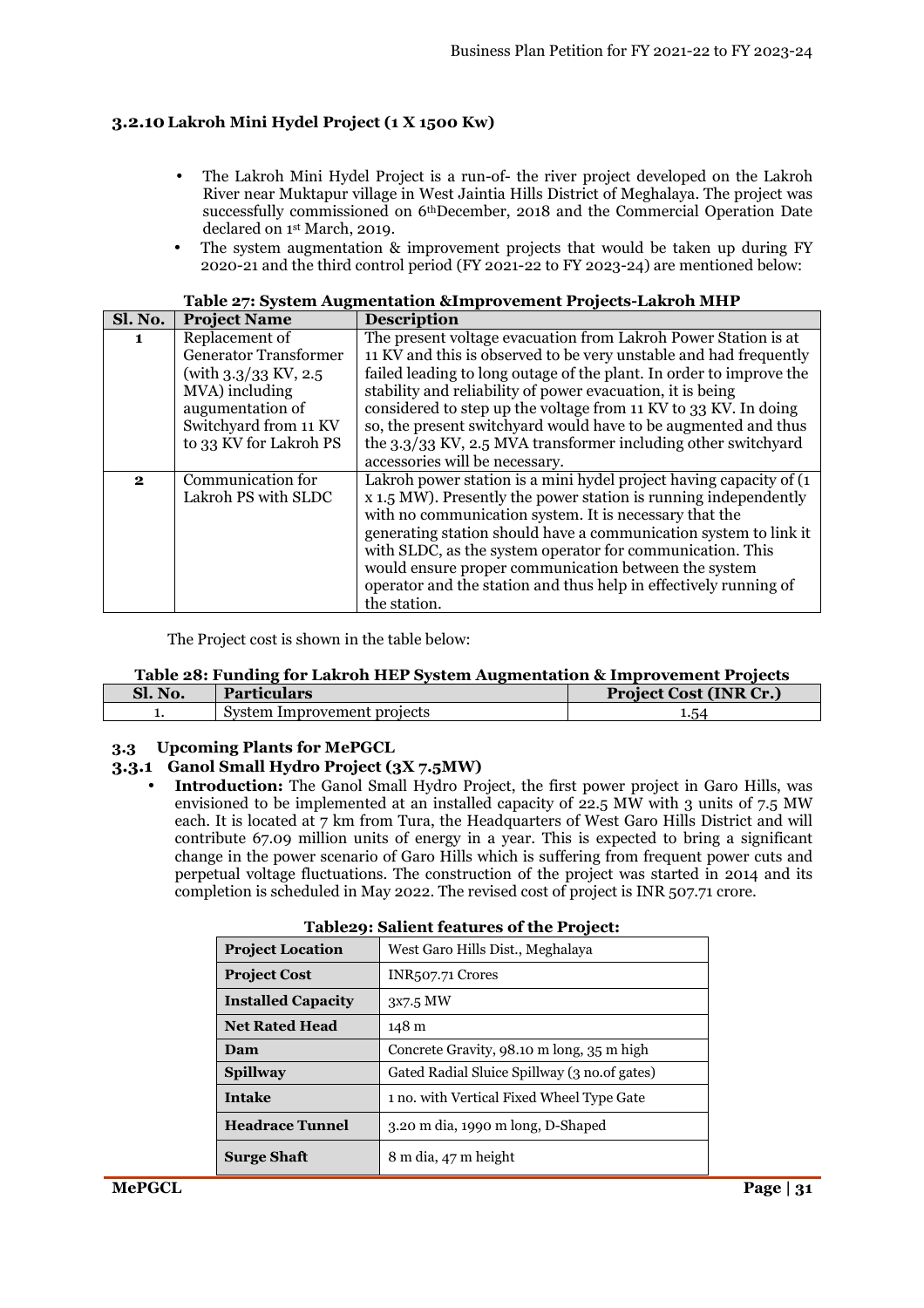| <b>Pressure Shaft</b><br>2.20 m dia, 708.90 m long |                     |
|----------------------------------------------------|---------------------|
| Surface<br><b>Power House</b>                      |                     |
| <b>Turbines</b>                                    | Francis, Horizontal |

## • **Financial Details:**

| $\frac{1}{2}$     |                       |                |  |  |  |
|-------------------|-----------------------|----------------|--|--|--|
| <b>Particular</b> | <b>Amount (Rs Cr)</b> | Percentage (%) |  |  |  |
| Equity            | 54.62                 | 10.76%         |  |  |  |
| Loan              | 223.1                 | 43.94%         |  |  |  |
| Grant             | 229.98                | 45.30%         |  |  |  |
| <b>Total</b>      | 507.71                | 100.00%        |  |  |  |

# **Table 30: Funding pattern**

## **3.3.2 Riangdo Small Hydro Project (3000 KW)**

- o **Introduction:** The Riangdo SHP is located at Swanggre village, Shallang, West Khasi Hills. The Installed Capacity is proposed at 3MW. The total project cost is estimated at INR33.99 crore. The annual energy from the project is 17.92 MU.
- o Land acquisition has been completed and tendering is under process. The project is scheduled to be completed in 3 (three) years.

| <b>Project Location</b>   | Shallang, West Khasi Hills District |
|---------------------------|-------------------------------------|
| <b>Project Cost</b>       | <b>Rs 33.99 Crores</b>              |
| <b>Installed Capacity</b> | 3.00 MW                             |
| <b>Design Head</b>        | 135m                                |
| <b>Design Discharge</b>   | 2.52 cumecs                         |
| <b>Annual Energy</b>      | 17.92 Mu                            |
| Weir                      | 58 m long, RCC, 1 Intake Gate       |
| <b>WCS</b>                | $458 \text{ m}$ long                |
| Forebay                   | 312.23 Sq.m                         |
| <b>Penstock</b>           | 1x1100mm dia., 390 m long           |
| <b>Power-House</b>        | Surface, 30mx12.5mx8m               |
| <b>Turbine</b>            | Francis, 3 no                       |
| <b>Tailrace</b>           | Rectangular, 20mx2mx1.5m            |
| Switchyard                | 1 no.                               |
| Completion                | 3 years from date of commencement   |

**Table31: Salient features of the Project:**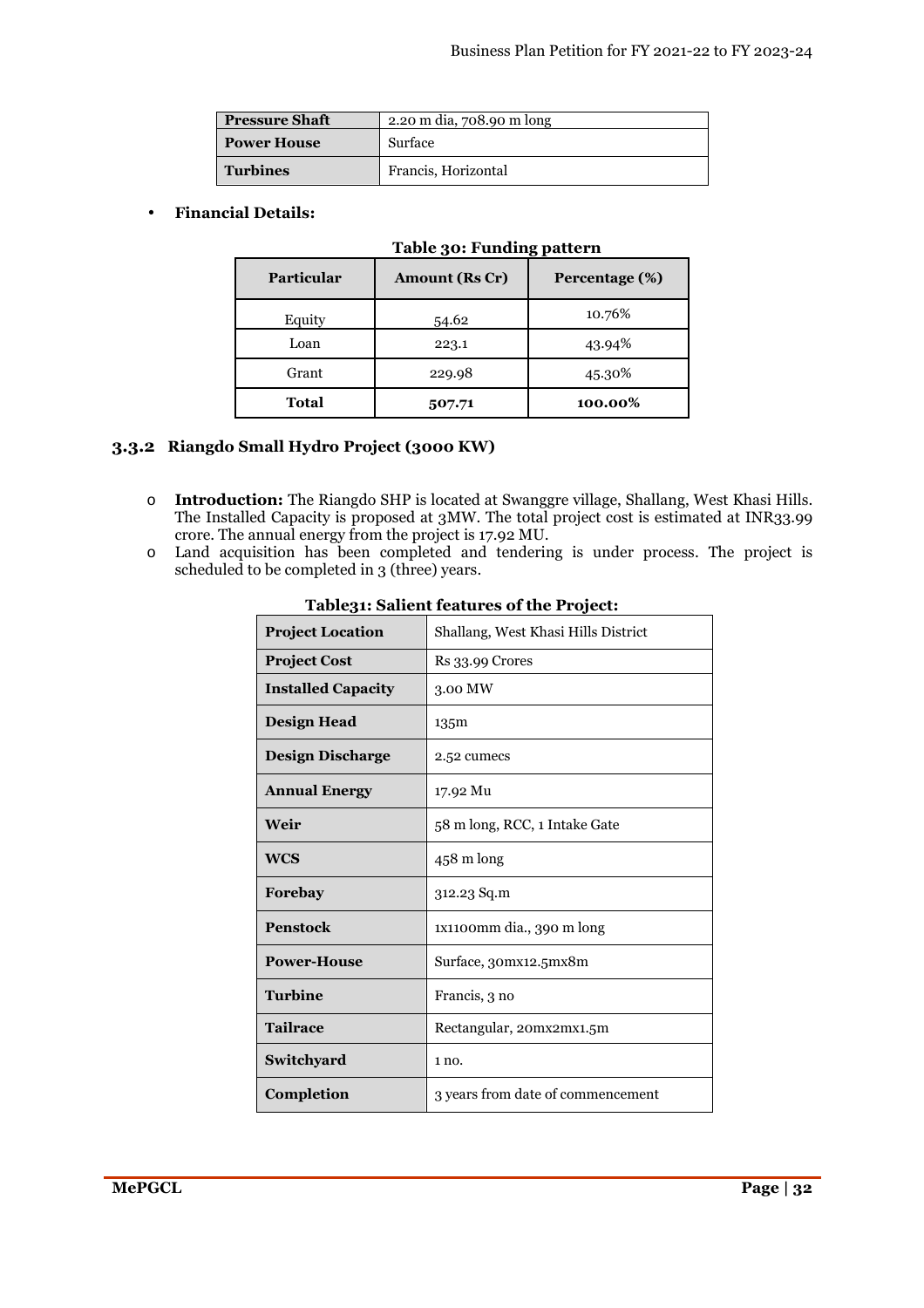| Table 32: Funding Pattern |                |         |  |  |  |  |
|---------------------------|----------------|---------|--|--|--|--|
| Particular                | Percentage (%) |         |  |  |  |  |
| Equity                    | 2.59           | 7.62%   |  |  |  |  |
| Loan                      | 11.4           | 33.54%  |  |  |  |  |
| Grant                     | 20             | 58.84%  |  |  |  |  |
| Total                     | 33.99          | 100.00% |  |  |  |  |

## • **Financial Details:**

## **3.3.3 Myntdu Leshka Stage-II HEP**

Myntdu Stage-II HE Project, proposed to be located in West Jaintia Hills district of Meghalaya, is a run of the river type development downstream of existing Myntdu Stage-I  $(126MW)$  H.E. Project. The catchment area of Myntdu Stage II is 480 SqKm.

The Myntdu Stage-II H.E. Project for the Meghalaya Energy Corporation Ltd. had envisaged construction of about 44 m high concrete gravity dam with FRL at El.270 m just downstream of confluence of Myntdu and Lynriang rivers in Myntdu Basin and about 7km. downstream of Myntdu Stage-I dam. Water from the dam is proposed to be diverted to a surface power house through a 7km. long circular HRT of 5.8m dia. for power generation. The power house, proposed to be located on the right bank of Myntdu River, is near Borghat, 10km downstream of the proposed dam.

An installation of 180 MW is proposed, with  $3 \times 60$  MW. The annual energy generation in 90% dependable year is 562.34Mu and in 50% dependable year is 737.24 MU.

## **3.3.4 Solar Parks**

The proposed 20 MW solar park in Meghalaya is an initiative undertaken by the Meghalaya Power Generation Corporation (MePGCL) and the Solar Energy Corporation of India (SECI) and is one of the first among the North-Eastern states of the India. It is located in the Jaintia Hills District and is to be implemented over two sites, at the villages of Thamar and Suchen, distanced 8 km by road, the sites are owned by MePGCL. The power is to be evacuated as follows:

- i. The 10MW Power of Thamar will be evacuated to Amlarem 33 KV Sub Station by Tapping on the existing Amlarem MLHEP-I 33KV Line at Thamar.
- ii. The 10MW from Suchen will be evacuated through a new 33KV transmission in line directly to Rymbai Sub-Station which is under construction.

The system output from the proposed 20 MW plant in terms of annual energy generation is estimated to be about 30 million units. The corresponding annual capacity utilization factor (CUF) is estimated to be 17 %.

The Cost for development of the Solar Parks is INR 11.64 crores. The breakup is as follows:

| $\mathbf{1}$ | Cost of Land                                    | $:$ INR3.495 crs. |
|--------------|-------------------------------------------------|-------------------|
| ii.          | Road Infrastructure                             | $:$ INR1.136 crs  |
| iii.         | Water infrastructure                            | $:$ INR 0.68 crs. |
| iv.          | Electrical Infrastructure<br>(Power Evacuation) | $:$ INR4.13crs    |

## **3.3.5 Umshamphu SHP (2x1.5 MW)**

The Project site is at Shkentalang village (Near Jarain) on Jowai-Amlarem-Dawki Road (NH 40E) at a distance of about 20 Km from Jowai. The proposed project is located across the Umshamphu River which is a tributary of the Myntdu River. The total estimated cost of the Umshamphu Small Hydel Project (2 x 1500 kW) is INR 4870.00 Lakhs, with the Civil Works at INR 2748.81 Lakhs, the E & M Works at INR 1499.00 Lakhs, the Other Costs at INR 318.60 Lakhs and the IDC amounting to INR303.15 Lakhs.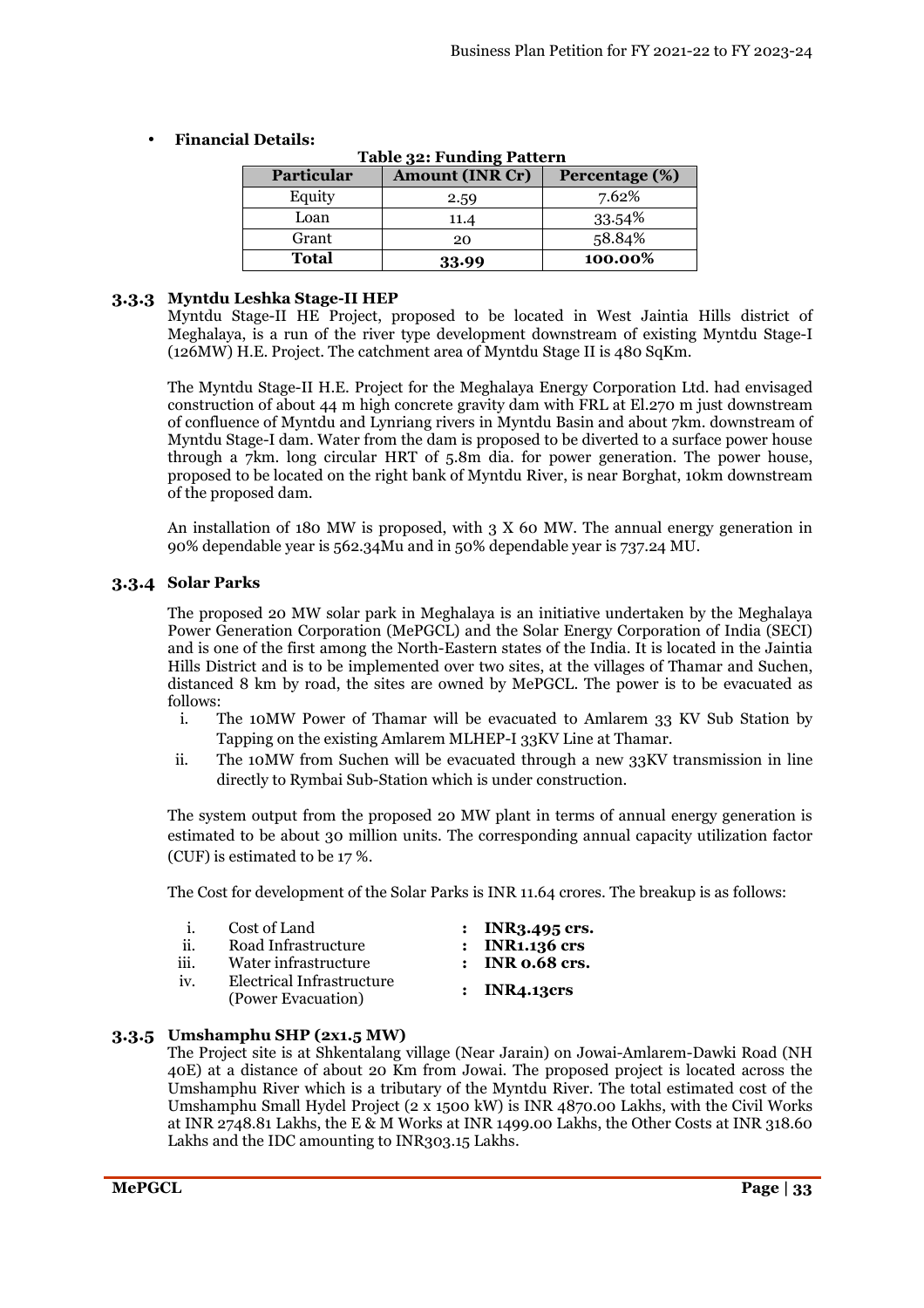The Project is being targeted to complete within 3 years from the date of start of the major components of the civil structure of the project.

#### **3.3.6 Amkshiar SHP**

The Amkshar Stage-I Small Hydel Project is located near Kudengrim Village under Amlarem Civil Sub-Division, West Jaintia Hills District.

The main objective of any small hydro project is to ensure more reliable power supply to the villages surrounding the project site. Similarly, the Amkshar Stage-I Small Hydel Project will ease the problems of frequent power cuts experienced by the nearby villages especially during monsoon period when the maintenance of the long transmission line from the grid supply become difficult. The project will also enable utilization of the natural potential in the neighbourhood and allow relief to the grid power source to divert the power to bigger load centres.

The Project is being targeted to complete within 3 years from the date of start of the major components of the civil structure of the project. The total project cost is estimated at INR 46.24 crore.

#### **3.3.7 Umrina SHP Project**

For generating power from the first stage of the Umrina river, a drop of about 129.00 m from the proposed Weir site and Powerhouse can be utilize along with a design discharge of 4.43 cumecs.

The Project site is located near Mawpen village on Shillong-Mairang road (NH-44E) and then via Mairang-Nongkhlaw Road and then via a village road upto Mawpen village with a total distance of about 68 Km from Shillong and 20 Km from Mairang. The Installed Capacity is projected at 4.5 MW. The project cost is estimated at INR 75.08 crore.

#### **3.4 Survey & Investigation projects**

An ideal approach for covering the total gamut of Survey and Investigation of hydropower projects constitute Pre-feasibility Stage, Feasibility Stage and Detailed Investigation (DPR) Stage. There are 9 (nine) nos. of projects under Survey & Investigation works under MePGCL; namely, Umngot HEP, MLHEP-II, Mawblei HEP, Nongkohlait HEP, Selim HEP, Umngi HEP, Upper Khri Stage-II, Nongnam and Mawput HEP.

- **a) Pre-Feasibility Stage:** It is more of a desk study with limited field checks. Based on the 1:50000 or 1:25000 scale Survey of India topo sheets, possible hydroelectric sites are marked. These sites are examined by preliminary field traverses wherein topography, broad geological aspects in terms of locating the project components is looked into. If required, broad assessment of the terrain at the likely site is also carried out by geophysical survey to understand the sub surface condition of the rocks.
- **b) Feasibility Stage:** After selecting the site during Pre-feasibility stage, intensive field traverses are undertaken. The scope of works involved during this stage are broadly classified as under.
	- i. **Hydro-meteorological Survey**: Existing Hydroelectric projects as well as the proposed Hydel projects in the state of Meghalaya are all rain dependent. One of the parameters that is very important to assess accurately is the volume of water that is available in a basin. These surveys are carried out to establish Rainfall, Gauge Discharge, Sediments, Water quality, Evaporation, Availability of water for benefits envisaged and Design flood for various structures. The Ministry of Water Resources, Government of India in its Guidelines for preparation of Detailed Project Reports of Irrigation & Multipurpose Projects has specified that the length for collecting these data depends on the type of scheme, e.g., diversion projects without pondage / with pondage and storage projects.
	- ii. **Topographical Survey:** Topographical survey for dam, water conductor system, reservoir power house, etc is carried out for the various alternatives considered to justify the final choice of the location of different components of the project.
	- iii. **Engineering Geological, Geophysical, Seismological and Construction Material Survey:** These investigations are now considered as fundamental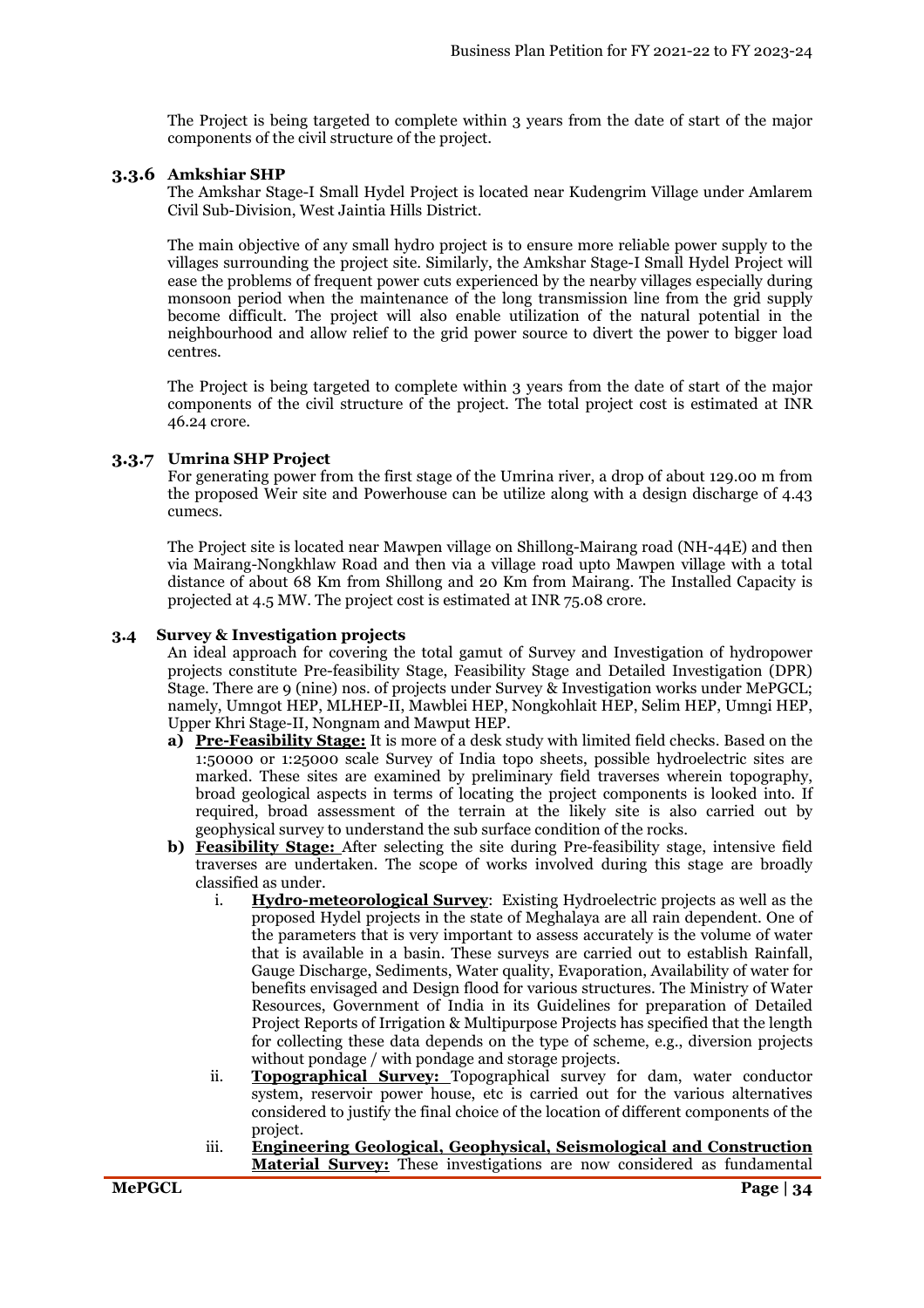requirements for planning & design of large civil engineering structures pertaining to hydroelectric projects. Subsurface explorations comprising particularly of diamond core drilling and exploratory drifts are the mainstay of geological investigations. Geological investigations of hydroelectric projects are of paramount importance in understanding the geological set up of varied terrains and their geo-dynamic development. The purpose of most engineering geological work is to ensure that a proposed structure is built at the lowest cost consistent with currently accepted safety standards.

iv. **Environment & Forest Survey:** These surveys are carried out to get the firsthand information on the flora & fauna presence in the project area. Rapid assessment on the impact of the environment by the project is also carried out during this stage and thereafter to formulate the environment management plan.

Based on the data above, layout of the project is prepared, and its technoeconomic viability is established and once the project is viable, it is taken for Detailed Investigation.

**c) Detailed Investigation (DPR) Stage:** Detailed geological mapping is undertaken during this stage for all the sites in which major hydraulic structures are proposed to be set up like dam, power house, etc. Exploratory drilling for a dam is carried out by drilling few holes on either abutment or in the river. The depth of the holes depends on the geological set up and type and height of dam, but generally the holes are drilled into fresh and sound rock to the extent of 10 to 25 metres. Exploratory drilling for water conductor tunnels (HRT/TRT) is carried out to establish rock cover available above the proposed crown level of the tunnel especially in low cover zones such as in the beds of stream and to know the substrata along the proposed alignment of the tunnel. Drill holes are also proposed at the intake and portal sites at outlet and along proposed alignment of the tunnel. These holes are drilled to the proposed invert level of the tunnel. As such, all geological maps are updated in this stage. Similarly, drill holes for ascertaining the geology of surge shaft and pressure shaft etc. are also carried out.

#### **3.4.1 Umngot HEP (3x70MW)**

The Umngot H.E. Project envisages a storage scheme (within the year storage) for generation of peak power with the setting up of a 3 x 70 MW power station on the river Umngot, a south flowing river which flows into Bangladesh with an annual energy of 708.98 MU in a 90% dependable year and 901.56 Mu in a 50% dependable year.

The Umngot H.E. Project is situated in the border of East Khasi Hills District and Jaintia Hills District of Meghalaya. The catchment area of 304 Sq.km is upto dam site, with an average inflow ranges from 70,000 Ham to 80,000 Ham. The reservoir submerges an area of 253.85 Ha upto FRL 1040m.

The compliance to the major observations of CWC on the Dam is in progress and the DPR is likely to be completed by December 2020

#### **3.4.2 Myntdu Leshka Stage-II HEP (3x70 MW)**

The Myntdu Leshka Stage-II Hydro Electric project located in West Jaintia Hills District of Meghalaya State envisages utilization of the water of the river Myntdu for power development on a Run of River type development, harnessing a head of about 236.83m.

The project with a proposed installation of 210 MW (3 x 70 MW) would afford an annual energy generation of 562.34 MU and 737.24 MU in a 90% dependable year and 50% dependable year respectively.

The S & I works of the projects is in progress and the preparation of DPR on different chapters is on full swing and is likely to be completed by Dec, 2020.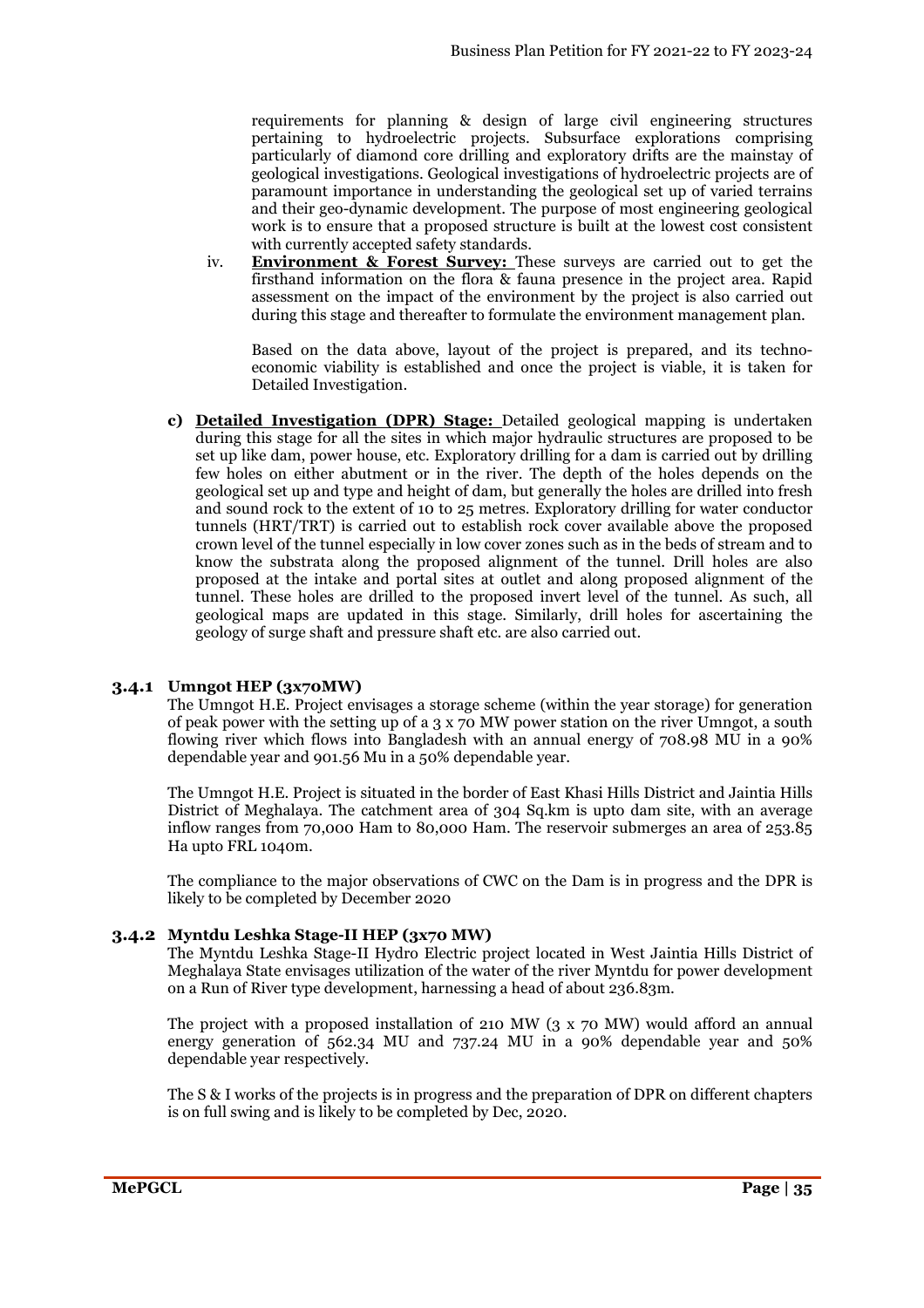## **3.4.3 Mawblei HEP (2x38 MW)**

The Mawblei H.E. Project was conceived by the Meghalaya Power Generation Corporation Limited envisages utilization of the waters of Wahblei for generation of hydel power. Wahblei is a tributary of Kynshi river, a south flowing river which flows into Bangladesh. It is a storage type scheme which envisages the setting up of a 2x38 MW power station. The project with the proposed installation of 76 MW would generate an annual energy generation of 277.08MU and 322.20MU in 90% & 50% dependable year respectively.

The S & I works of the projects is in progress and the preparation of DPR on different chapters is on full swing and is likely to be completed by Dec, 2021.

#### **3.4.4 Nongkohlait HEP (2x31 MW)**

The S & I works of the project is in progress and the preparation of DPR on different chapters is on full swing and is likely to be completed by Dec, 2022.

The Dam site of the proposed Nongkohlait H.E. Project is located between East and South West Khasi Hills District whereas other components fall in South West Khasi Hills District of Meghalaya. It envisages utilization of the regulated water of the proposed Umngi Project(2x31MW) and the waters of the river Umngi (own catchment) for power generation on a run- of –the river (ROR) type development. The project with the proposed installation 62 MW (2X31 MW), would afford an annual energy generation of 276.35 Gwh.

#### **3.4.5 Selim HEP (2x40 MW)**

The Selim H.E. Project is located in East Jaintia Hills District of Meghalaya. It envisages utilization of the waters of the river Myntdu for power generation. It is a run- of –the river (ROR) type development. The project with the proposed installation 80 MW (2X40 MW), would afford an annual energy generation of 315.67MU in 90% dependable year.

The S & I works of the projects is in progress and the preparation of DPR on different chapters is on full swing and is likely to be completed by March, 2022.

#### **3.4.6 Umngi HEP (2x31 MW)**

The Umngi H.E. Project is located in East Khasi Hills District of Meghalaya. It envisages utilization of the waters of the river Umngi for power generation. It is a storage type development/scheme with the setting up of a 2x31 MW power station. The project with the proposed installation of 62 MW would generate an annual energy generation of 276.42MU in 90% dependable year corresponds to about 50.90 % Plant Load Factor with a minimum peaking hour of about 4 hours during the lean season.

The S & I works of the projects is in progress and the preparation of DPR on different chapters is on full swing and is likely to be completed by Dec, 2022.

#### **3.4.7 Upper Khri Stage-II (2x48 MW)**

The Upper Khri Stage-II HE Project located in the West Khasi Hills District of Meghalaya envisages utilization of the waters of river Khri for power generation on storage type development, harnessing a head of above 290m. The project with the proposed installation of 48MW (2x24MW) would afford on annual energy generation of 165.00 MU. The location of the dam is at latitude 25o 46' 17" N and longitude 91o 36' 33" E. the nearest rail head is located at Guwahati in Assam (103.00 Km from Shillong) and nearest Airport is located at Umroi (34.00 Km from Shillong).

#### **3.4.8 Nongnam (2x15 MW)**

The Nongnam H.E. Project located in West Khasi Hills District of Meghalaya envisages utilization of the waters of river Umngi for Power Generation on storage type development, harnessing a head of about 130m.

The project with the proposed installation of 30MW (2 x 15 MW) would afford an annual energy generation of 118.92 MV.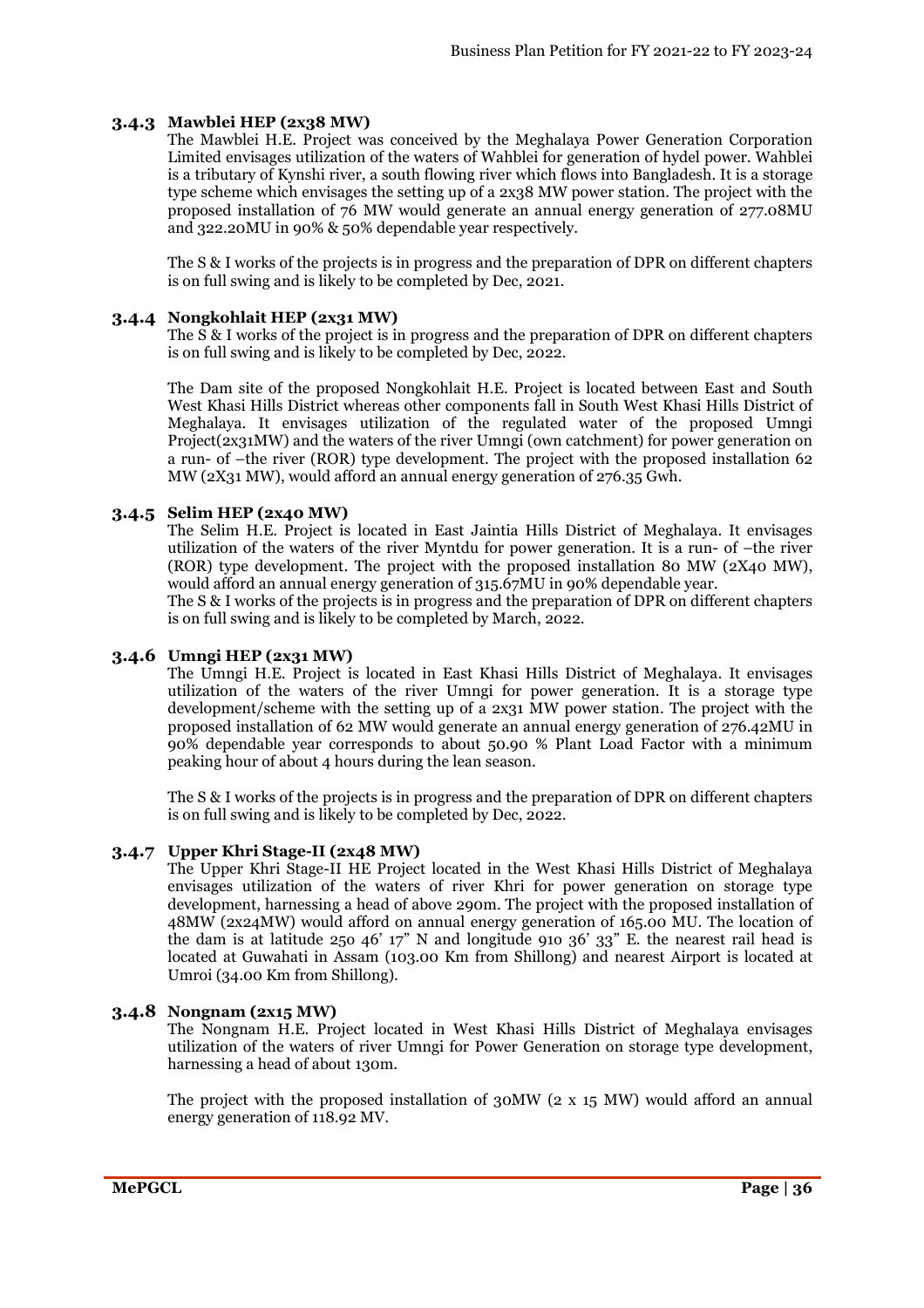The dam site is located at latitude 25o 16' 19" N and longitude 91o 28' 33.5" E. the nearest rail head is located at Guwahati in Assam (103Km from Shillong) and nearest Airport is located at Umroi (34Km from Shillong).

#### **3.4.9 Mawput H.E. Project (2x19 MW)**

The Mawput H.E. Project located in West Khasi Hills District of Meghalaya envisages utilization of the waters of Umngi for Power Generation on storage type development, harnessing of about 130m.

The project with the proposed installation of 38 MW (2 x 19 MW) would afford an annual energy generation of 146.17MV.

The dam site is located at latitude 25o 16' 15.5" N and longitude 91o 26' 11.8" E. The nearest rail head is located at Guwahati and airport at Umroi.

#### **3.4.10 Survey and Investigation Works Summary**

The estimated total expenditure for S&I works is Rs 83.81 crore, the break-up of which is given in the table below:

| <b>Particulars</b><br>SI No. |                            | <b>Project cost</b><br>(Rs Cr) |
|------------------------------|----------------------------|--------------------------------|
| 1                            | $MLHEP-II(3X70)MW$         | 9.6                            |
| $\overline{2}$               | UMNGI(2X31)MW              | 5                              |
| 3                            | UMNGOT(3X70)MW             | 8.35                           |
| 4                            | SELIM(2X48)MW              | 7.92                           |
| 5                            | NONGKOHLAIT(3X31)MW        | 5.02                           |
| 6                            | MAWBLEI(2X37.5)MW          | 8.92                           |
|                              | Upper Khri Stage-II HEP    | 13.00                          |
| 8                            | Nongnam HEP                | 13.00                          |
| g                            | Mawput HEP                 | 13.00                          |
|                              | <b>Total S&amp;I Works</b> | 83.81                          |
|                              |                            |                                |

#### **Table 33: Details of Survey & Investigation Costs**

#### **3.5 Fund Requirement& Capitalization for the Control Period**

Within Meghalaya, the objective of the schemes is to revitalize the power sector to achieve sustainable development in long term. The maintenance of existing stations as well as addition of new plants is required for catering to growing demand throughout the state. Given below is the fund requirement for capex works in FY 2020-21 and the third control period.

| Sl.<br>No.     | Category                                      | FY 2020-21 | FY 2021-22 | FY 2022-23 | FY 2023-24 | <b>Total</b> |
|----------------|-----------------------------------------------|------------|------------|------------|------------|--------------|
|                | <b>Existing Plants</b>                        | 27.90      | 106.66     | 223.25     | 254.79     | 612.61       |
| $\overline{2}$ | <b>Upcoming Generation Plants</b>             | 87.00      | 160.00     | 77.27      | 112.18     | 436.45       |
| ີ              | <b>Investigation Survey</b>                   | 10.59      | 3.13       | 9.75       | 9.75       | 33.22        |
|                | <b>Total Fund Requirement</b><br>(Generation) | 125.49     | 269.79     | 310.27     | 376.72     | 1082.28      |

|  | Table 34: Fund Requirement for MePGCL Works (Rs Cr) |  |
|--|-----------------------------------------------------|--|
|--|-----------------------------------------------------|--|

Some of the schemes under implementation are scheduled to complete in FY 2020-21 and during the third control period. The same will add to existing asset base of MePGCL. The details of expected capitalization in FY 2020-21 and the third control period is given below:

|  | Table 35: Expected Capitalization in the Control Period (Rs Cr) |  |
|--|-----------------------------------------------------------------|--|
|--|-----------------------------------------------------------------|--|

| Sl. No. | Category                                 | FY 2020-21 | FY 2021-22 | FY 2022-23 | FY 2023-24 | <b>Total</b> |
|---------|------------------------------------------|------------|------------|------------|------------|--------------|
|         | <b>Existing Plants</b>                   | 0.50       | 39.47      | 57.25      | 57.69      | 154.90       |
|         | <b>Upcoming Generation</b><br>Plants/S&I | 27.97      | 16.84      | 507.71     | 45.63      | 598.15       |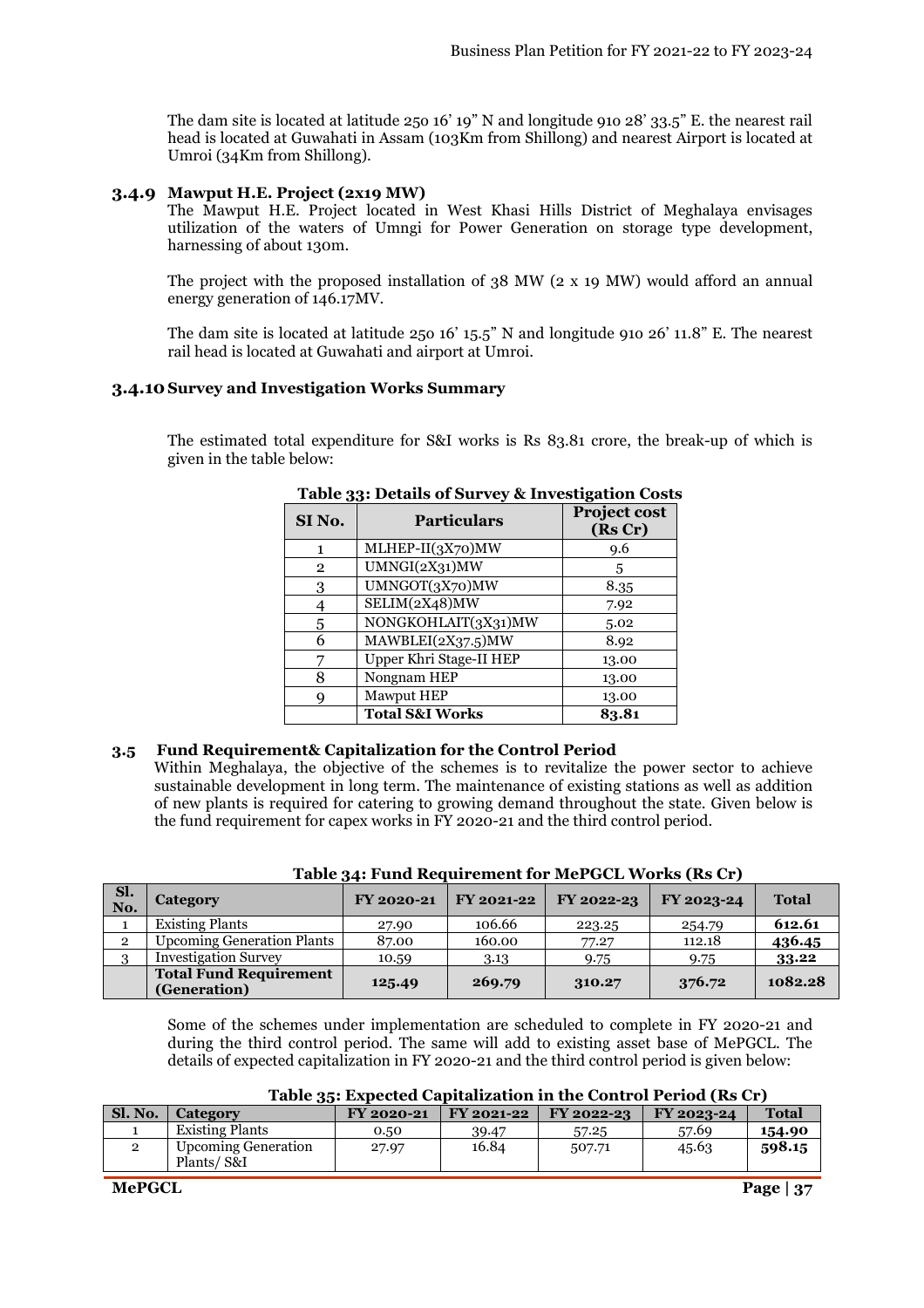| <b>Sl. No.</b> 1 | <b>Category</b>             | FY 2020-21 |       | $\text{FY } 2021 - 22 \text{ } \text{ } \text{ } \text{ FY } 2022 - 23$ | FY 2023-24 | <b>Total</b> |
|------------------|-----------------------------|------------|-------|-------------------------------------------------------------------------|------------|--------------|
|                  | <b>Total Capitalization</b> | 28.47      | 56.31 | 564.96                                                                  | 103.32     | 753.05       |
|                  | (Generation)                |            |       |                                                                         |            |              |

#### **3.6 Summary of Capital Expenditure (CAPEX)**

The station wise investment plan with details is attached as Investment Plan Format. The station wise summarized capital expenditure is shown in the table below:

| Sl <sub>No</sub>        | <b>Station</b>                                    | <b>CAPEX</b> |               | <b>Funding Pattern (Rs. Cr)</b> |             |
|-------------------------|---------------------------------------------------|--------------|---------------|---------------------------------|-------------|
|                         | (Rs, Cr)                                          |              | <b>Equity</b> | <b>Debt</b>                     | Grant       |
|                         | <b>Existing Stations</b>                          |              |               |                                 |             |
| $\mathbf{1}$            | Umiam Stage-I                                     | 77.56        | 69.81         | 7.76                            |             |
| $\overline{2}$          | Umiam Stage-II                                    | 21.11        | 19.00         | 2.11                            |             |
| 3                       | Umaim Stage-III                                   | 410.77       | 115.08        | 2.36                            | 293.33      |
| 4                       | Umaim Stage-IV                                    | 35.98        | 10.79         | 25.19                           |             |
| 5                       | <b>Umtru HEP</b>                                  | 110.50       | 33.00         | 77.00                           | 0.50        |
| 6                       | Sonapani                                          | 0.34         | 0.10          | 0.24                            |             |
| 7                       | Leshka                                            | 16.31        | 14.68         | 1.63                            |             |
| $\,8\,$                 | New Umtru HEP                                     |              |               |                                 |             |
| $\boldsymbol{9}$        | Lakroh HEP                                        | 1.54         | 1.39          | 0.15                            |             |
| 10                      | MePGCL System Protection and Communication        | 8.98         | 2.69          | 6.29                            |             |
| 11                      | Dam Rehabilitation and Improvement Project (DRIP) | 441.00       | 123.48        |                                 | 317.52      |
|                         | Sub-Total (a)                                     | 1124.10      | 390.02        | 122.72                          | 611.35      |
|                         | <b>Upcoming Generation Plants</b>                 |              |               |                                 |             |
| $\mathbf{1}$            | Ganol SHP                                         | 507.71       | 54.62         | 223.1                           | 229.98      |
| $\overline{2}$          | Riangdo SHP                                       | 33.99        | 2.59          | 11.4                            | 20          |
| 3                       | MLHEP Stage-II (3x60 MW)                          | 2069.23      | 113.88        | 248.24                          | 1707.11     |
| 4                       | Solar Park (10MW each) in Suchen and Thamar       | 11.64        | 9.24          | $\mathbf 0$                     | 2.4         |
| 5                       | Umshamphu (2x1.5 MW)                              | 48.7         | 14.61         | 34.09                           |             |
| 6                       | Amkshar (2x1.20 MW)                               | 46.24        | 13.87         | 32.37                           |             |
| 7                       | Umrina (3x1.50 MW)                                | 75.08        | 22.52         | 52.56                           |             |
|                         | Sub-Total (b)                                     | 2792.59      | 231.33        | 601.76                          | 1959.49     |
|                         | Projects under Survey & Investigation             |              |               |                                 |             |
| 1                       | MLHEP-II(3X70)MW                                  | 9.6          |               | 0.96                            | 8.64        |
| $\mathbf 2$             | UMNGI(2X31)MW                                     | $\sqrt{5}$   |               | 0.5                             | 4.5         |
| $\bf{3}$                | UMNGOT(3X70)MW                                    | 8.35         |               | 0.835                           | 7.515       |
| $\overline{\mathbf{4}}$ | SELIM(2X48)MW                                     | 7.92         |               | 0.792                           | 7.128       |
| $\bf{5}$                | NONGKOHLAIT(3X31)MW                               | 5.02         |               | 0.502                           | 4.518       |
| 6                       | MAWBLEI(2X37.5)MW                                 | 8.92         |               | 0.892                           | 8.028       |
| 7                       | Upper Khri Stage-II HEP                           | 13           |               | 13                              | $\mathbf 0$ |
| 8                       | Nongnam HEP                                       | 13           |               | 13                              | $\mathbf 0$ |
| 9                       | Mawput HEP                                        | 13           |               | 13                              | $\mathbf 0$ |
|                         | Sub-Total ©                                       | 83.81        |               | 43.481                          | 40.329      |
|                         | Grand Total(a+b+c)                                | 4000.50      | 621.35        | 767.96                          | 2611.17     |
| <b>MePGCL</b>           |                                                   |              |               | Page $ 38$                      |             |

## **Table 36: CAPEX-Station wise summary**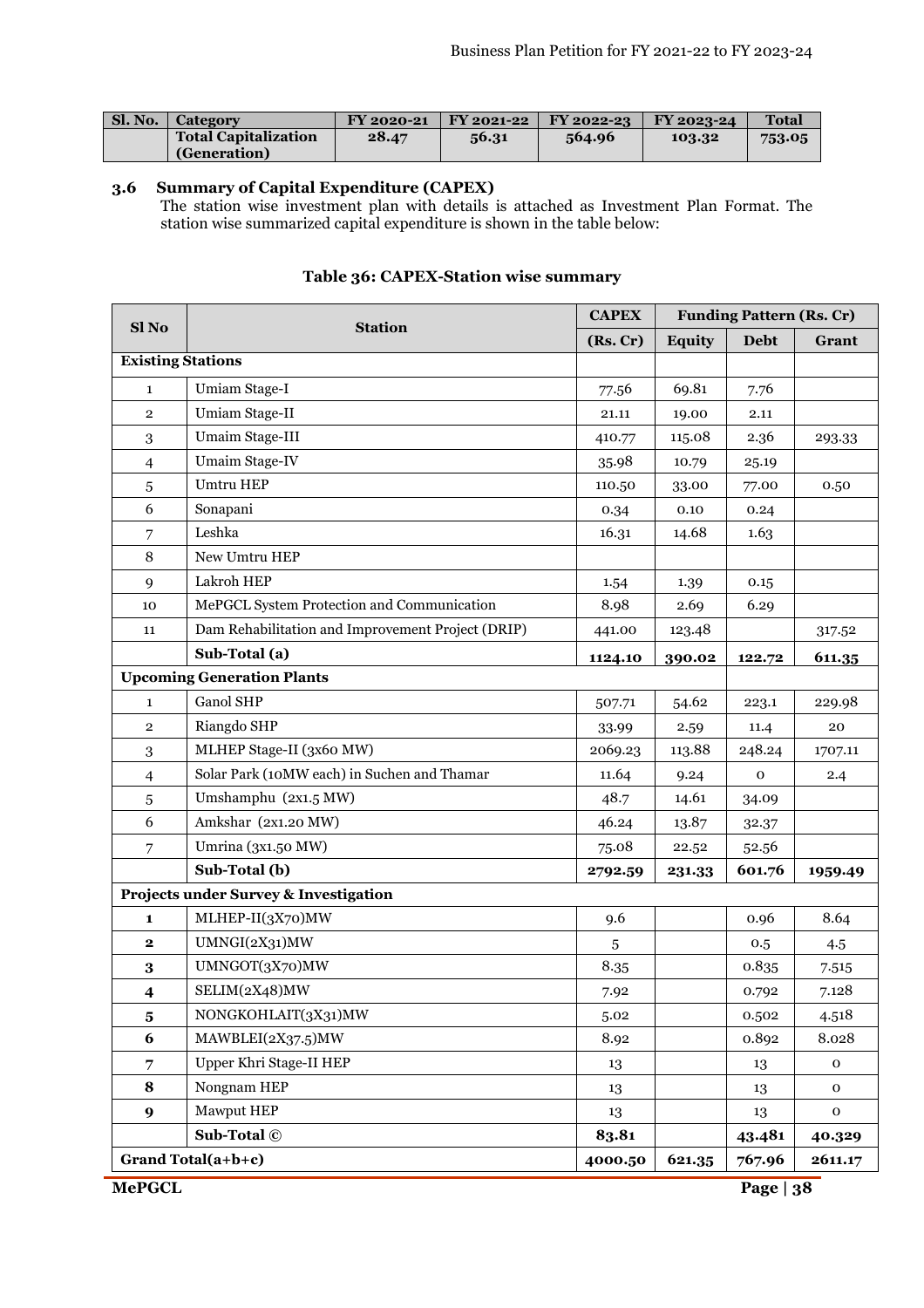## **3.7 Impact of Covid-19 on Capex Works:**

COVID-19 is having a massive impact on capex projects of MePGCL. The various restrictions put in place to control the effects of the virus have triggered shortages of raw material and manpower and disrupted supply chains. Construction has been halted and there has been a delay in resumption of construction works. The construction workers are staying away from work sites due to fear over corona virus infection and many of them have returned to their villages. The scenario implies that the construction works will be slow, pushing costs upward given the interest and debt servicing needed for that extra period. These disruptions can lead to possible time and cost overruns for the licensee.

## **3.8 Detailed Investment Plan as per MSERC Formats**

The detailed Capital Expenditure plan for FY 2020-21 and the third control period is provided as **Annexure- A** as per prescribed format of MSERC vide MYT Regulations, 2014. The format includes the ongoing and proposed works under different schemes, total project cost, start and end date of completion of works and its funding pattern.

MePGCL submits before the Hon'ble Commission to kindly approve the Investment Plan for the control period FY2021-22 to FY 2023-24.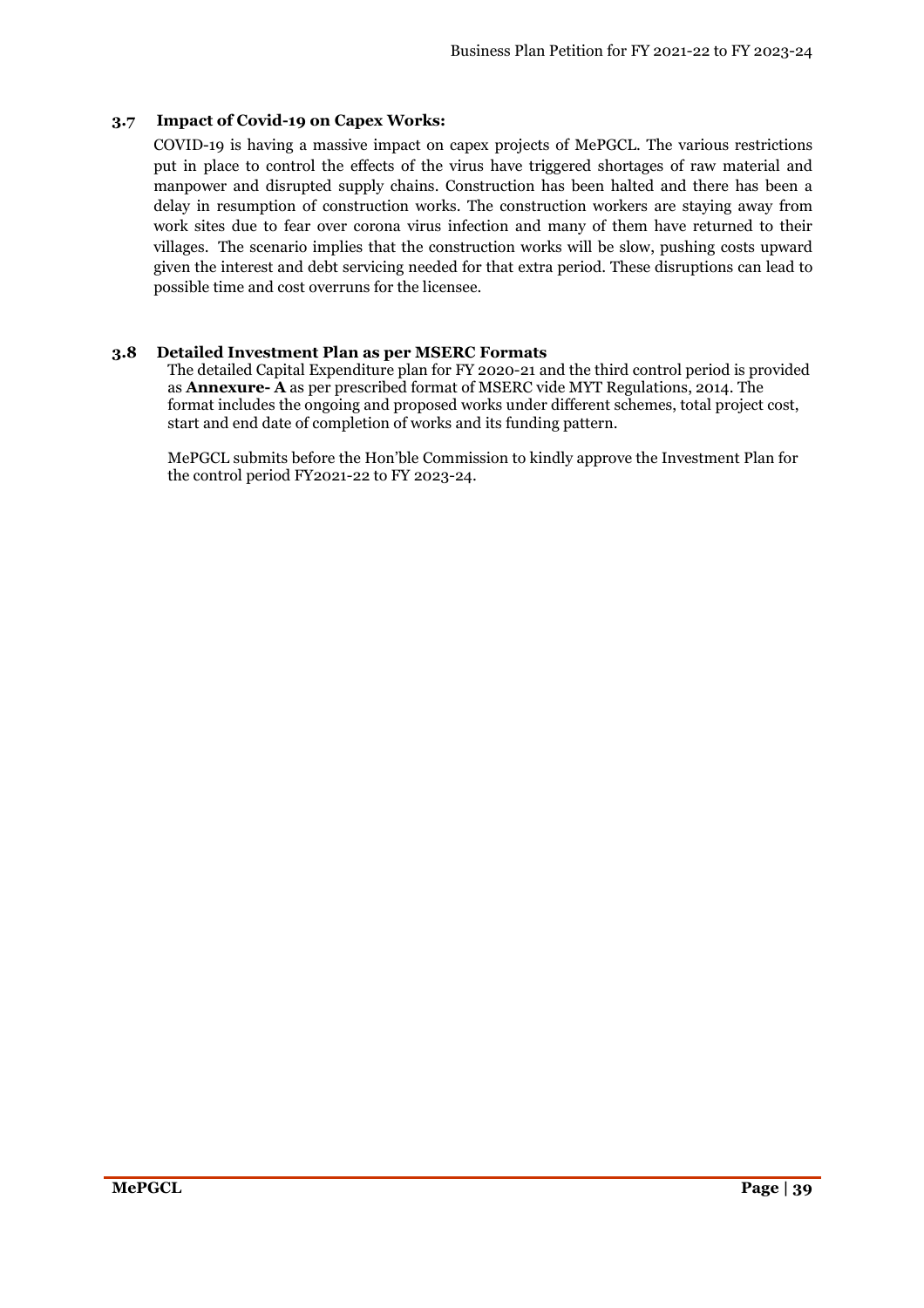## **Annexure- A: Investment Plan for MePGCL**

**a) Proposed and Ongoing Renovation & Modernisation works for Existing Stations** 

|                | <b>Project Details</b>                                                                                                               |                                                      |                                                |                                        |                                                                                  |                                                       |                                                    |                                                       |                                                       |                         | Source of financing for the scheme |                       |                                       |
|----------------|--------------------------------------------------------------------------------------------------------------------------------------|------------------------------------------------------|------------------------------------------------|----------------------------------------|----------------------------------------------------------------------------------|-------------------------------------------------------|----------------------------------------------------|-------------------------------------------------------|-------------------------------------------------------|-------------------------|------------------------------------|-----------------------|---------------------------------------|
|                |                                                                                                                                      | (Select                                              |                                                |                                        |                                                                                  |                                                       | 2021-22                                            |                                                       |                                                       |                         | <b>Debt Component</b>              |                       |                                       |
| Sl.<br>No.     | Name of the Scheme                                                                                                                   | Appropriate Code from<br>Nature of Project<br>below) | Project Start Date (DD-MM-<br>$\sum_{i=1}^{n}$ | Project Competition Date<br>(DD-MM-YY) | <b>Approved by MSERC/ Govt/</b><br>DPR/ FI (INR Cr)<br>Total capital Expenditure | Project Outlay in FY 2020-21<br>(Projected) In INR Cr | Project Outlay in FY 2021<br>(Projected) In INR Cr | Project Outlay in FY 2022-23<br>(Projected) In INR Cr | Project Outlay in FY 2023-24<br>(Projected) In INR Cr | <b>Equity Component</b> | Amount<br>(INR Cr)<br>Loan         | Loan<br>Source        | Capital/Subsidies/Grant<br>components |
|                |                                                                                                                                      |                                                      |                                                |                                        |                                                                                  |                                                       |                                                    |                                                       |                                                       |                         | Loan <sub>1</sub>                  | Loan <sub>1</sub>     |                                       |
| A              | <b>Umiam Stage I Power Station</b>                                                                                                   |                                                      |                                                |                                        |                                                                                  |                                                       |                                                    |                                                       |                                                       |                         |                                    |                       |                                       |
| $\mathbf{1}$   | Replacement of Intake gate and Trash Rack of<br>Intake structure at Umiam Stage I HEP.                                               | $\mathbf{c}$                                         | 2020-21                                        | 2022-23                                | 3.96                                                                             | 0.89                                                  | 2.07                                               | 1.00                                                  |                                                       | 3.56                    | 0.40                               | <b>State</b><br>Govt. |                                       |
| $\overline{2}$ | Replacement of Two penstock butterfly Valve<br>including By-pass valve along with all servo<br>mechanism and related control system. | $\mathbf{c}$                                         | April'21                                       | Mar'22                                 | 6.14                                                                             |                                                       | 2.14                                               | 4.00                                                  |                                                       | 5.53                    | 0.61                               | <b>State</b><br>Govt. |                                       |
| 3              | Re-engineering of firefighting system of<br>Generator and Transformer                                                                | $\mathbf{c}$                                         | April'22                                       | Mar'23                                 | 0.09                                                                             |                                                       |                                                    | 0.09                                                  |                                                       | 0.08                    | 0.01                               | <b>State</b><br>Govt. | <b>PSDF</b><br>Phase 2                |
| $\overline{4}$ | Replacement of transformer for Unit-1, Unit-2<br>and Unit-4.                                                                         | $\mathbf{c}$                                         | April'23                                       | Mar'24                                 | 8.73                                                                             |                                                       |                                                    |                                                       | 8.73                                                  | 7.86                    | 0.87                               | <b>State</b><br>Govt. |                                       |
| $\overline{5}$ | Construction of Transformer Yard to<br>accommodate station service transformers,<br>Unit-1 & Unit-3 and procurement of the same.     | $\mathbf{c}$                                         | April'23                                       | Mar'24                                 | 0.35                                                                             |                                                       |                                                    |                                                       | 0.35                                                  | 0.32                    | 0.04                               | <b>State</b><br>Govt. |                                       |
| 6              | Construction of Beams and By-pass Isolators<br>for KPS-1, KPS-2 & Umiam feeders.                                                     | $\mathbf{c}$                                         | April'22                                       | Mar'23                                 | 0.49                                                                             |                                                       |                                                    | 0.49                                                  |                                                       | 0.44                    | 0.05                               | <b>State</b><br>Govt. |                                       |
| $\overline{7}$ | 132 KV SF6 Circuit Breaker (Spare)                                                                                                   | $\mathbf{c}$                                         | April'21                                       | July'21                                | 0.36                                                                             |                                                       | 0.36                                               |                                                       |                                                       | 0.32                    | 0.04                               | <b>State</b><br>Govt. | <b>PSDF</b><br>Phase 2                |
| 8              | Complete Installation of SCADA including<br>Hardware and Software                                                                    | e                                                    | April'22                                       | Oct'22                                 | 18.12                                                                            |                                                       |                                                    | 18.12                                                 |                                                       | 16.31                   | 1.81                               | <b>State</b><br>Govt. | <b>PSDF</b><br>Phase 2                |
| $\mathbf{Q}$   | Replacement of Governor and AVR system.                                                                                              | $\mathbf{c}$                                         | April'23                                       | Mar'24                                 | 33.20                                                                            |                                                       |                                                    |                                                       | 33.20                                                 | 29.88                   | 3.32                               | <b>State</b><br>Govt. | <b>PSDF</b><br>Phase 2                |
| 10             | Replacement of Generator Stator Air Cooler for<br>three Units                                                                        | $\mathbf{c}$                                         | April '22                                      | Oct'22                                 | 3.51                                                                             |                                                       |                                                    | 3.51                                                  |                                                       | 3.16                    | 0.35                               | <b>State</b><br>Govt. | <b>PSDF</b><br>Phase 2                |

**MePGCL**

*Page* | 40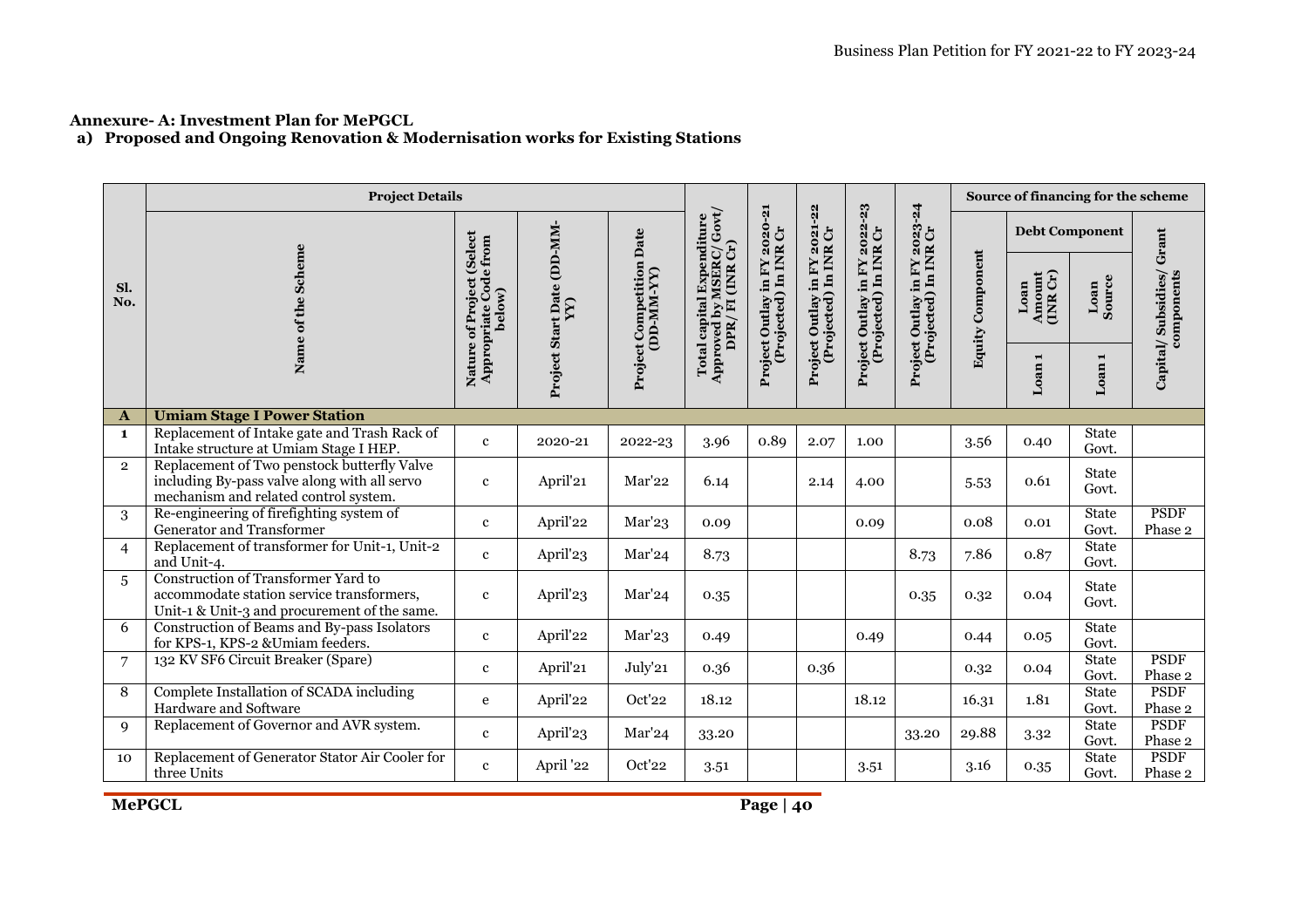|                         | <b>Project Details</b>                                                                                                     |                                                      |                                            |                                               |                                                                                                                             |                                                       |                                                       | Source of financing for the scheme                    |                                                       |                         |                            |                       |                                       |
|-------------------------|----------------------------------------------------------------------------------------------------------------------------|------------------------------------------------------|--------------------------------------------|-----------------------------------------------|-----------------------------------------------------------------------------------------------------------------------------|-------------------------------------------------------|-------------------------------------------------------|-------------------------------------------------------|-------------------------------------------------------|-------------------------|----------------------------|-----------------------|---------------------------------------|
|                         |                                                                                                                            | (Select                                              |                                            |                                               |                                                                                                                             |                                                       |                                                       |                                                       |                                                       |                         | <b>Debt Component</b>      |                       |                                       |
| Sl.<br>No.              | Name of the Scheme                                                                                                         | Appropriate Code from<br>Nature of Project<br>below) | Project Start Date (DD-MM-<br>$\mathbf{Y}$ | <b>Project Competition Date</b><br>(DD-MM-YY) | $\begin{array}{l} \text{Total capital Expendilure}\\ \text{Approved by MSERC/ Gout/}\\ \text{DPR/ FI (INK Cr)} \end{array}$ | Project Outlay in FY 2020-21<br>(Projected) In INR Cr | Project Outlay in FY 2021-22<br>(Projected) In INR Cr | Project Outlay in FY 2022-23<br>(Projected) In INR Cr | Project Outlay in FY 2023-24<br>(Projected) In INR Cr | <b>Equity Component</b> | Amount<br>(INR Cr)<br>Loan | Loan<br>Source        | Capital/Subsidies/Grant<br>components |
|                         |                                                                                                                            |                                                      |                                            |                                               |                                                                                                                             |                                                       |                                                       |                                                       |                                                       |                         | $\blacksquare$<br>Loan     | Loan <sub>1</sub>     |                                       |
| 11                      | Modification of cooling system for<br>improvement at Stage-I Power station                                                 | $\mathbf{c}$                                         | $Jan-21$                                   | $Jun-21$                                      | 2.62                                                                                                                        | 0.92                                                  | 1.70                                                  |                                                       |                                                       | 2.35                    | 0.26                       | FI                    |                                       |
|                         |                                                                                                                            |                                                      |                                            |                                               |                                                                                                                             |                                                       |                                                       |                                                       |                                                       |                         |                            |                       |                                       |
| B                       | <b>Umiam Stage II Power Station</b>                                                                                        |                                                      |                                            |                                               |                                                                                                                             |                                                       |                                                       |                                                       |                                                       |                         |                            |                       |                                       |
| $\mathbf{1}$            | Installation of 250 KVA, 11/0.4 kv substation<br>dedicated to the station supply of Umiam<br><b>Stage-II Power Station</b> | $\mathbf{c}$                                         | April'22                                   | July'22                                       | 8.99                                                                                                                        |                                                       |                                                       | 8.99                                                  |                                                       | 8.09                    | 0.90                       | <b>State</b><br>Govt. | <b>PSDF</b><br>Phase 2                |
| $\overline{2}$          | <b>Emulsifier system for Generator Transformer</b><br>in both Units.                                                       | b                                                    | April'22                                   | Mar'23                                        | 0.10                                                                                                                        |                                                       |                                                       | 0.10                                                  |                                                       | 0.09                    | 0.01                       | <b>State</b><br>Govt. |                                       |
| 3                       | Installation of On Line Supervisory system<br>(SCADA) for the entire Power Station                                         | $\mathbf e$                                          | Apr-23                                     | $Mar-24$                                      | 9.06                                                                                                                        |                                                       |                                                       |                                                       | 9.06                                                  | 8.15                    | 0.91                       | <b>State</b><br>Govt. |                                       |
| $\overline{4}$          | Replacement of 11 KV Switchgear Panel                                                                                      | $\mathbf{c}$                                         | Apr-23                                     | $Mar-24$                                      | 2.72                                                                                                                        |                                                       |                                                       |                                                       | 2.72                                                  | 2.45                    | 0.27                       | <b>State</b><br>Govt. | <b>PSDF</b><br>Phase 2                |
| 5                       | 132 KV SF6 Circuit Breaker (Spare)                                                                                         | $\mathbf{c}$                                         | April'21                                   | July'21                                       | 0.24                                                                                                                        |                                                       | 0.24                                                  |                                                       |                                                       | 0.22                    | 0.02                       | State<br>Govt.        | <b>PSDF</b><br>Phase 2                |
|                         |                                                                                                                            |                                                      |                                            |                                               |                                                                                                                             |                                                       |                                                       |                                                       |                                                       |                         |                            |                       |                                       |
| $\bf C$<br>$\mathbf{1}$ | <b>Umiam - Umtru Stage III Power Station</b><br>Renovation Modernisation and Upgradation of<br>Umiam-Umtru Stage III HEPP. | $\mathbf c$                                          | Sept'20                                    | Dec '24                                       | 407.40                                                                                                                      |                                                       | 5.31                                                  | 87.62                                                 | 97.46                                                 | 91.50                   |                            | $_{\rm JICA}$         | 315.90                                |
| $\overline{2}$          | Re-Engineering of 132 KV BUS.                                                                                              | $\mathbf{c}$                                         | April'21                                   | Mar'22                                        | 1.50                                                                                                                        |                                                       | 1.50                                                  |                                                       |                                                       | 0.45                    | 1.05                       | <b>State</b><br>Govt  |                                       |
| 3                       | Construction of 33 KV Bus and Bay for Outside<br>source power supply from the existing 132/33<br>KV 10 MVA Transformer     | $\mathbf C$                                          | April'21                                   | March'22                                      | 1.87                                                                                                                        |                                                       | 1.87                                                  |                                                       |                                                       | 0.56                    | 1.31                       | <b>State</b><br>Govt  |                                       |
|                         |                                                                                                                            |                                                      |                                            |                                               |                                                                                                                             |                                                       |                                                       |                                                       |                                                       |                         |                            |                       |                                       |
| D                       | <b>Umiam-Umtru Stage IV Power Station.</b>                                                                                 |                                                      |                                            |                                               |                                                                                                                             |                                                       |                                                       |                                                       |                                                       |                         |                            |                       |                                       |
| $\mathbf{1}$            | Automation and monitoring of MIV of the                                                                                    | $\mathbf{c}$                                         | April'22                                   | Mar'23                                        | 1.06                                                                                                                        |                                                       |                                                       | 1.06                                                  |                                                       | 0.32                    | 0.74                       | State                 |                                       |

**MePGCL**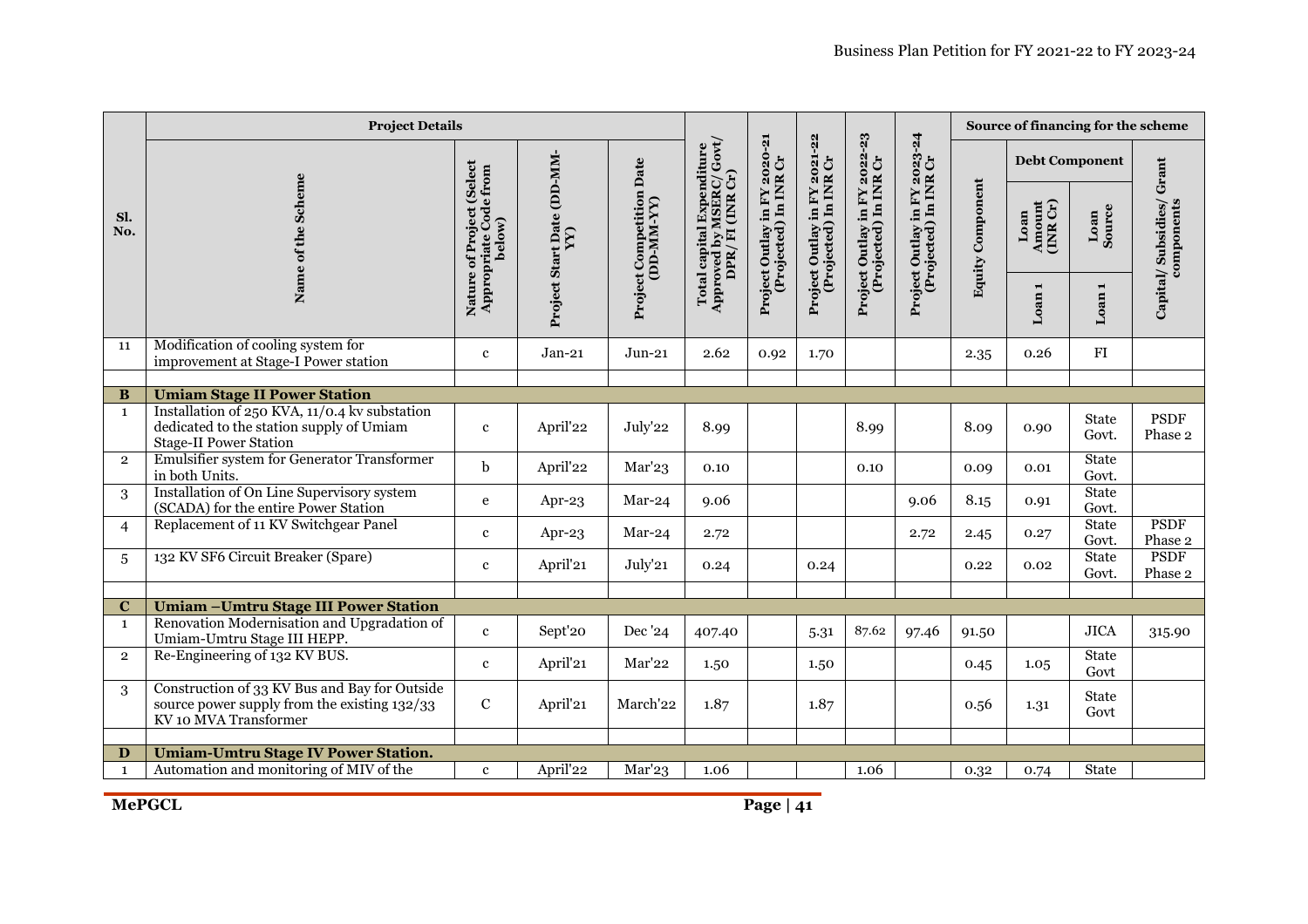|                                | <b>Project Details</b>                                                                                             |                                                                                                    |                      |                                   |                                                                              |                                                       |                                                       | Source of financing for the scheme                    |                                                       |                         |                            |                      |                                       |
|--------------------------------|--------------------------------------------------------------------------------------------------------------------|----------------------------------------------------------------------------------------------------|----------------------|-----------------------------------|------------------------------------------------------------------------------|-------------------------------------------------------|-------------------------------------------------------|-------------------------------------------------------|-------------------------------------------------------|-------------------------|----------------------------|----------------------|---------------------------------------|
|                                |                                                                                                                    | (Select                                                                                            |                      | Date                              |                                                                              |                                                       |                                                       |                                                       |                                                       |                         | <b>Debt Component</b>      |                      |                                       |
| Sl.<br>No.                     | Name of the Scheme                                                                                                 | Project Start Date (DD-MM-<br>Appropriate Code from<br>Nature of Project<br>below)<br>$\mathbf{Y}$ |                      | Project Competition<br>(DD-MM-YY) | Total capital Expenditure<br>Approved by MSERC/ $Govt$ /<br>DPR/ FI (INR Cr) | Project Outlay in FY 2020-21<br>(Projected) In INR Cr | Project Outlay in FY 2021-22<br>(Projected) In INR Cr | Project Outlay in FY 2022-23<br>(Projected) In INR Cr | Project Outlay in FY 2023-24<br>(Projected) In INR Cr | <b>Equity Component</b> | Amount<br>(INR Cr)<br>Loan | Loan<br>Source       | Capital/Subsidies/Grant<br>components |
|                                |                                                                                                                    |                                                                                                    |                      |                                   |                                                                              |                                                       |                                                       |                                                       |                                                       |                         | Loan <sub>1</sub>          | Loan <sub>1</sub>    |                                       |
|                                | Generating units                                                                                                   |                                                                                                    |                      |                                   |                                                                              |                                                       |                                                       |                                                       |                                                       |                         |                            | Govt                 |                                       |
| $\overline{2}$                 | Overhauling and replacement of damaged<br>a)<br>parts of Unit-II<br>b) Procurement of excitation transformer       | $\mathbf{c}$                                                                                       | April'21             | Mar'22                            | 5.04                                                                         |                                                       | 5.04                                                  |                                                       |                                                       | 1.51                    | 3.53                       | <b>State</b><br>Govt |                                       |
| 3                              | Online Vibration monitoring of Generating<br>Units                                                                 | $\mathbf{c}$                                                                                       | April'21             | Mar'22                            | 0.50                                                                         |                                                       | 0.50                                                  |                                                       |                                                       | 0.15                    | 0.35                       | <b>State</b><br>Govt |                                       |
| $\overline{4}$                 | Dedicated and reliable Outside Source power<br>supply from 132 KV Bus.                                             | $\mathbf{c}$                                                                                       | April'21             | Mar'22                            | 2.79                                                                         |                                                       | 2.79                                                  |                                                       |                                                       | 0.84                    | 1.95                       | <b>State</b><br>Govt |                                       |
| 5                              | Telecommunication and Internet Facility                                                                            | e                                                                                                  | April'22             | Mar'23                            | 0.24                                                                         |                                                       |                                                       | 0.24                                                  |                                                       | 0.07                    | 0.17                       | <b>State</b><br>Govt |                                       |
| 6                              | <b>Supervisory Control System</b>                                                                                  | e                                                                                                  | April'22             | Mar'23                            | 8.73                                                                         |                                                       |                                                       | 8.73                                                  |                                                       | 2.62                    | 6.11                       | State<br>Govt        |                                       |
| 7                              | Procurement of Spare Runner                                                                                        | $\mathbf c$                                                                                        | April'21             | Mar'22                            | 6.50                                                                         |                                                       |                                                       | 6.50                                                  |                                                       | 1.95                    | 4.55                       | <b>State</b><br>Govt |                                       |
| 8                              | Refurbishment of Stator winding of Unit 1                                                                          | $\mathbf c$                                                                                        | Sep-20               | Aug-21                            | 6.84                                                                         | 2.00                                                  | 4.84                                                  |                                                       |                                                       | 2.05                    | 4.79                       | <b>State</b><br>Govt |                                       |
| $\mathbf{Q}$                   | Hydraulic Power Pack with Control Panel for<br><b>Butterfly Valve</b>                                              | $\mathbf C$                                                                                        | Apr-21               | $Mar-22$                          | 0.80                                                                         |                                                       | 0.80                                                  |                                                       |                                                       | 0.24                    | 0.56                       | <b>State</b><br>Govt |                                       |
| 10                             | Installation of Firefighting Scheme for<br><b>Generator Stators</b>                                                | $\mathbf{c}$                                                                                       | Apr-21               | Mar-22                            | 0.36                                                                         |                                                       | 0.36                                                  |                                                       |                                                       | 0.11                    | 0.25                       | <b>State</b><br>Govt |                                       |
| 11                             | Residual Life Assessment of Power Station                                                                          | e                                                                                                  | $Sep-21$             | $Mar-23$                          | 3.12                                                                         |                                                       | 0.78                                                  | 2.34                                                  |                                                       | 0.94                    | 2.18                       | <b>State</b><br>Govt |                                       |
|                                |                                                                                                                    |                                                                                                    |                      |                                   |                                                                              |                                                       |                                                       |                                                       |                                                       |                         |                            |                      |                                       |
| E                              | <b>Umtru Power Station</b>                                                                                         |                                                                                                    |                      |                                   |                                                                              |                                                       |                                                       |                                                       |                                                       |                         |                            |                      |                                       |
| $\mathbf{1}$<br>$\overline{2}$ | Residual Life Assessment (RLA) of Umtru HEP<br>Renovation Modernisation and Upgradation of<br>Umtru Power Station. | $\mathbf{c}$<br>b                                                                                  | April,20<br>April'23 | Mar, 21<br>Mar, 26                | 0.50<br>110.00                                                               | 0.50                                                  |                                                       |                                                       | 25.00                                                 | 33.00                   | 77.00                      | <b>State</b><br>Govt | 0.50                                  |

**MePGCL**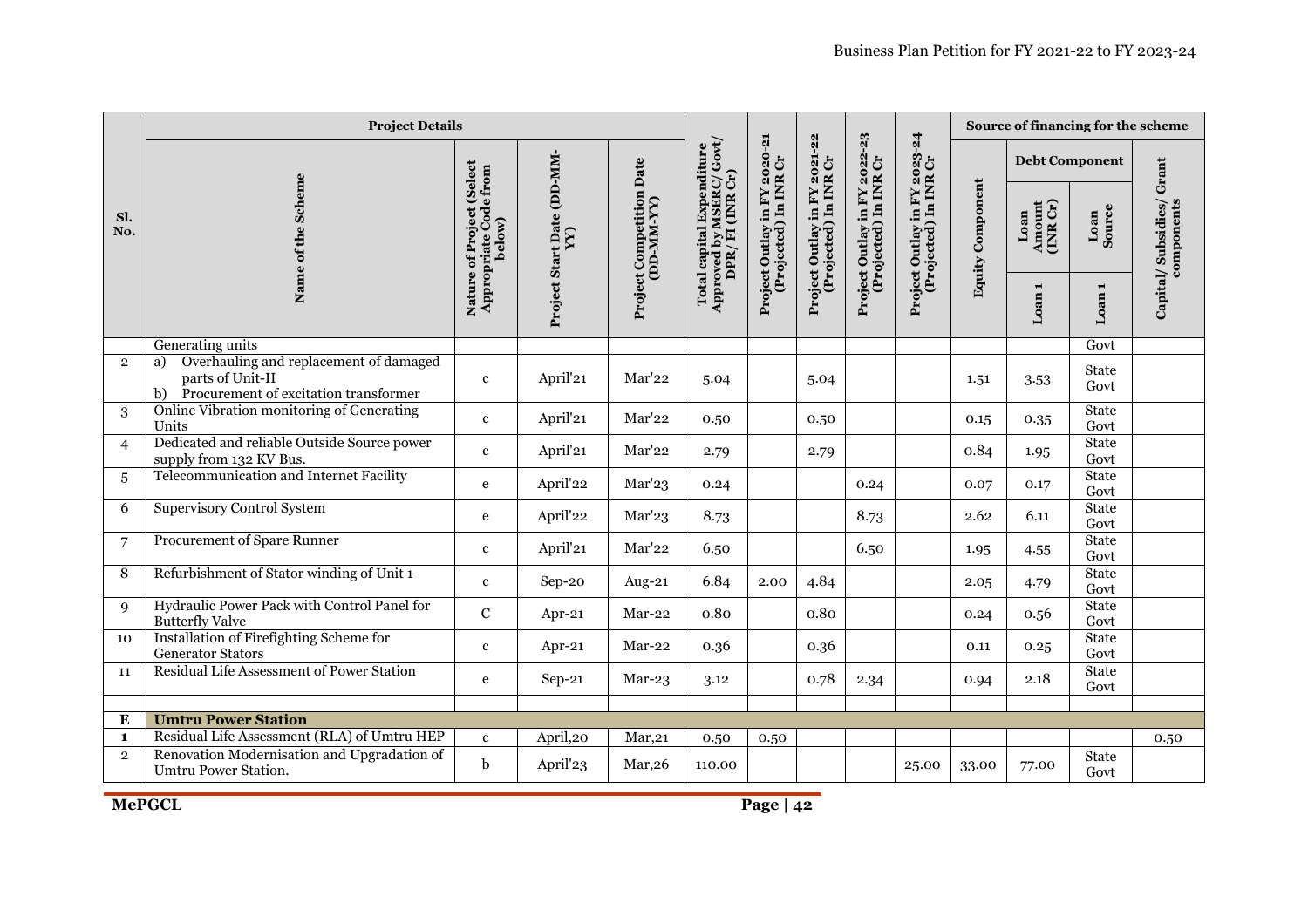|                | <b>Project Details</b>                                                                                                                                                                                                                          |                                                                                                       |          |                                   |                                                                          |                                                       |                                                       | Source of financing for the scheme                    |                                                       |                         |                            |                       |                                       |
|----------------|-------------------------------------------------------------------------------------------------------------------------------------------------------------------------------------------------------------------------------------------------|-------------------------------------------------------------------------------------------------------|----------|-----------------------------------|--------------------------------------------------------------------------|-------------------------------------------------------|-------------------------------------------------------|-------------------------------------------------------|-------------------------------------------------------|-------------------------|----------------------------|-----------------------|---------------------------------------|
|                |                                                                                                                                                                                                                                                 | (Select                                                                                               |          | Date                              |                                                                          |                                                       |                                                       |                                                       |                                                       |                         |                            | <b>Debt Component</b> |                                       |
| Sl.<br>No.     | Name of the Scheme                                                                                                                                                                                                                              | Project Start Date (DD-MM-<br>Appropriate Code from<br>Nature of Project<br>below<br>$\sum_{i=1}^{n}$ |          | Project Competition<br>(DD-MM-YY) | Approved by MSERC/ Govt,<br>Total capital Expenditure<br>DPR/FI (INR Cr) | Project Outlay in FY 2020-21<br>(Projected) In INR Cr | Project Outlay in FY 2021-22<br>(Projected) In INR Cr | Project Outlay in FY 2022-23<br>(Projected) In INR Cr | Project Outlay in FY 2023-24<br>(Projected) In INR Cr | <b>Equity Component</b> | Amount<br>(INR Cr)<br>Loan | Loan<br>Source        | Capital/Subsidies/Grant<br>components |
|                |                                                                                                                                                                                                                                                 |                                                                                                       |          |                                   |                                                                          |                                                       |                                                       |                                                       |                                                       |                         | Loan                       | Loan <sub>1</sub>     |                                       |
| F              | Sonapani Mini Hydro Power Plant                                                                                                                                                                                                                 |                                                                                                       |          |                                   |                                                                          |                                                       |                                                       |                                                       |                                                       |                         |                            |                       |                                       |
| $\mathbf{1}$   | Procurement and Installation of 415V 3 Ph<br>a)<br>LT panel.<br>Relays and Cards to replace some existing<br>b)<br>defective ones and spares.<br>Generator Circuit Breaker to replace the<br>c)<br>existing one.                                | $\mathbf b$                                                                                           | April,22 | Aug-23                            | 0.34                                                                     |                                                       |                                                       | 0.14                                                  | 0.2                                                   | 0.102                   | 0.238                      | <b>State</b><br>Govt  |                                       |
| G              | <b>Generation System Protection and Communication</b>                                                                                                                                                                                           |                                                                                                       |          |                                   |                                                                          |                                                       |                                                       |                                                       |                                                       |                         |                            |                       |                                       |
| $\mathbf{1}$   | Procurement of Diagnostic Tools, Plant &<br>Machineries for Generation system protection<br>division                                                                                                                                            | b                                                                                                     | April'21 | $Mav-22$                          | 2.51                                                                     |                                                       | 1.51                                                  | 1.00                                                  |                                                       | 0.75                    | 1.76                       | <b>State</b><br>Govt  | <b>PSDF</b><br>Phase 2                |
| $\overline{2}$ | Installation of OPGW for communication<br>system between Stage-3 & Stage-4, Stage-1 &<br>Stage-2 and Umtru-New Umtru power stations<br>including all Fibre Optic Terminal<br>Equipments.                                                        | $\mathbf b$                                                                                           | $Oct-21$ | Dec-22                            | 3.19                                                                     |                                                       | 1.19                                                  | 2.00                                                  |                                                       | 0.96                    | 2.23                       | <b>State</b><br>Govt  | <b>PSDF</b><br>Phase 3                |
| 3              | Procurement of Online Oil Filtration Machine<br>for all Generator Transformers under<br>MePGCL.                                                                                                                                                 | $\mathbf{c}$                                                                                          | Jan-22   | $Dec-23$                          | 2.11                                                                     |                                                       | 0.20                                                  | 1.00                                                  | 0.91                                                  | 0.63                    | 1.47                       | <b>State</b><br>Govt  | <b>PSDF</b><br>Phase 4                |
| $\overline{4}$ | Installation of ADSS OFC for communication<br>system (Dam Water Level monitoring) of<br>Stage-3, Stage-4 and Leshka power stations<br>including all Tranducers, Converter, Fibre<br>Optic Terminal Equipments and all associated<br>accessories | $\mathbf b$                                                                                           | Apr-22   | $Dec-23$                          | 1.18                                                                     |                                                       |                                                       | 0.50                                                  | 0.68                                                  | 0.35                    | 0.83                       | State<br>Govt         | <b>PSDF</b><br>Phase 5                |
| $\mathbf H$    | <b>Dam Rehabilitation and Improvement</b>                                                                                                                                                                                                       | b                                                                                                     | 2020-21  | 2026-27                           | 441                                                                      | 22.0                                                  | 69.8                                                  | 69.8                                                  | 69.82                                                 | 123.4                   |                            | World                 | 317.52                                |

**MePGCL**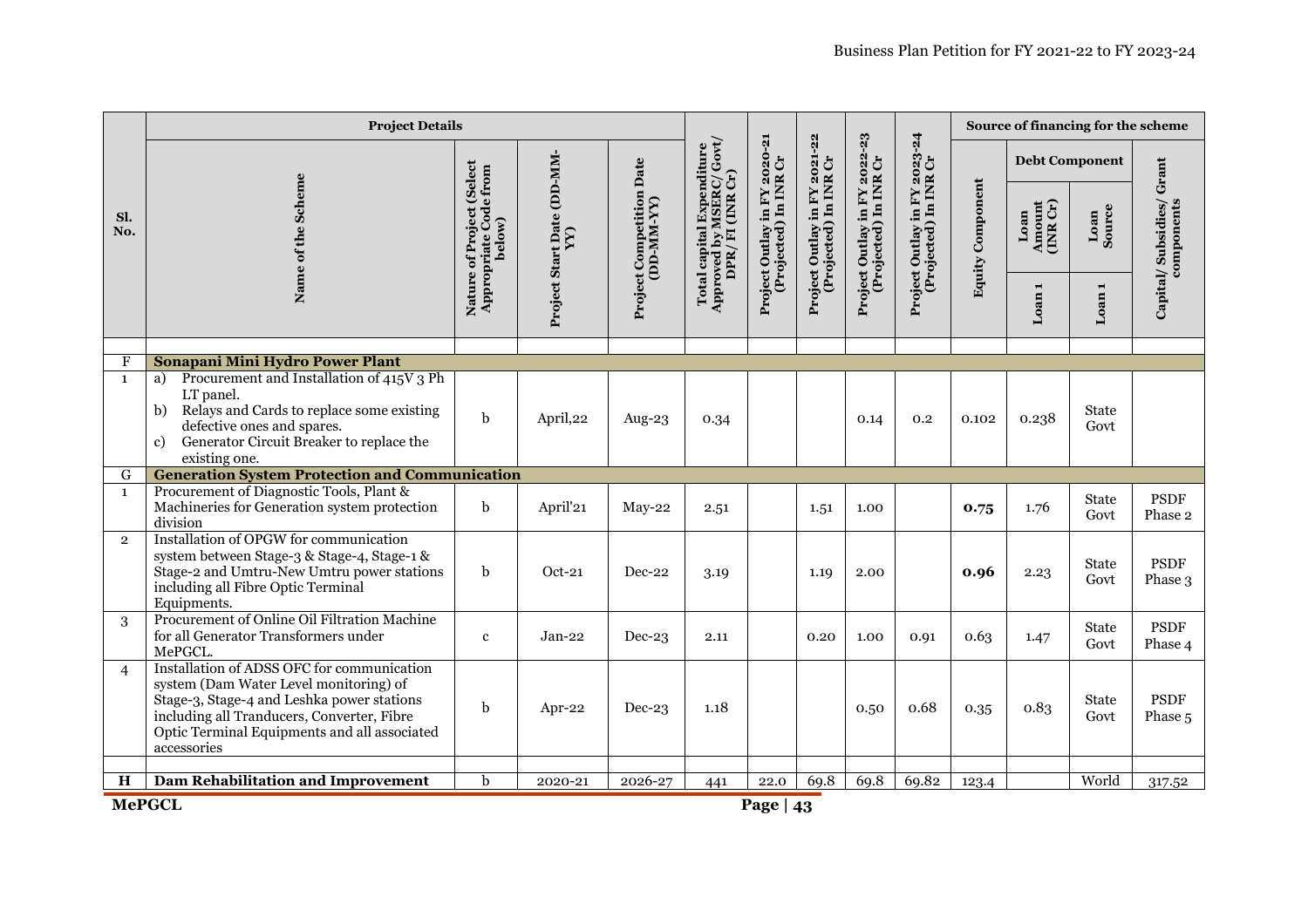|                | <b>Project Details</b>                                                                                                                          |                                                               |                            |                                   |                                                                           |                                    |                                                       | Source of financing for the scheme   |                                                       |                         |                            |                   |                         |
|----------------|-------------------------------------------------------------------------------------------------------------------------------------------------|---------------------------------------------------------------|----------------------------|-----------------------------------|---------------------------------------------------------------------------|------------------------------------|-------------------------------------------------------|--------------------------------------|-------------------------------------------------------|-------------------------|----------------------------|-------------------|-------------------------|
| Sl.            | of the Scheme                                                                                                                                   | (Select<br>Nature of Project (Select<br>Appropriate Code from | Project Start Date (DD-MM- | Date                              | Approved by MSERC/ Govt/<br>DPR/ FI (INR Cr)<br>Total capital Expenditure | <b>FY 2020-21</b><br>INR Cr<br>FY  | Project Outlay in FY 2021-22<br>(Projected) In INR Cr | $2022 - 23$<br>(Projected) In INR Cr | Project Outlay in FY 2023-24<br>(Projected) In INR Cr |                         | <b>Debt Component</b>      |                   | Capital/Subsidies/Grant |
| No.            |                                                                                                                                                 | below)                                                        | $\sum_{i=1}^{n}$           | Project Competition<br>(DD-MM-YY) |                                                                           | ject Outlay in I<br>(Projected) In |                                                       | Project Outlay in FY                 |                                                       | <b>Equity Component</b> | Amount<br>(INR Cr)<br>Loan | Loan<br>Source    | components              |
|                | Name                                                                                                                                            |                                                               |                            |                                   |                                                                           | Project                            |                                                       |                                      |                                                       |                         | $\blacksquare$<br>Loan     | Loan <sub>1</sub> |                         |
|                | <b>Project</b> (DRIP): Phase 2 and 3                                                                                                            |                                                               |                            |                                   |                                                                           | 5                                  | 25                                                    | 25                                   | $\overline{5}$                                        | 8                       |                            | <b>Bank</b>       |                         |
|                | Name of Establishment: MyntduLeshka Stage - I PS, MePGCL, Suchen                                                                                |                                                               |                            |                                   |                                                                           |                                    |                                                       |                                      |                                                       |                         |                            |                   |                         |
| $\mathbf{1}$   | Cooling System modification & improvement<br>$@$ 251 lakhs                                                                                      | $\mathbf C$                                                   | Dec. 2020                  | May.<br>2021                      | 2.51                                                                      | 1.00                               | 1.51                                                  |                                      |                                                       | 2.26                    | 0.25                       |                   |                         |
| $\overline{2}$ | Supply and erection of spare Generator<br>Transformer $10$ , $17.5$ MVA, $132/33$ KV with<br>accessories for Leshka Power Station               |                                                               | $Jun-21$                   | Apr-22                            | 1.25                                                                      |                                    | 0.44                                                  | 0.81                                 |                                                       | 1.13                    | 0.13                       | FI                |                         |
| 3              | Replacement of Switchgear & Protection<br>System for Leshka Power Station                                                                       |                                                               | Apr-22                     | $Sep-24$                          | 10.00                                                                     |                                    |                                                       | 3.50                                 | 6.50                                                  | 9.00                    | 1.00                       | ${\rm FI}$        |                         |
| $\overline{4}$ | Upgradation of SCADA for Leshka Power<br>Station                                                                                                |                                                               | Mar-20                     | $Oct-21$                          | 1.40                                                                      | 0.49                               | 0.91                                                  |                                      |                                                       | 1.26                    | 0.14                       | FI                |                         |
| 5              | Communication from Leshka Dam to<br>LeshkaPower House                                                                                           |                                                               | Dec-21                     | $Jul-22$                          | 0.35                                                                      |                                    | 0.12                                                  | 0.23                                 |                                                       | 0.32                    | 0.04                       | FI                |                         |
| 6              | Replacement of Air coolers including<br>accessories for Stator for all 3 Units for Leshka<br><b>PS</b>                                          |                                                               | $Oct-22$                   | Apr-24                            | 0.80                                                                      |                                    |                                                       | 0.64                                 | 0.16                                                  | 0.72                    | 0.08                       | FI                |                         |
| J              | <b>Lakroh Mini Hydel Project</b>                                                                                                                |                                                               |                            |                                   |                                                                           |                                    |                                                       |                                      |                                                       |                         |                            |                   |                         |
| $\mathbf{1}$   | Replacement of Generator Transformer (with<br>3.3/33 KV, 2.5 MVA) including augumentation<br>of Switchyard from 11 KV to 33 KV for Lakroh<br>PS |                                                               | $Nov-21$                   | $Oct-22$                          | 1.14                                                                      |                                    | 0.40                                                  | 0.74                                 |                                                       | 1.03                    | 0.11                       | FI                |                         |
| $\overline{2}$ | Communication for Lakroh PS with SLDC                                                                                                           |                                                               | $Mar-21$                   | <b>Nov-22</b>                     | 0.40                                                                      | 0.06                               | 0.26                                                  | 0.08                                 |                                                       | 0.360                   | 0.04                       | ${\rm FI}$        |                         |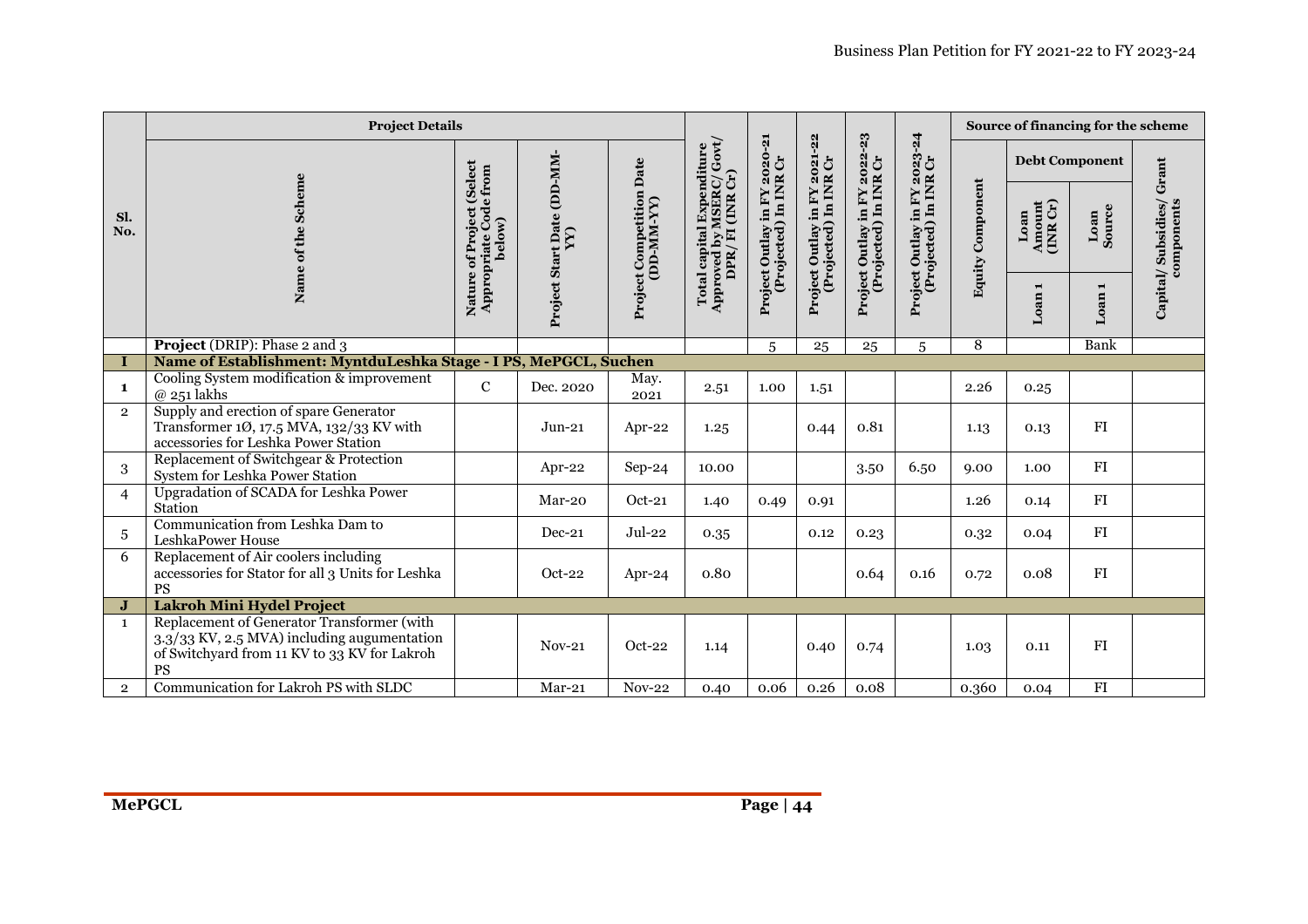# **b) Ongoing & Upcoming Plants/Solar Parks**

|                |                                                                                                                | <b>Project Details</b> |                                         |                                                    |                                                                                                                      |                                  |                                                                     |                                                        |                                                        |           |        |                      | <b>Source of Financing for Scheme</b> |                 |                                                    |
|----------------|----------------------------------------------------------------------------------------------------------------|------------------------|-----------------------------------------|----------------------------------------------------|----------------------------------------------------------------------------------------------------------------------|----------------------------------|---------------------------------------------------------------------|--------------------------------------------------------|--------------------------------------------------------|-----------|--------|----------------------|---------------------------------------|-----------------|----------------------------------------------------|
|                |                                                                                                                |                        |                                         |                                                    |                                                                                                                      |                                  |                                                                     |                                                        |                                                        |           |        |                      | <b>Debit Component</b>                |                 |                                                    |
| Sl.<br>No.     | part of<br>The<br>ther the Schennew $_{\rm F}$ Approved Business<br>Plan (YES/No)<br>Name of Scheme<br>Whether |                        | <b>Project Start Date</b><br>(DD-MM-YY) |                                                    | (in INR<br>in FY 2020-21<br>Total Capital Expenditure<br>Approved by<br>MSREC/Govt/DPR/FI (in INR<br>Crs)<br>INR Crs |                                  | FY 2021-22<br>INR Crs<br>$\mathbf{F}\mathbf{Y}$<br>$\ddot{=}$<br>교. | Project Outlay in FY 2022-23<br>(Projected) in INR Crs | Project Outlay in FY 2023-24<br>(Projected) in INR Crs | Component | Loan   | Amount<br>(INR Crs.) |                                       | Loan Source     |                                                    |
|                |                                                                                                                |                        |                                         | <b>Project Completion &amp; Date</b><br>(DD-MM-YY) |                                                                                                                      | (Projected) in<br>Project Outlay | Project Outlay i<br>(Projected) i                                   |                                                        |                                                        | Equity    | Loan-1 | Loan-2               | Loan-1                                | Loan-2          | Capital Subsidies/ Grants<br>Component (in INR Cr) |
| 1              | GANOL-1                                                                                                        |                        | 01.07.2014                              | May, 2022                                          | 507.71                                                                                                               | 80.00                            | 150                                                                 | 55.13                                                  |                                                        | 54.62     | 100    | 123.1                | FI                                    | $\overline{FI}$ | 229.98                                             |
| $\overline{2}$ | <b>RIANGDO</b>                                                                                                 |                        | 12.05.2020                              | May, 2023                                          | 33.99                                                                                                                | $\overline{7}$                   | 10.00                                                               | 12.00                                                  | 4.99                                                   | 2.59      | 11.40  |                      | FI                                    |                 | 20.00                                              |
| 3              | <b>MLHEP Stage-II</b><br>(3x60 MW)                                                                             | N <sub>0</sub>         | 2023-24                                 | 2029-30                                            | 2069.23                                                                                                              |                                  |                                                                     |                                                        | 70                                                     | 113.88    | 82.71  | 165.53               | Market<br>Loan                        | <b>GOME</b>     | 1707.11                                            |
| $\overline{4}$ | <b>Solar Park</b><br>(10MW)each in<br>Suchen and Thamar                                                        | Yes                    | 2020-21                                 | 2023-24                                            | 11.64                                                                                                                |                                  |                                                                     | 1.64                                                   | 7.19                                                   | 9.24      |        |                      |                                       |                 | 2.40                                               |
| 5              | Construction of<br>Umshamphu hydel<br>project (2x1.5 MW)                                                       | No                     | Aug-22                                  | $Jan-25$                                           | 48.7                                                                                                                 |                                  |                                                                     | 2.435                                                  | 10                                                     | 14.61     | 34.09  |                      | FI                                    |                 |                                                    |
| 6              | Construction of<br>Amkshar hydel project<br>(2x1.20 MW)                                                        | N <sub>0</sub>         | Sep-22                                  | $Feb-25$                                           | 46.24                                                                                                                |                                  |                                                                     | 2.312                                                  | 10                                                     | 13.87     | 32.37  |                      | FI                                    |                 |                                                    |
| $\overline{7}$ | Construction of<br>Umrina hydel project<br>(3x1.50 MW)                                                         | N <sub>0</sub>         | $Nov-22$                                | $Mar-25$                                           | 75.08                                                                                                                |                                  |                                                                     | 3.754                                                  | 10                                                     | 22.52     | 52.56  |                      | $\overline{FI}$                       |                 |                                                    |